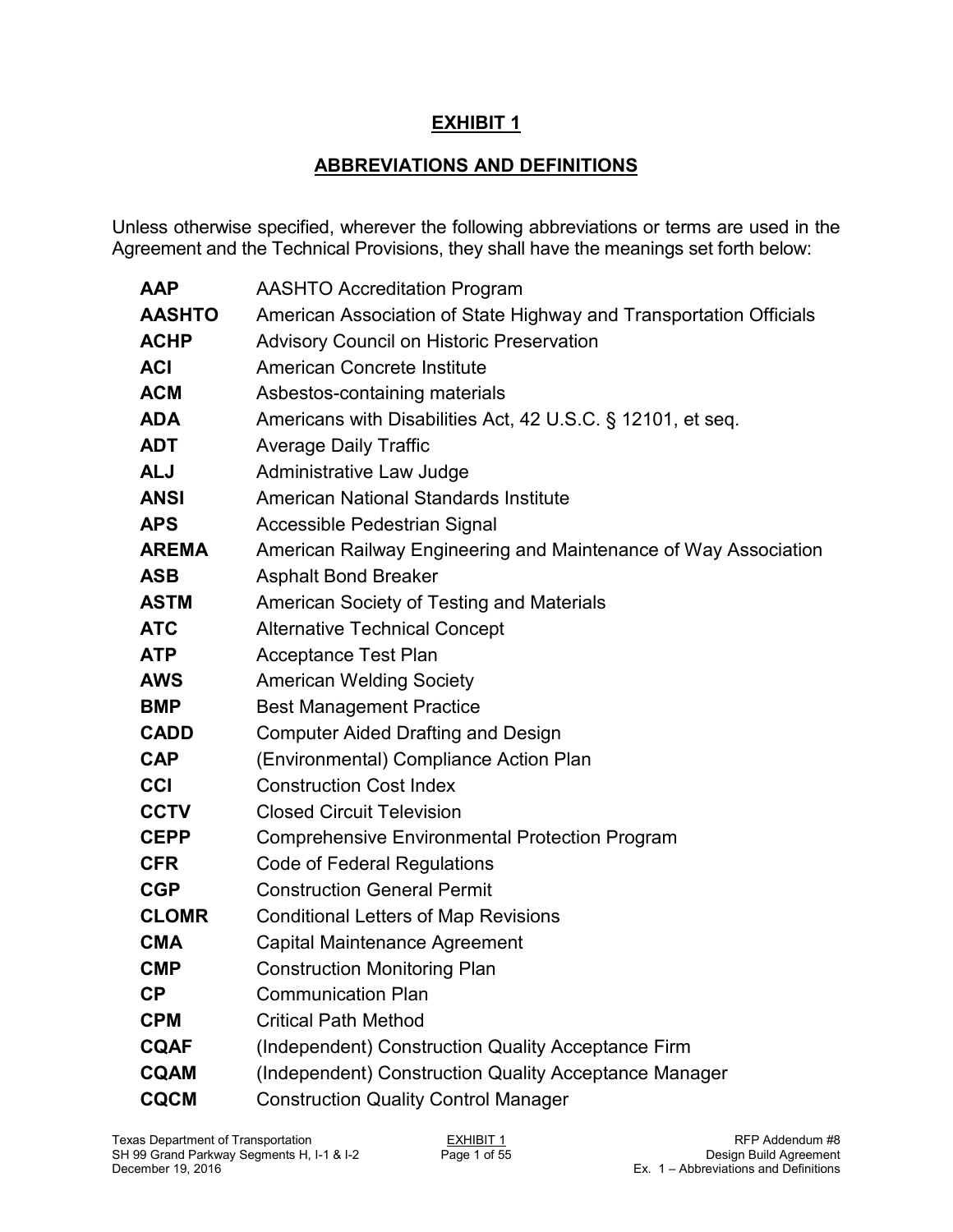| <b>CQMP</b>   | <b>Construction Quality Management Plan</b>          |
|---------------|------------------------------------------------------|
| <b>CQM</b>    | <b>Construction Quality Manager</b>                  |
| <b>CRCP</b>   | <b>Continuously Reinforced Concrete Pavement</b>     |
| <b>CSBE</b>   | <b>Cement Stabilized Backfill Embankment</b>         |
| <b>CSJ</b>    | <b>Control Section Job</b>                           |
| <b>CTB</b>    | <b>Cement Treatment Base</b>                         |
| <b>CTMS</b>   | <b>Computerized Traffic Management System</b>        |
| <b>CWA</b>    | <b>Clean Water Act</b>                               |
| <b>DBE</b>    | Disadvantaged Business Enterprise                    |
| <b>DMS</b>    | <b>Dynamic Message Signs</b>                         |
| <b>DQCM</b>   | <b>Design Quality Control Manager</b>                |
| <b>DQMP</b>   | Design Quality Management Plan                       |
| <b>DRP</b>    | <b>Dispute Resolution Procedure</b>                  |
| <b>DSS</b>    | Decent, Safe and Sanitary (dwelling)                 |
| <b>ECI</b>    | <b>Environmental Compliance Inspector</b>            |
| <b>ECM</b>    | <b>Environmental Compliance Manager</b>              |
| <b>ECMP</b>   | <b>Environmental Compliance and Mitigation Plan</b>  |
| <b>EDMS</b>   | <b>Electronic Document Management System</b>         |
| <b>EMS</b>    | <b>Environmental Management System</b>               |
| <b>EMT</b>    | <b>Electrical Metallic Tubing</b>                    |
| <b>ENR</b>    | <b>Engineering News Record</b>                       |
| <b>EPD</b>    | <b>Escrowed Proposal Documents</b>                   |
| <b>EPIC</b>   | <b>Environmental Permits, Issues and Commitments</b> |
| <b>EPTP</b>   | <b>Environmental Protection Training Plan</b>        |
| <b>ESA</b>    | Endangered Species Act of 1973, as amended           |
| <b>ESAL</b>   | <b>Equivalent Single-Axle Load</b>                   |
| ET            | <b>Environmental Team</b>                            |
| <b>ETCS</b>   | <b>Electronic Toll Collection System</b>             |
| <b>FEIS</b>   | <b>Final Environmental Impact Statement</b>          |
| <b>FEMA</b>   | <b>Federal Emergency Management Agency</b>           |
| <b>FHWA</b>   | <b>Federal Highway Administration</b>                |
| <b>FIS</b>    | <b>Flood Insurance Study</b>                         |
| <b>FM</b>     | Farm to Market Road                                  |
| <b>FPS-21</b> | <b>Flexible Pavement System version 21</b>           |
| <b>FWCA</b>   | <b>Fish and Wildlife Coordination Act</b>            |
| <b>GAAP</b>   | <b>Generally Accepted Accounting Principles</b>      |
| <b>GIS</b>    | Geographical Information System                      |
| <b>GPK</b>    | <b>GEOPAK</b>                                        |
|               |                                                      |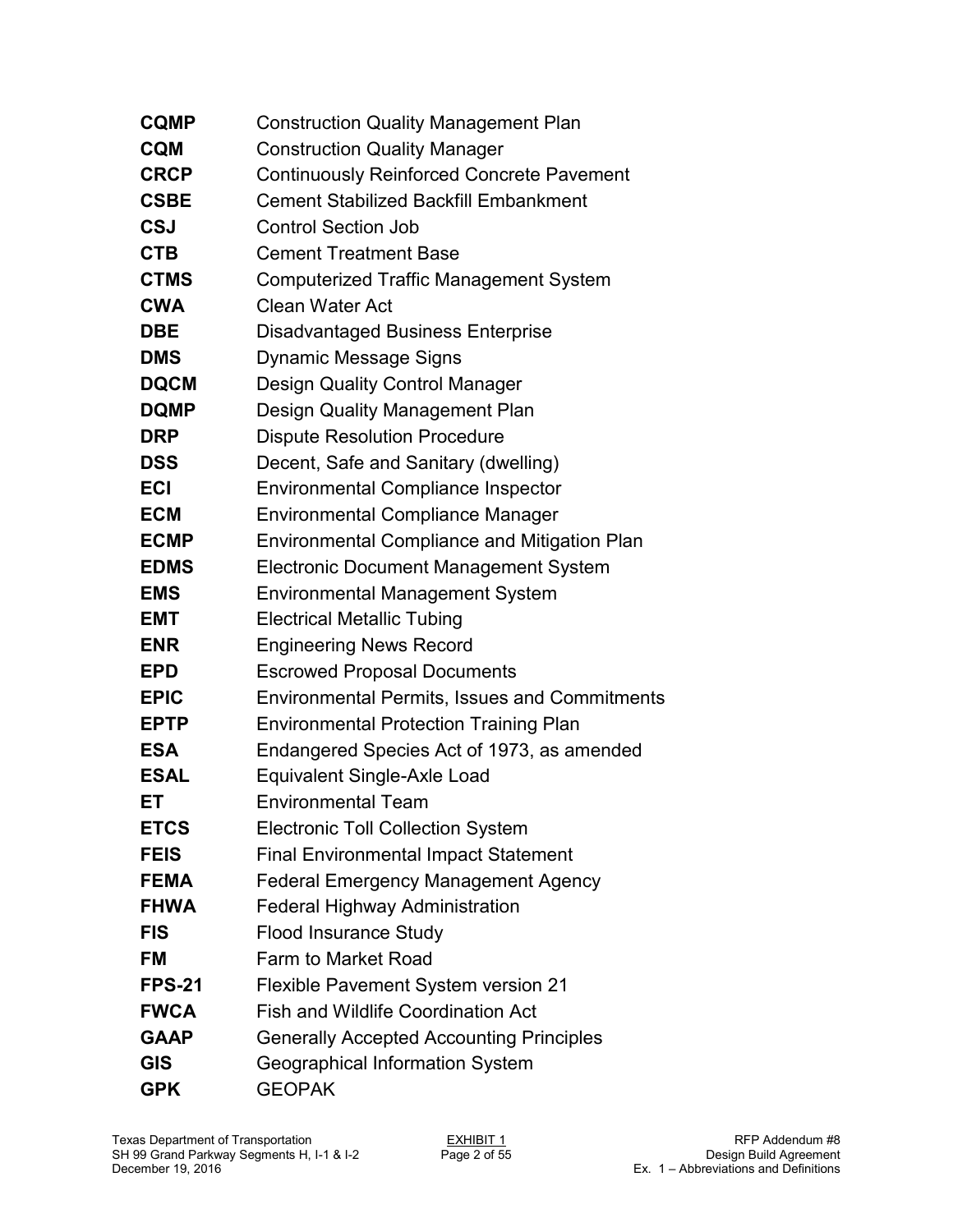| <b>GPS</b>   | <b>Global Positioning System</b>                        |
|--------------|---------------------------------------------------------|
| <b>HCFCD</b> | <b>Harris County Flood Control District</b>             |
| <b>HEC</b>   | <b>Hydraulic Engineering Circular</b>                   |
| <b>HMMP</b>  | Hazardous Materials Management Plan                     |
| <b>HVAC</b>  | <b>Heating Ventilation and Air Conditioning</b>         |
| ID           | Identification                                          |
| <b>IEMP</b>  | Incident and Emergency Management Plan                  |
| IQF          | <b>Independent Quality Firm</b>                         |
| <b>IQFM</b>  | <b>Independent Quality Firm Manager</b>                 |
| IRI          | International Roughness Index                           |
| <b>ISO</b>   | International Standards Organization                    |
| <b>ITP</b>   | Instructions to Proposers                               |
| <b>ITS</b>   | <b>Intelligent Transportation System</b>                |
| <b>IWP</b>   | <b>Investigative Work Plan</b>                          |
| <b>LOMR</b>  | Letters of Map Revision                                 |
| <b>LPA</b>   | <b>Local Public Agency</b>                              |
| <b>LRFD</b>  | Load and Resistance Factor Design                       |
| <b>MDMP</b>  | Maintenance Document Management Plan                    |
| <b>MMP</b>   | Maintenance Management Plan                             |
| <b>MMS</b>   | Maintenance Management System                           |
| <b>MQMP</b>  | Maintenance Quality Management Plan                     |
| <b>MOU</b>   | Memorandum of Understanding                             |
| <b>MPH</b>   | Miles Per Hour                                          |
| <b>MPLS</b>  | <b>Multiple Protocol Label Switching</b>                |
| MS4          | Municipal Separate Storm Sewer System                   |
| <b>MSDS</b>  | <b>Material Safety Data Sheet</b>                       |
| <b>MSE</b>   | <b>Mechanically Stabilized Earth</b>                    |
| <b>NAVD</b>  | North American Vertical Datum                           |
| <b>NBI</b>   | <b>National Bridge Inventory</b>                        |
| <b>NCHRP</b> | National Cooperative Highway Research Program           |
| <b>NEPA</b>  | <b>National Environmental Policy Act</b>                |
| <b>NHPA</b>  | <b>National Historical Preservation Act</b>             |
| <b>NOI</b>   | Notice of Intent                                        |
| <b>NPDES</b> | <b>National Pollutant Discharge Elimination System</b>  |
| <b>NTP</b>   | <b>Notice to Proceed</b>                                |
| <b>NTCIP</b> | National Transportation Communications for ITS Protocol |
| <b>OSR</b>   | Old San Antonio Road                                    |
| <b>OSHA</b>  | Occupational Safety and Health Administration           |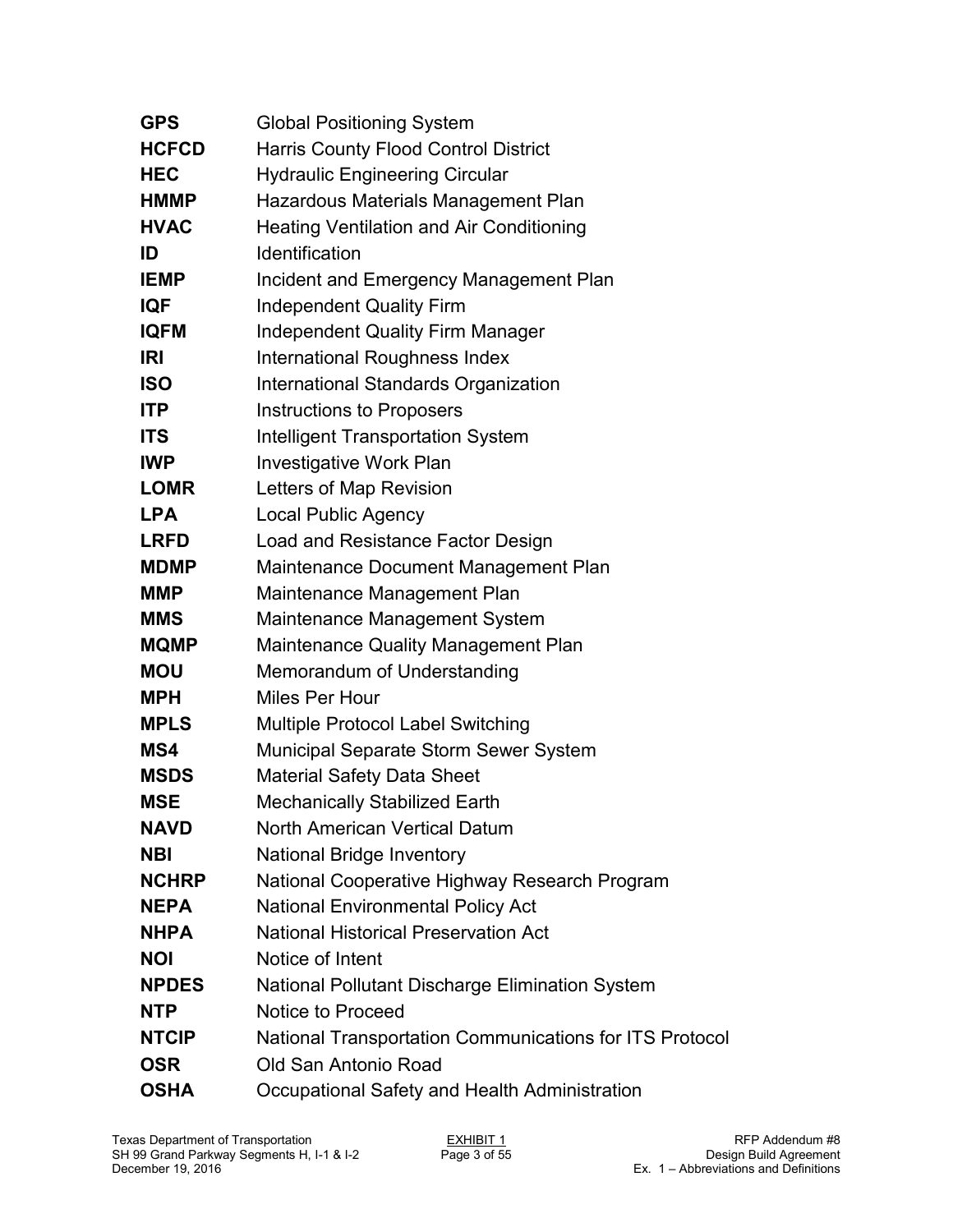| <b>PA</b>     | <b>Programmatic Agreement</b>                             |
|---------------|-----------------------------------------------------------|
| <b>PBS</b>    | <b>Project Baseline Schedule</b>                          |
| PBS-1         | <b>Preliminary Project Baseline Schedule</b>              |
| <b>PC</b>     | <b>Point of Curvature</b>                                 |
| <b>PCO</b>    | <b>Potential Change Order</b>                             |
| <b>PDF</b>    | <b>Portable Document Format</b>                           |
| <b>PI</b>     | Plasticity Index or Point of Intersection, as appropriate |
| <b>PICP</b>   | <b>Public Information and Communications Plan</b>         |
| <b>PMP</b>    | Project Management Plan                                   |
| <b>POB</b>    | Point of Beginning                                        |
| <b>POC</b>    | <b>Point of Commencing</b>                                |
| <b>PRC</b>    | <b>Point of Reverse Curvature</b>                         |
| <b>PVC</b>    | <b>Polyvinyl Chloride</b>                                 |
| <b>PSL</b>    | <b>Project Specific Location</b>                          |
| <b>PT</b>     | Point of Tangency                                         |
| <b>PUA</b>    | Possession and Use Agreement                              |
| <b>PUAA</b>   | <b>Project Utility Adjustment Agreement</b>               |
| QA            | <b>Quality Assurance</b>                                  |
| QC            | <b>Quality Control</b>                                    |
| <b>QMP</b>    | <b>Quality Management Plan</b>                            |
| <b>RDVCS</b>  | Regional Data and Video Communications System             |
| <b>RFI</b>    | <b>Request For Information</b>                            |
| <b>RCP</b>    | <b>Reinforced Concrete Pipe</b>                           |
| <b>RFP</b>    | <b>Request for Proposals</b>                              |
| <b>RFQ</b>    | <b>Request for Qualifications</b>                         |
| <b>RID</b>    | Reference Information Document(s)                         |
| <b>ROD</b>    | <b>Record of Decision</b>                                 |
| <b>ROE</b>    | <b>Right of Entry</b>                                     |
| <b>ROW</b>    | <b>Right of Way</b>                                       |
| <b>ROWIS</b>  | <b>Right of Way Information System</b>                    |
| <b>ROW AM</b> | <b>Right of Way Acquisition Manager</b>                   |
| <b>RP</b>     | <b>Recycling Plan</b>                                     |
| <b>RPLS</b>   | <b>Registered Professional Land Surveyor</b>              |
| <b>RQD</b>    | <b>Rock-Quality Designation</b>                           |
| SF            | <b>Square Foot</b>                                        |
| <b>SH</b>     | State Highway                                             |
| <b>SHPO</b>   | <b>State Historic Preservation Officer</b>                |
| <b>SHSD</b>   | Standard Highway Sign Design for Texas                    |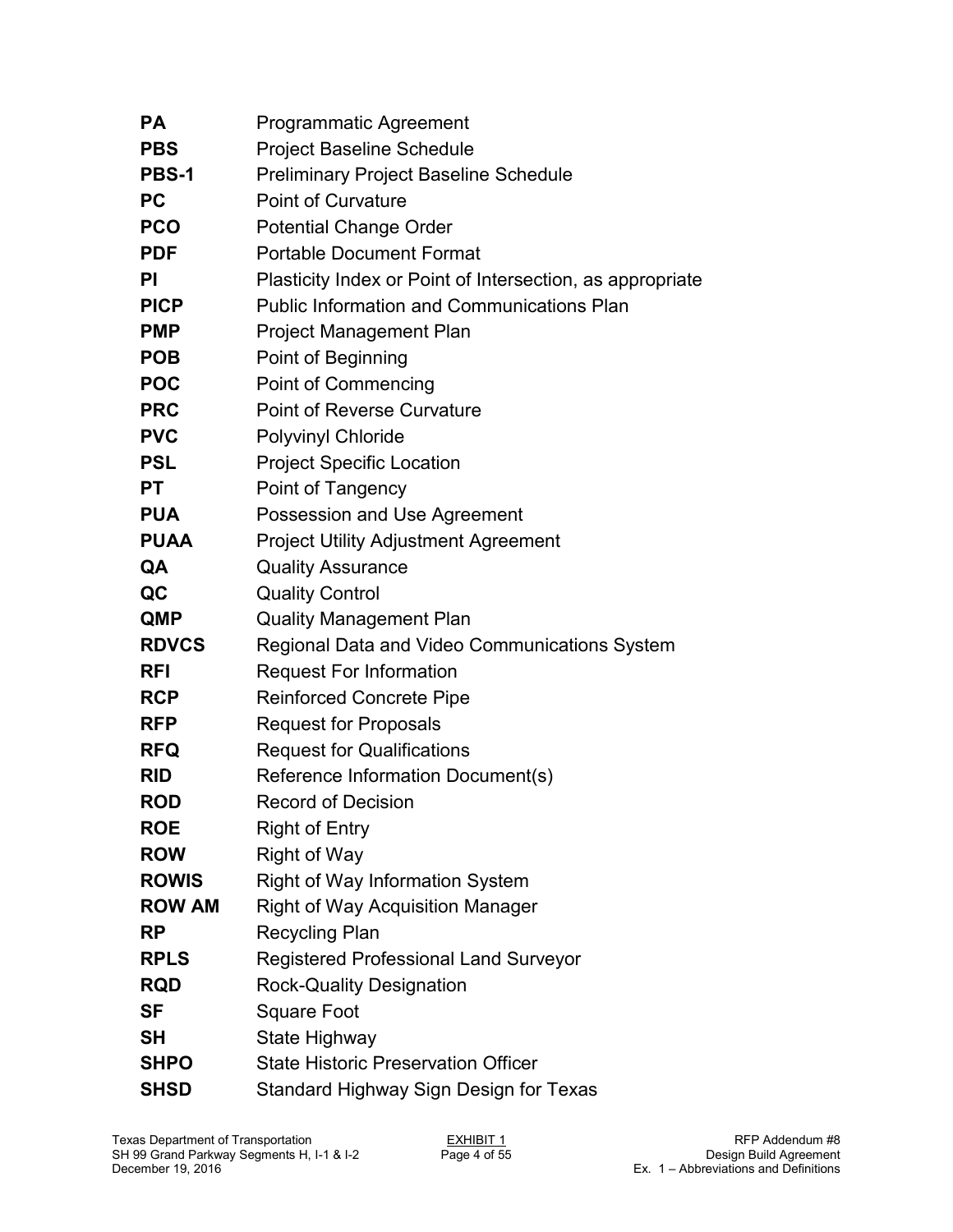| SI              | System Integrator / Serviceability Index                    |
|-----------------|-------------------------------------------------------------|
| <b>SICP</b>     | Snow and Ice Control Plan                                   |
| <b>SIR</b>      | <b>Site Investigation Report</b>                            |
| <b>SOAH</b>     | <b>Texas State Office of Administrative Hearings</b>        |
| <b>SUE</b>      | <b>Subsurface Utility Engineering</b>                       |
| SW3P            | <b>Storm Water Pollution Prevention Plan</b>                |
| <b>TAC</b>      | <b>Texas Administrative Code</b>                            |
| <b>TBPLS</b>    | <b>Texas Board of Professional Land Surveying</b>           |
| <b>TCEQ</b>     | <b>Texas Commission on Environmental Quality</b>            |
| <b>TCLP</b>     | <b>Toxicity Characteristic Leaching Procedure</b>           |
| <b>TDLR</b>     | <b>Texas Department of Licensing and Regulation</b>         |
| <b>THC</b>      | <b>Texas Historical Commission</b>                          |
| <b>TIFIA</b>    | Transportation Infrastructure Finance and Innovation Act    |
| <b>TMC</b>      | <b>Traffic Management Center</b>                            |
| <b>TMP</b>      | <b>Traffic Management Plan</b>                              |
| <b>TMUTCD</b>   | <b>Texas Manual on Uniform Traffic Control Devices</b>      |
| <b>TP</b>       | <b>Technical Provisions</b>                                 |
| <b>TPDES</b>    | <b>Texas Pollutant Discharge Elimination System</b>         |
| <b>TPWD</b>     | <b>Texas Parks and Wildlife Department</b>                  |
| <b>TREC</b>     | <b>Texas Real Estate Commission</b>                         |
| <b>TRM</b>      | <b>Texas Reference Marker</b>                               |
| <b>TxDOT</b>    | <b>Texas Department of Transportation</b>                   |
| <b>UAAA</b>     | Utility Adjustment Agreement Amendment                      |
| <b>UAFM</b>     | Utility Adjustment Field Modification                       |
| <b>UAR</b>      | <b>TxDOT Utility Accommodation Rules</b>                    |
| <b>UCS</b>      | <b>User Classification Sub-system</b>                       |
| <b>UDC</b>      | <b>Utility Design Coordinator</b>                           |
| <b>UJUA</b>     | Utility Joint Use Agreement                                 |
| UM              | <b>Utility Manager</b>                                      |
| <b>US</b>       | United States Highway                                       |
| <b>USACE</b>    | United States Army Corps of Engineers                       |
| <b>USFWS</b>    | United States Fish and Wildlife Service                     |
| <b>USPAP</b>    | Uniform Standard of Professional Appraisal Practices        |
| <b>UTM</b>      | Universal Transverse Mercator                               |
| <b>UTP</b>      | <b>Unshielded Twisted Pair</b>                              |
| <b>VGA/HDMI</b> | Video Graphics Adaptor/High Definition Multimedia Interface |
| <b>WBS</b>      | <b>Work Breakdown Structure</b>                             |
| <b>XML</b>      | Extensible Markup Language                                  |
|                 |                                                             |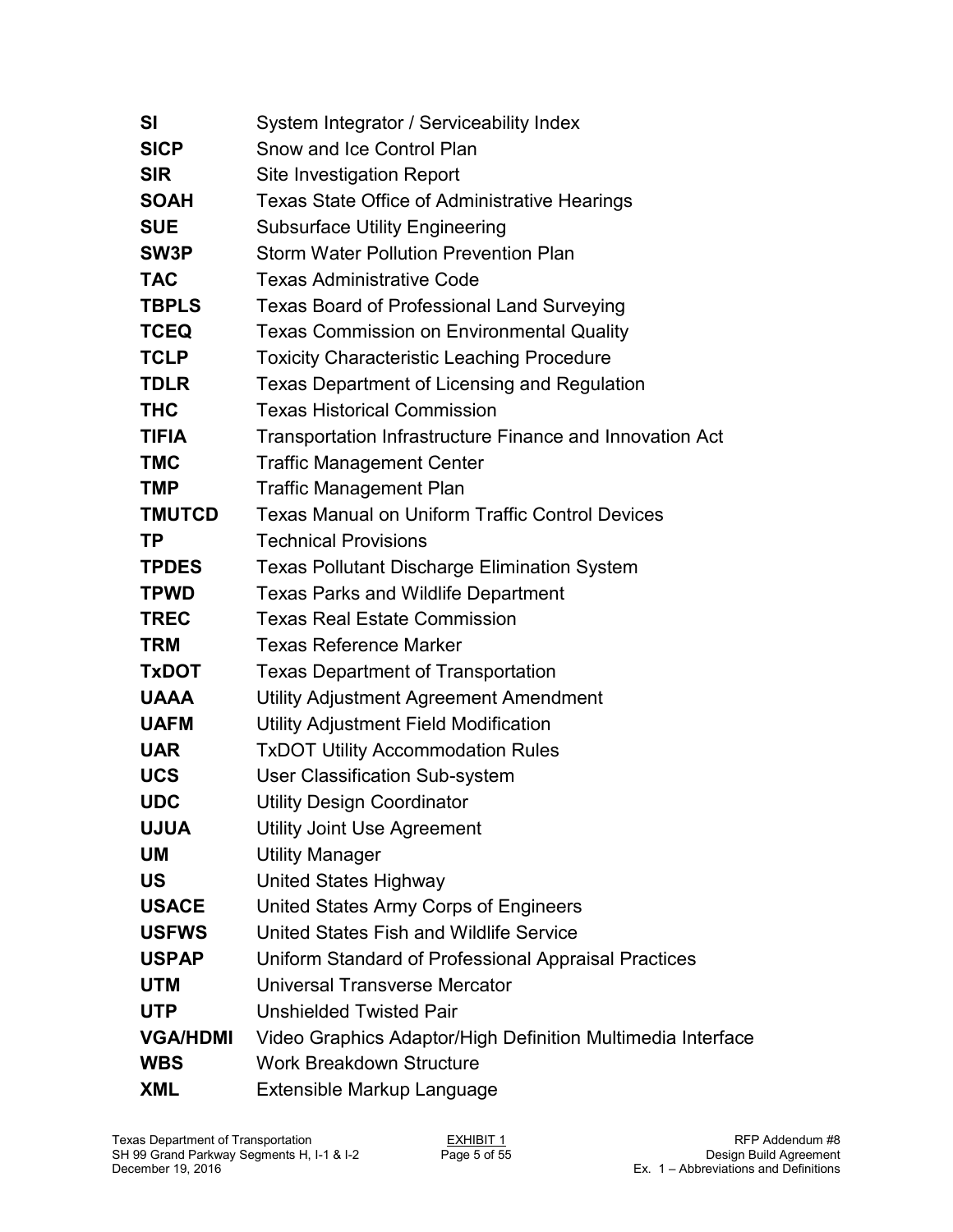**Abbreviated Utility Assembly** shall mean the collection of plans and other information and materials which DB Contractor is required to submit to TxDOT in connection with each Utility proposed to remain at its original location within the Project ROW, as more particularly described in Section 6.3.4.5 of the Technical Provisions; a single Abbreviated Utility Assembly may address more than one such Utility.

**Acceleration Costs** shall mean those fully documented increased costs reasonably incurred by DB Contractor (that is, costs over and above what DB Contractor would otherwise have incurred) which are directly and solely attributable to increasing the rate at which the Work is performed in an attempt to complete necessary elements of the Work earlier than otherwise anticipated, such as for additional equipment, additional crews, lost productivity, overtime and shift premiums, increased supervision and any unexpected material, equipment or crew movement necessary for re-sequencing in connection with acceleration efforts and/or a Recovery Schedule.

**Acquisition Packages** shall mean the packages of documentation and information for the acquisition of parcels for the Project ROW described in Section 7.3.6 of the Technical Provisions.

**Acquisition Survey Document** shall mean the packages of documentation and information for the acquisition of parcels for the Project ROW described Section 7.3.1 of the Technical Provisions.

**Additional Properties** shall mean any real property (which term is inclusive of all permanent estates and interests in real property), improvements and fixtures outside of the Preliminary ROW, that will be acquired in connection with the Project, including (i) rest area sites, (ii) the DB Contractor-Designated ROW, (iii) parcels that must be acquired due to a TxDOT-Directed Change, subject to TxDOT's reasonable determination that the property is necessary, (iv) parcels that must be acquired due to a Necessary Basic Configuration Change, subject to TxDOT's reasonable determination that the property is necessary, and (v) parcels that must be acquired due to a Force Majeure Event, subject to TxDOT's reasonable determination that the property is necessary. Additional Properties shall include any air space, surface rights and subsurface rights within such additional real property area that TxDOT directs DB Contractor to acquire for the Project. The term specifically excludes: (i) Replacement Utility Property Interests and (ii) any temporary easements or other real property interests that DB Contractor may deem necessary or advisable to acquire, at its own cost and expense, for work space, contractor lay-down areas, material storage areas, borrow sites, or other convenience of DB Contractor.

**Adjacent Work** shall mean any project, work, improvement or development to be planned, designed or constructed which could or does impact the Project and/or is adjacent to the Project. Examples of Adjacent Work include proposed subdivisions, other roads constructed by Governmental Entities, site grading and drainage and other development improvement plans and Utility projects.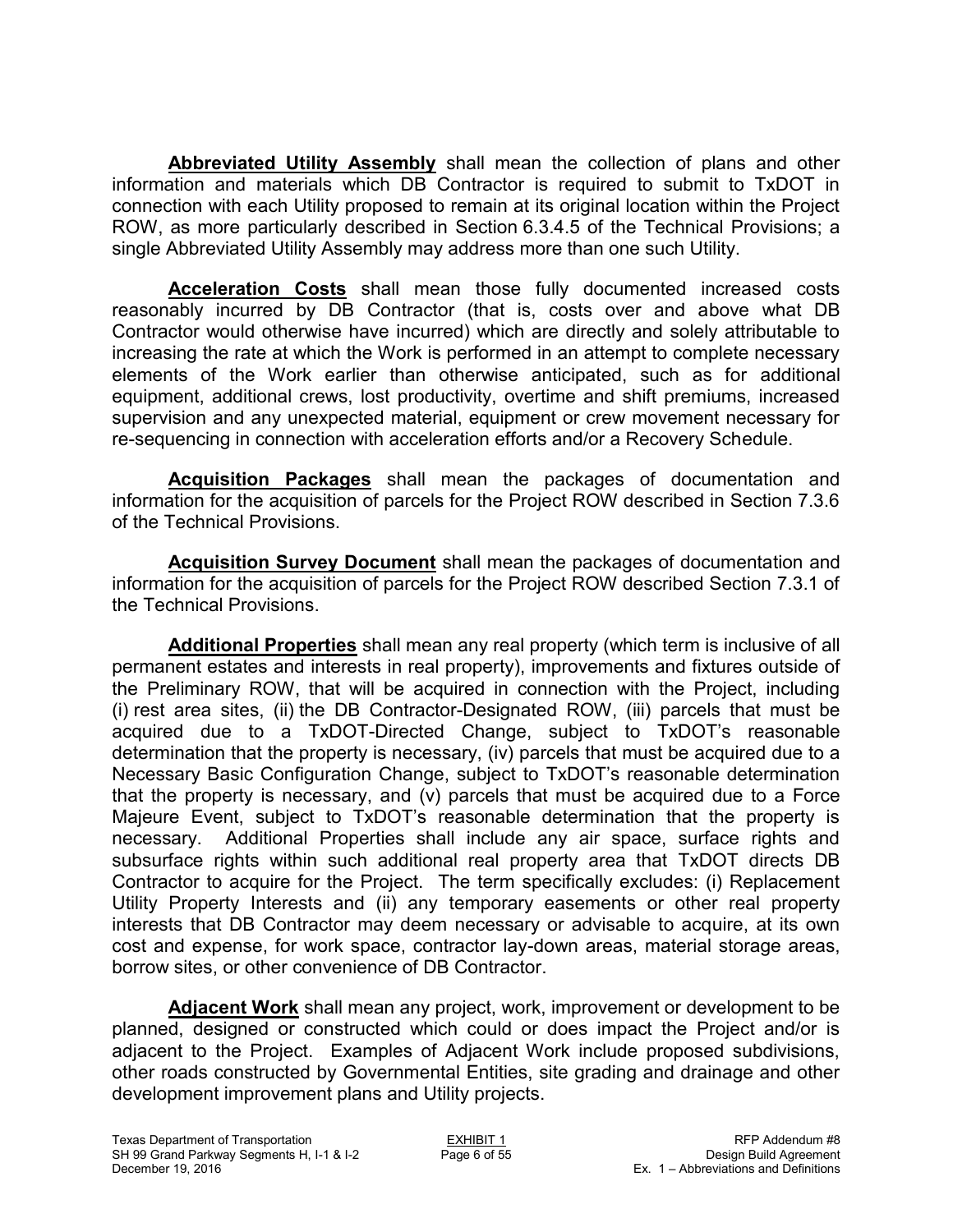**Adjust** shall mean to perform a Utility Adjustment.

**Adjustment Standards** means the standard specifications, standards of practice, and construction methods that a Utility Owner customarily applies to facilities (comparable to those being Adjusted on account of the Project) constructed by the Utility Owner (or for the Utility Owner by its contractors), at its own expense. Unless the context requires otherwise, references in the Contract Documents to a Utility Owner's "applicable Adjustment Standards" refer to those that are applicable pursuant to Section 6.8.3.5 of the Agreement.

**Administrative Settlement Committee** shall mean a committee appointed by the District Engineer or his designee consisting of the ROW Administrator or his designee and two or more members who will analyze pertinent information and reach consensus on whether an administrative settlement should or should not be recommended.

**Aesthetics and Landscaping Plan** shall mean the plan the DB Contractor prepares in conformance with the Project's final aesthetic concept as more particularly described in Section 15.2.2 of the Technical Provisions.

**Affected Third Parties Plan** shall have the meaning set forth in Section 5.4 of the Technical Provisions.

**Affidavit of Property Interest** shall mean the document describing an Existing Utility Property Interest claimed by a Utility Owner, as more particularly described in Section 6.2.4.1 of the Technical Provisions.

**Affiliate** shall mean:

- (a) any shareholder, member, partner or joint venture member of DB Contractor,
- (b) any Person which directly or indirectly through one or more intermediaries controls, or is controlled by, or is under common control with, DB Contractor or any of its shareholders, members, partners or joint venture members; and
- (c) any Person for which ten percent or more of the equity interest in such Person is held directly or indirectly, beneficially or of record by (i) DB Contractor, (ii) any of the shareholders, members, partners or joint venture members of DB Contractor, or (iii) any Affiliate of DB Contractor under clause (b) of this definition.

For purposes of this definition the term "control" shall mean the possession, directly or indirectly, of the power to cause the direction of the management of a Person, whether through voting securities, by contract, family relationship or otherwise. "**Affiliated**" shall mean having the status of an Affiliate.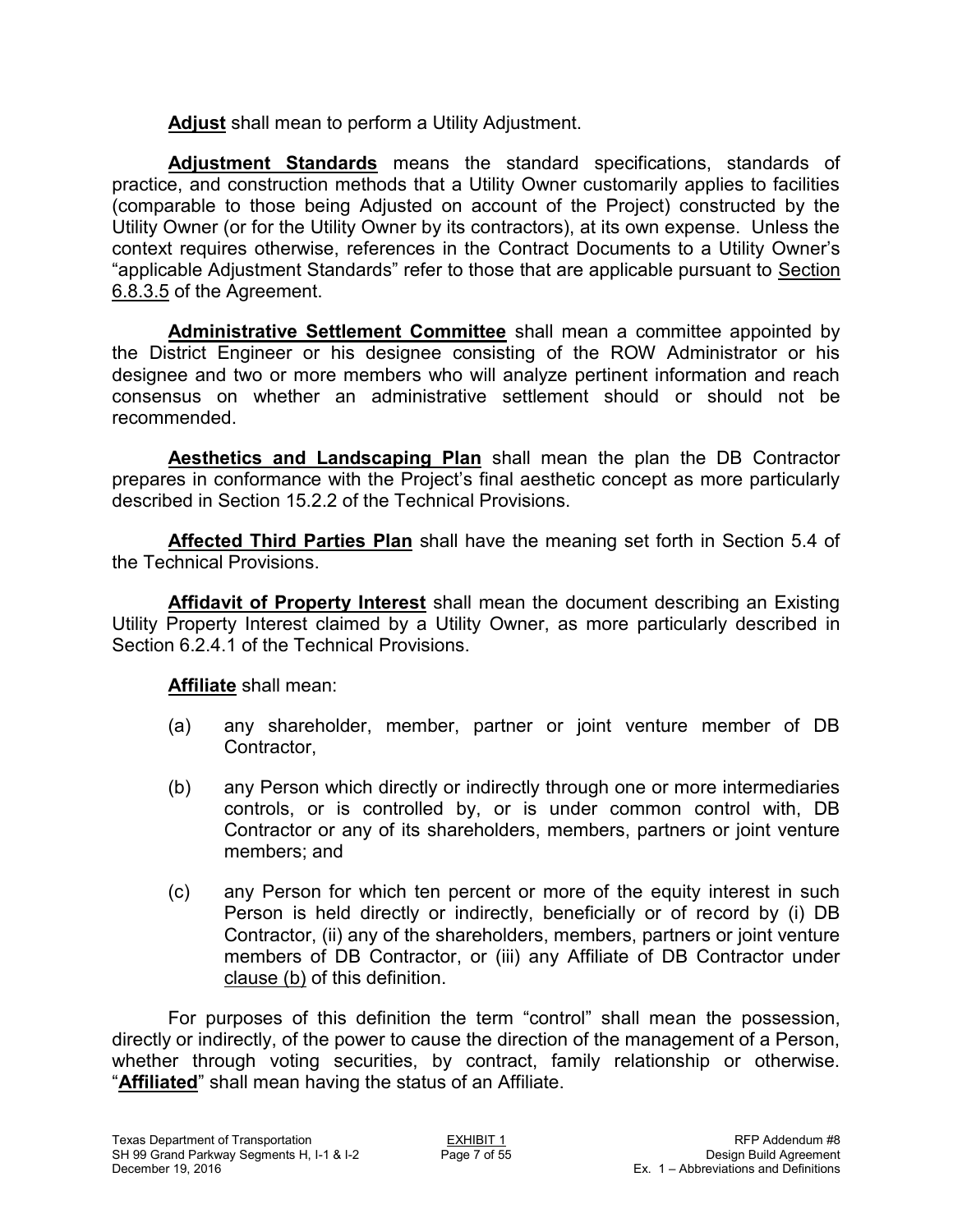**Agreement** shall mean this Design-Build Agreement, including all exhibits attached hereto, as such agreement or any such exhibits may be amended, supplemented, amended and restated, or otherwise modified from time to time in accordance with the terms hereof.

**Alternate Procedure** shall mean the alternate procedure for processing Utility Adjustments for TxDOT, as authorized by the FHWA by letter dated September 19, 2014 (FHWA Risk Based Stewardship and Oversight Modifications).

**Alternate Procedure List** shall mean the list of Utilities to be Adjusted (and related information), as the same may be amended from time to time.

**Alternative Technical Concept (ATC)** shall have the meaning set forth in Section 3.1 of the ITP.

**Antiquities Permit** shall mean the permit(s) required under the Antiquities Code of Texas enacted in 1969, to be obtained from the Texas Historical Commission as per Section 4.3.2 of the Technical Provisions.

**Appeal Period** has the meaning set forth in Section 19.3.5.1(a) of the Agreement.

**Archeologist** shall mean a member of the Project Environmental Team responsible for assessment of cultural resources potentially impacted by the Work as more particularly described in Section 4.4 of the Technical Provisions.

**Assembly** shall mean the additional Utility Assembly that DB Contractor shall prepare for any Project Utility Adjustment Agreement to cover all Utility Adjustments addressed in the corresponding Utility Adjustment Agreement Amendment as more particularly described in Section 6.3.4.5 of the Technical Provisions.

**Authorized Representative** shall have the meaning set forth in Section 23.6.1 of the Agreement.

**Basic Configuration** shall mean the following elements defining the Project as set forth in the Concept Plans:

- (a) the Preliminary ROW;
- (b) the number of lanes for the Concept Plans;
- (c) the approximate location of the Toll Zones;
- (d) the approximate location of ramps;
- (e) the approximate location of passing lanes; and
- (f) the approximate location of interchanges and the type of interchanges.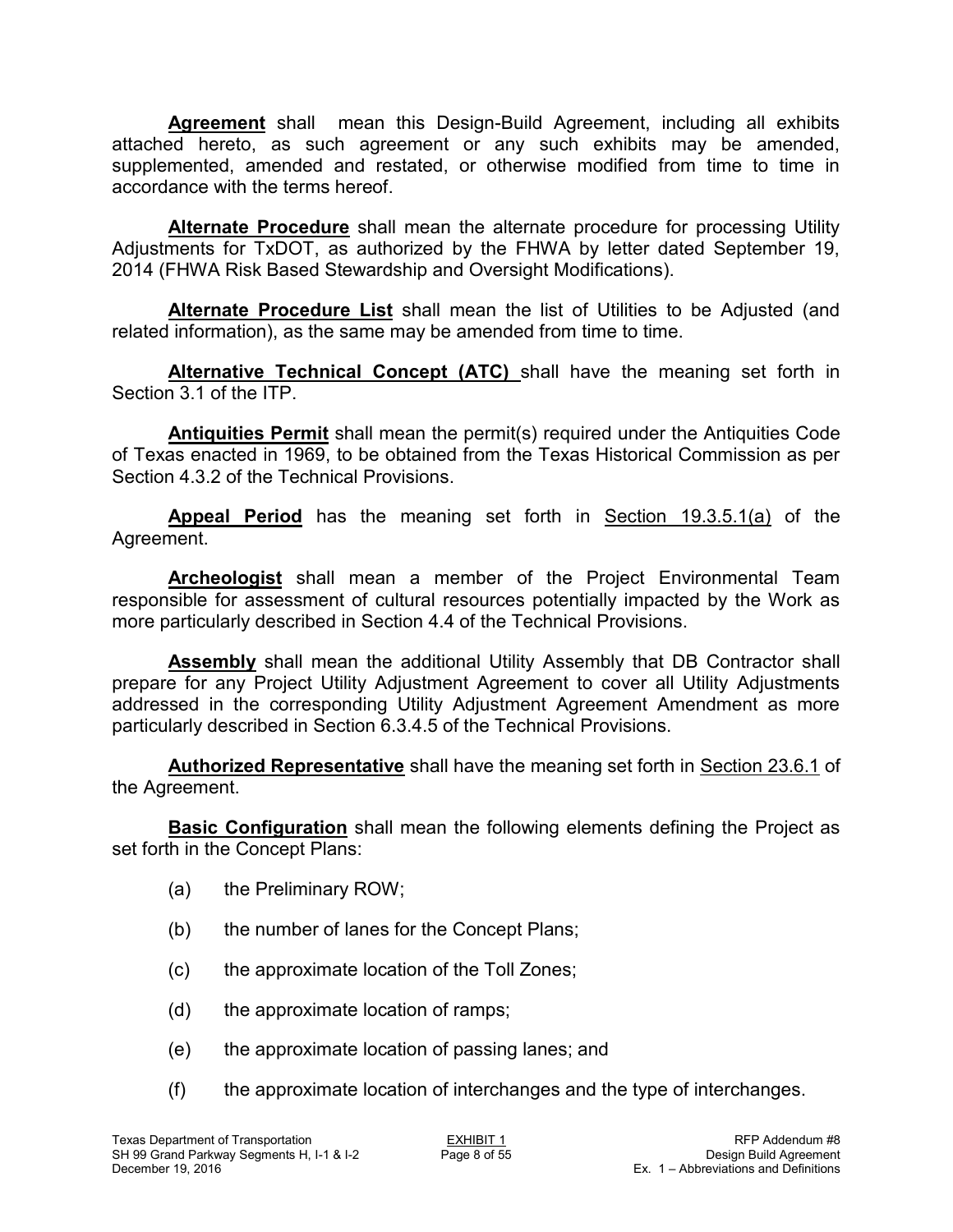**Basic Costs** shall mean the costs for the following, whether incurred by DB Contractor directly or reimbursed by DB Contractor to a Utility Owner: (i) Professional Services associated with, and construction of, a Utility Adjustment, plus (ii) acquisition of Replacement Utility Property Interests or compensation to the Utility Owner for relinquishment of Existing Utility Property Interests within the Final ROW required for a Utility Adjustment.

**Best Management Practices (BMP)** shall have the meaning set forth in *Storm Water Management For Construction Activities: Developing Pollution Prevention Plans and Best Management Practices* (EPA Document 832 R 92-005).

**Betterment** has, with respect to a given Utility being Adjusted, the meaning (if any) set forth in the applicable Utility Agreement(s); in all other cases, "Betterment" shall mean any upgrading of such facility in the course of such Utility Adjustment that is not attributable to the construction of the Project and is made solely for the benefit of and at the election of the Utility Owner, including an increase in the capacity, capability, efficiency or function of an Adjusted Utility over that which was provided by the existing Utility; provided, however, that the following shall not be considered Betterments:

- (a) any upgrading which is required by the Project;
- (b) replacement devices or materials that are of equivalent standards although not identical;
- (c) replacement of devices or materials no longer regularly manufactured with an equivalent or next higher grade or size;
- (d) any upgrading required by applicable Law;
- (e) replacement devices or materials that are used for reasons of economy (e.g., non-stocked items may be uneconomical to purchase);
- (f) any upgrading required by the Utility Owner's written "standards" meeting the requirements described in Section 6.1.2.2 of the Technical Provisions; or
- (g) any discretionary decision by a Utility Owner that is contemplated within a particular standard described in clause (f) above.

For fiber optic Utilities, extension of a Utility Adjustment to the nearest splice boxes shall not be considered a Betterment if required by the Utility Owner in order to maintain its written telephony standards.

**Bond Trustee** shall mean the Person or Persons acting as bond trustee, paying agent or other designated representative of the bondholders under any bond indenture or resolution for the bonds or any other indebtedness issued by TxDOT or the Corporation to finance the Project, its legal successor, or any other commercial bank or trust company duly organized and existing under the laws of any state or the United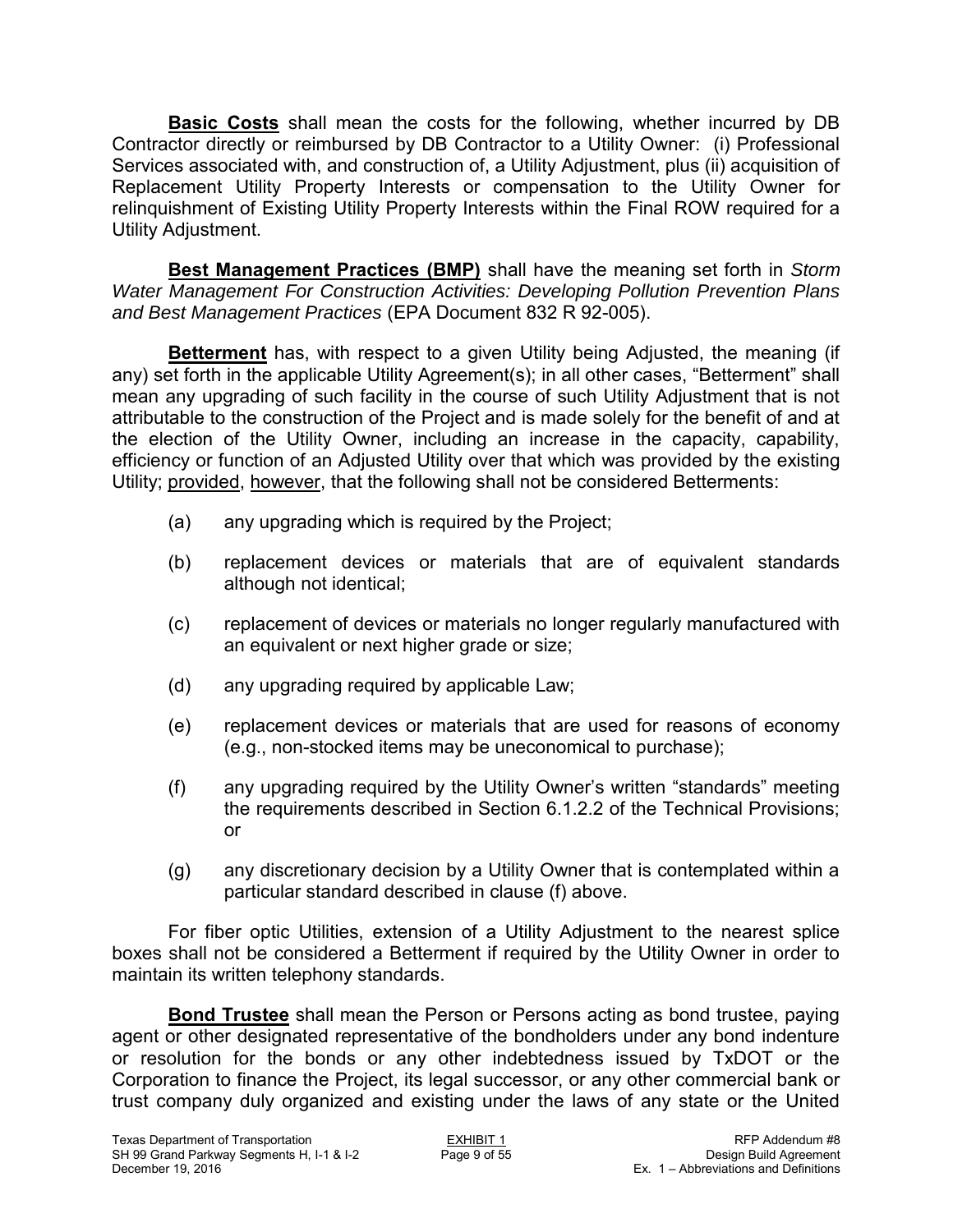States of America, which is authorized under the laws of the State to exercise corporate trust powers and is subject to examination by federal authority, appointed pursuant to the Project finance documents as its successor or its successors.

**Broker** has the meaning set forth in Section 6.4.2.1 of the Agreement.

**Business Day** shall mean days on which TxDOT is officially open for business.

**Capital Maintenance Agreement** (**CMA)** shall mean that certain Capital Maintenance Agreement executed by TxDOT and DB Contractor for DB Contractor to perform maintenance for the Project.

**Capital Maintenance Agreement Documents** or **CMA Documents** shall mean the documents identified in Sections 1.2.1 and 1.2.2 of the Capital Maintenance Agreement.

**Category 1 Defect** has the meaning set forth in Section 19.4.2 of the Technical Provisions.

**Category 2 Defect** has the meaning set forth in Section 19.4.2 of the Technical Provisions.

**Certificate of Final Acceptance** shall mean the certificate issued by TxDOT indicating that the Project has achieved the conditions for Final Acceptance.

**Certificate of Substantial Completion** shall mean the certificate issued by TxDOT indicating that the Project has achieved the conditions for Substantial Completion.

**Certificate of Toll Zone Completion** shall mean the certificate issued by TxDOT indicating that the Project has achieved the conditions for Toll Zone Completion.

**Changes in Law** shall mean: (a) the adoption of any Law after the Proposal Due Date, or (b) any change in any Law or in the interpretation or application thereof by any Governmental Entity after the Proposal Due Date, in each case that is materially inconsistent with Laws in effect on the Proposal Due Date; excluding, however, any such Change in or new Law that also constitutes or causes a change in or new Adjustment Standards, as well as any change in or new Law passed or adopted but not yet effective as of the Proposal Due Date. The term **"Change in Law"** also excludes any change in or new Law relating to DB Contractor's general business operations, including licensing and registration fees, income taxes, gross receipts taxes, social security, Medicare, unemployment and other payroll-related taxes.

**Change of Control** means any assignment, sale, financing, grant of security interest, transfer of interest or other transaction of any type or description, including by or through voting securities, asset transfer, contract, merger, acquisition, succession, dissolution, liquidation or otherwise, that results, directly or indirectly, in a change in possession of the power to direct or control or cause the direction or control of the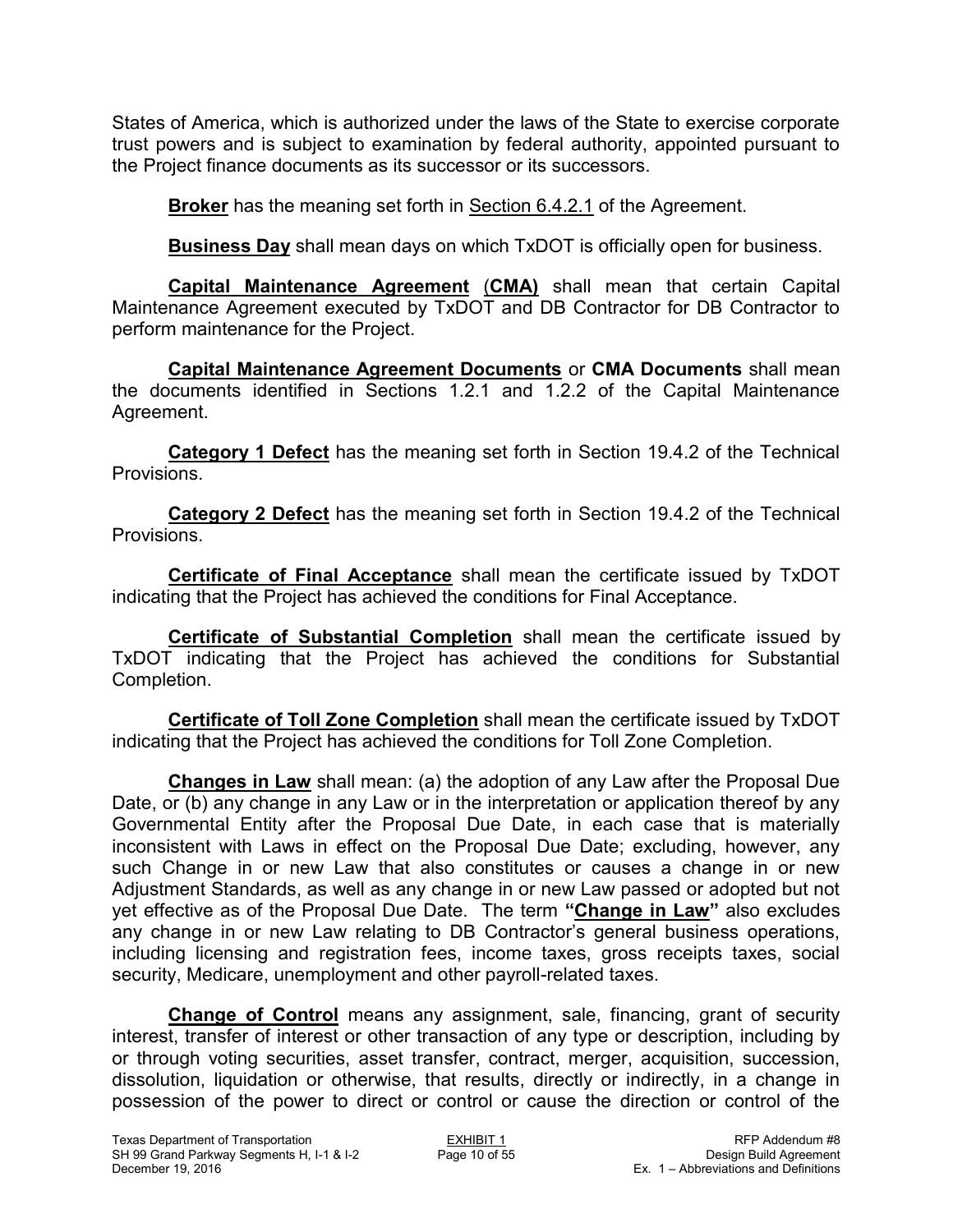management of DB Contractor or a material aspect of its business. A Change of Control of a shareholder, member, partner or joint venture member of DB Contractor may constitute a Change of Control of DB Contractor if such shareholder, member, partner or joint venture member possesses the power to direct or control or cause the direction or control of the management of DB Contractor. Notwithstanding the foregoing, the following shall not constitute a Change of Control:

- (a) A change in possession of the power to direct or control the management of DB Contractor or a material aspect of its business due solely to a bona fide transaction involving beneficial interests in the ultimate parent organization of a shareholder, member, partner or joint venture member of DB Contractor (but not if the shareholder, member, partner or joint venture member is the ultimate parent organization), unless the transferee in such transaction is at the time of the transaction suspended or debarred or subject to a proceeding to suspend or debar from bidding, proposing or contracting with any federal or State department or agency;
- (b) An upstream reorganization or transfer of direct or indirect interests in DB Contractor so long as there occurs no change in the entity with ultimate power to direct or control or cause the direction or control of the management of DB Contractor;
- (c) A transfer of interests between managed funds that are under common ownership or control other than a change in the management or control of a fund that manages or controls DB Contractor; or
- (d) The exercise of minority veto or voting rights (whether provided by applicable Law, by DB Contractor's organizational documents or by related member or shareholder agreements or similar agreements) over major business decisions of DB Contractor, provided that if such minority veto or voting rights are provided by shareholder or similar agreements, TxDOT has received copies of such agreements.

**Change Order** shall mean a written order issued by TxDOT to DB Contractor delineating changes in the Work within the general scope of the Contract Documents or in the terms and conditions of the Contract Documents in accordance with Section 13 of the Agreement and establishing, if appropriate, an adjustment to the Price or a Completion Deadline.

**Claim** shall mean: (a) a demand by DB Contractor, which is or potentially could be disputed by TxDOT, for a time extension under the Contract Documents or payment of money or damages from TxDOT to DB Contractor or (b) a demand by TxDOT, which is or potentially could be disputed by DB Contractor, for payment of money or damages from DB Contractor to TxDOT.

**Code** shall have the meaning set forth in Recital A.

**Commercial Rules** has the meaning set forth in the Disputes Board Agreement.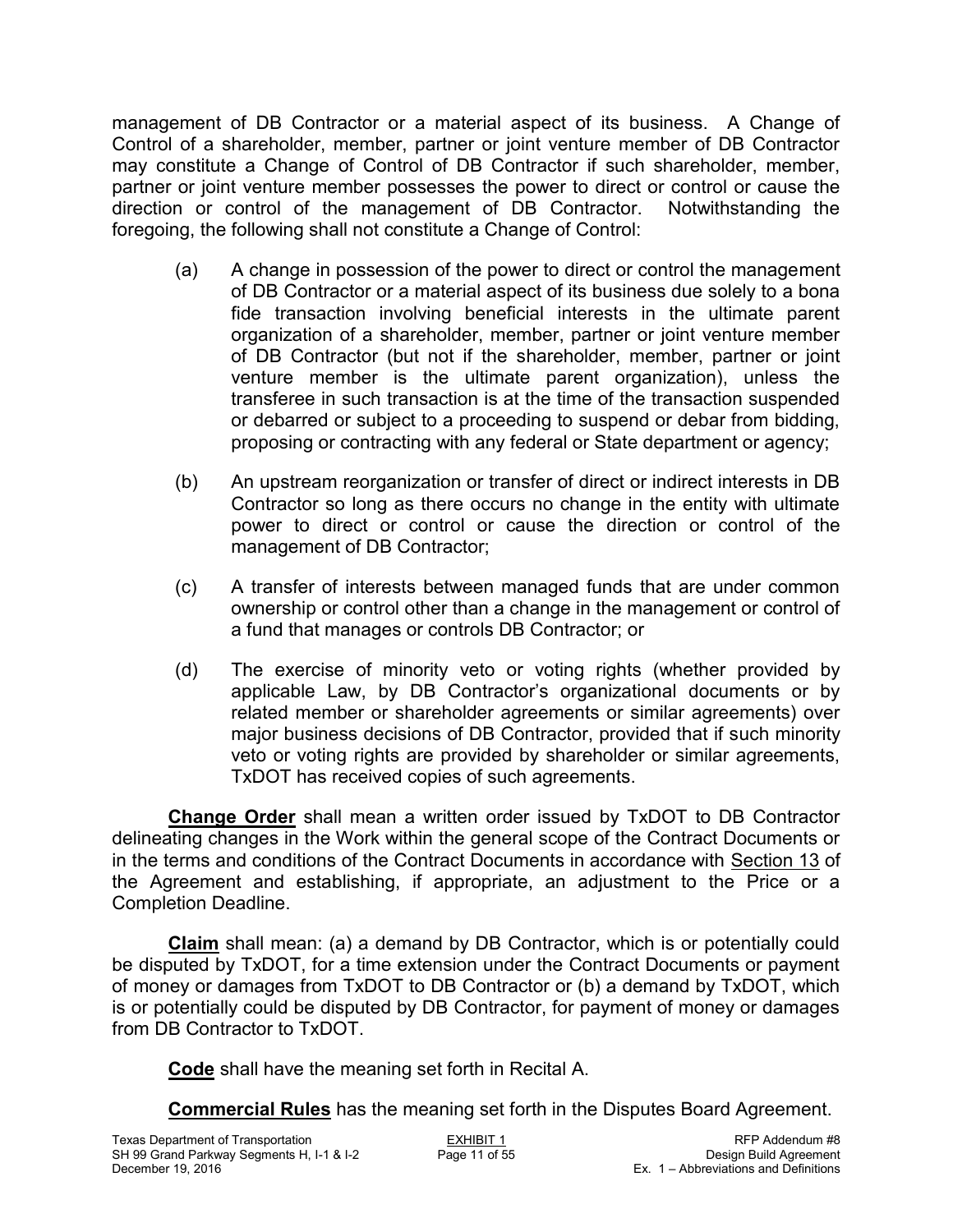**Communications Plan** shall mean the TxDOT-DB Contractor Communications Plan as described in Section 2.7 of the Technical Provisions.

**Completion Deadline(s)** shall mean the Substantial Completion Deadline, Final Acceptance Deadline, set forth in Sections 4.2.1 and 4.2.2 of the Agreement and/or deadline for completion of Toll Zone Work set forth in Section 20.1.2 of the Agreement, as the case may be.

**Comprehensive Environmental Protection Program (CEPP)** shall mean the document obligating DB Contractor to protect the environment and document the measures taken during the performance of the Work to avoid and minimize impacts on the environment as further described in Section 4.3 of the Technical Provisions.

**Concept Plans** shall mean the roadway conceptual plans that depict a refinement of the diagrammatic plans presented in the environmental documentation for Segments H, I-1 and I-2 approved by TxDOT and FHWA and included in the RID.

**Condemnation Package** means the series of documentation and information for the condemnation of parcels for the Project ROW in Section 7.4.4(f) of the Technical Provisions.

**Conflict of Interest** means, with respect to any individual who is or is proposed to be a Disputes Board Member, any one or more of the following:

- (a) Such individual is currently or was in the past employed by any member of the Conflicts Group, except that service as a member of other disputes review boards on other contracts or retention as an independent consultant on other contracts does not create a Conflict of Interest so as to preclude an individual from serving as a Disputes Board Member;
- (b) Such individual has or is reasonably likely to have a pecuniary interest in the outcome of the applicable Dispute or such individual has any (i) ownership interest in any member of the Conflicts Group, except a remote interest or (ii) financial interest in any of the Contract Documents or any Subcontract (except that such individual's interest in receiving, and receipt of, payment for service on the Disputes Board shall not be considered a financial interest for purposes of this definition), in either case except for a remote interest. An ownership interest is remote only if it is less than 0.5% of the issued and outstanding shares or other legal or beneficial ownership interest, or less than 0.5% of the issued and outstanding indebtedness, of a member of the Conflicts Group. Mere use of the Project shall not constitute a pecuniary, ownership or financial interest for purposes of this definition;
- (c) Such individual shall not have had substantial prior involvement in any aspect of the Agreement, a Subcontract or the Project of a nature which could reasonably be expected to affect his or her ability to impartially resolve Disputes;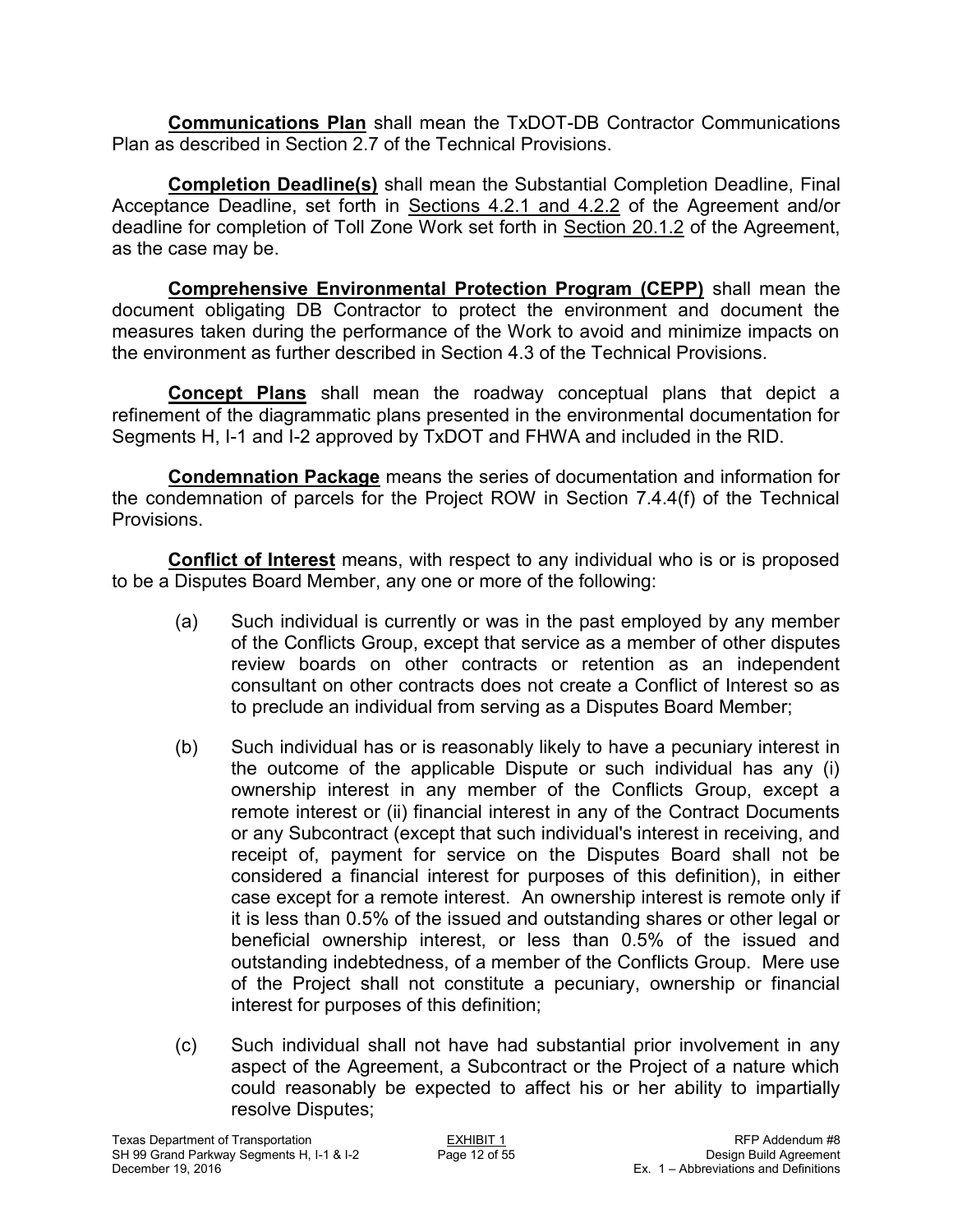- (d) Such individual shall not know of any reason, including but not limited to the existence of any of the Conflicts of Interest as described in this definition, why he or she cannot be impartial in resolving Disputes; and
- (e) In addition to the Conflicts of Interest described above, any other circumstance arising out of such individual's existing or past activities, business interests and/or contractual relationships with any member of the Conflicts Group such that such individual is or is reasonably likely to be unable to render a Disputes Board Decision impartially or such individual's objectivity in performing his or her role on the Disputes Board is or is reasonably likely to be impaired.

**Conflicts Group** means a Party, a Party's Affiliates and its and their agents, contractors, subcontractors or suppliers and any other Person that is a party to a **Subcontract** 

**Construction Documents** shall mean all shop drawings, working drawings, fabrication plans, material and hardware descriptions, specifications, construction quality control reports, construction quality assurance reports and samples necessary or desirable for construction of the Project and/or the Utility Adjustments in accordance with the Contract Documents.

**Construction General Permit** shall mean a permit under the TPDES program for the management of storm water discharges from construction sites as more particularly described in Section 4.3.1 of the Technical Provisions.

**Construction Manager** shall mean the senior staff member designated by DB Contractor responsible for ensuring that the Project is constructed in accordance with the Project requirements. The Construction Manager shall be assigned to work on the Project full-time and shall co-locate with TxDOT at the Site until Substantial Completion. The Construction Manager shall be responsible for scheduling, managing the DB Contractor's construction personnel and construction quality assurance personnel, and administering all construction requirements of the Contract Documents.

**Construction Monitoring Plan (CMP)** shall mean the plan indicating times, locations, and other conditions under which monitoring of construction activities are to be performed to maintain and ensure compliance with Environmental Laws and the Contract Documents as more particularly described in Section 4.3.7 of the Technical Provisions.

**Construction Quality Acceptance Firm (CQAF)** or **Independent Quality Firm (IQF)** shall mean the independent firm identified in the Proposal (or such other firm approved by TxDOT in its sole discretion) responsible for performing independent quality assurance material testing, inspection, and audits of the CQMP. The initial approved CQAF is \_\_\_\_. [*Insert from Proposal*]

**Construction Quality Acceptance Manager (CQAM)** or **Independent Quality Firm Manager (IQFM)** shall mean the person appointed by the CQAF who is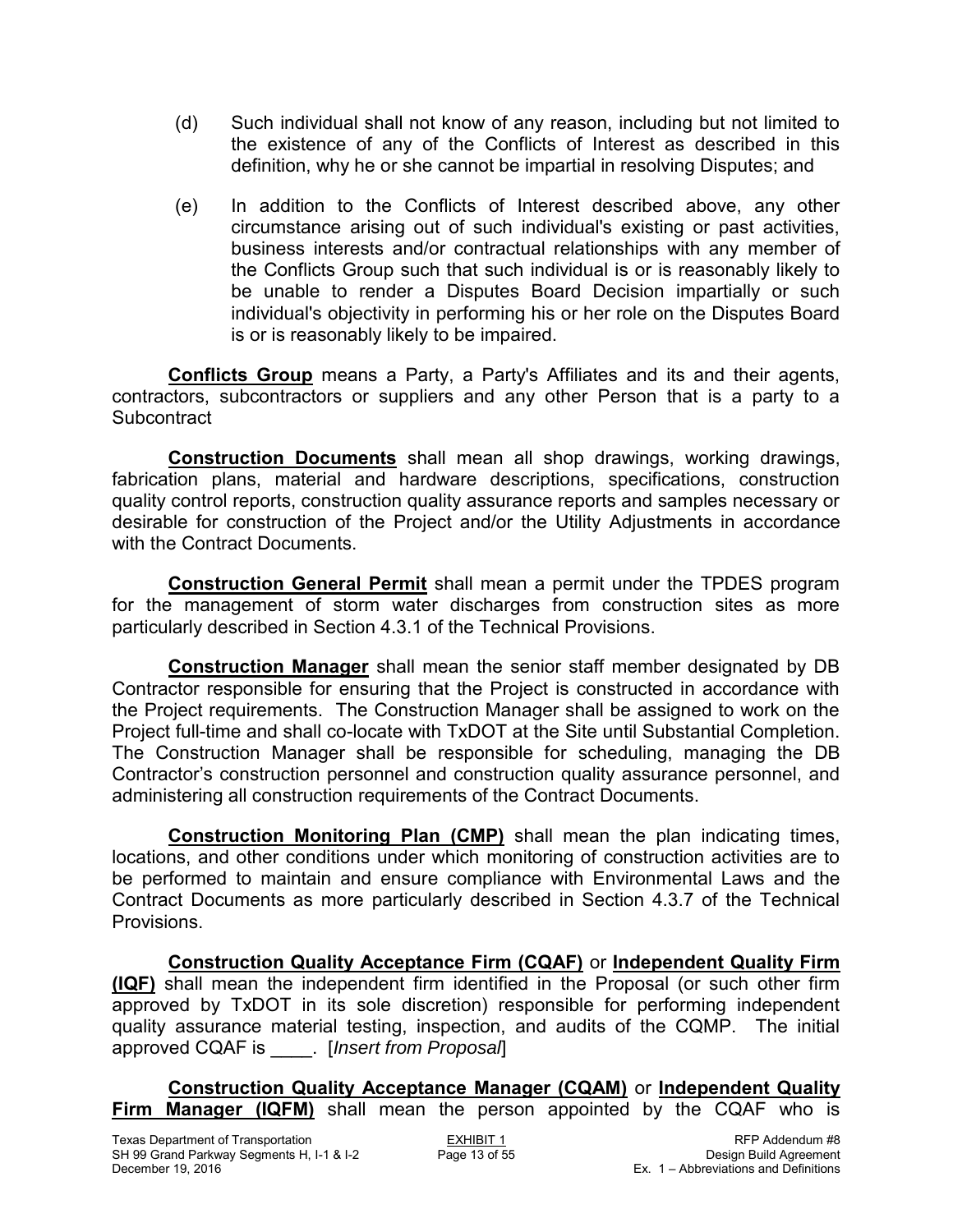responsible for management and quality acceptance functions, as more particularly described in Section 2.2.8.3 of the Technical Provisions.

**Construction Quality Management Plan (CQMP)** shall mean the plan that establishes quality control and quality acceptance procedures for the Work as more particularly described in Section 2.2.8 of the Technical Provisions.

**Construction Quality Manager (CQM)** or **Construction Quality Control Manager (CQCM)** shall mean the person assigned by DB Contractor with responsibility to cause the methods and procedures contained in the approved CQMP to be implemented and followed by DB Contractor's construction staff in the performance of the Work, as more particularly described in Section 2.2.8.1 of the Technical Provisions.

**Construction Work** means all Work to build or construct, make, form, manufacture, furnish, install, supply, deliver or equip the Project and/or the Utility Adjustments. Construction Work includes landscaping.

**Contract Documents** has the meaning set forth in Section 1.2 of the Agreement.

**Corporation** shall have the meaning set forth in Recital Q.

**Corridor Structure Type Study and Report** shall mean a preliminary bridge type study report to evaluate potential superstructure and substructure configurations which may be suitable for the proposed bridges based on span lengths, deck widths, soil parameters, hydraulic and scour issues, environmental issues, wetland impacts, safety and maintenance of traffic, highway alignments, constructability, aesthetic requirements, future widening, construction schedule and costs. The Corridor Structure Type Study Report recommends configurations for the proposed bridges based on the above analysis and also provides the rationale for recommending the proposed alternatives as more particularly described in Section 13 of the Technical Provisions.

**Cost and Schedule Proposal** shall mean DB Contractor's proposal furnished to TxDOT pursuant to a Request for Change Proposal in accordance with Section 13.2.1.3 of the Agreement.

**Cost to Cure** shall mean an appraisal method applied to estimate a proper adjustment for damages to a property that can be physically and economically corrected, as described in further detail in the TxDOT ROW Appraisal and Review Manual.

**Critical Path** shall mean each critical path on the Project Schedule, which ends on the Substantial Completion Deadline or the Final Acceptance Deadline, as applicable (i.e., the term shall apply only following consumption of all available Float in the schedule for Substantial Completion or Final Acceptance, as applicable). The lower case term "critical path" shall mean the activities and durations associated with the longest chain(s) of logically connected activities through the Project Schedule with the least amount of positive slack or the greatest amount of negative slack.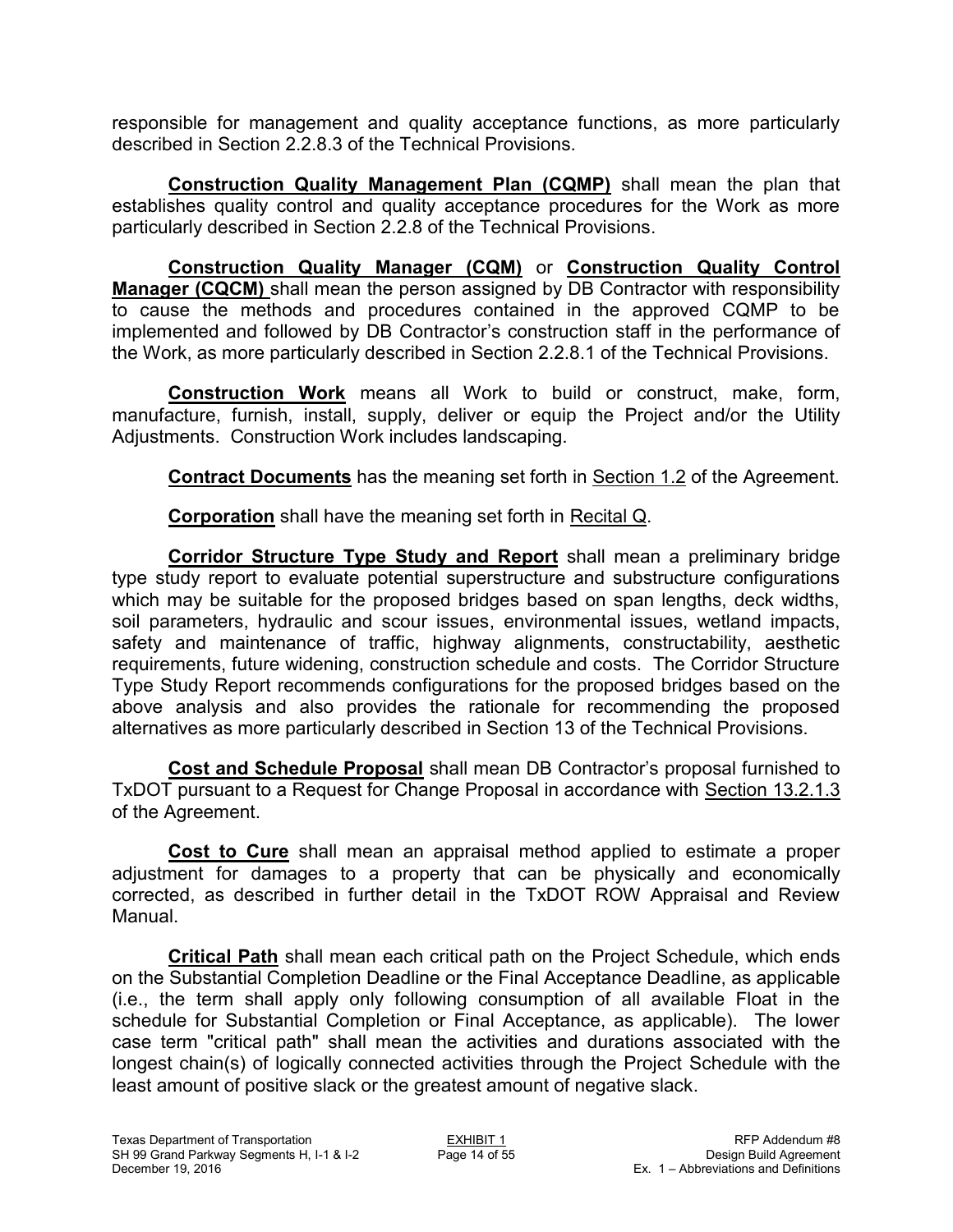**Cultural Resource Management Personnel** shall mean the Archeologist and the Historian, and each of their respective staffs.

**Customer Groups** shall mean groups, Persons and entities having a perceived stake or interest in the Project, including: the media, elected officials, Governmental Entities, general public residing or working within the general vicinity of the Project or traveling within or across the limits of the Project, business owners within or adjacent to the Project, Utility Owners, operating railroads, community groups, local groups (neighborhood associations, business groups, chambers of commerce, convention and visitors bureaus, contractors, etc.) and other Persons or entities affected by the Project, including those identified in Section 3.2.5 of the Technical Provisions.

**Day** or **day** shall mean calendar days unless otherwise expressly specified.

**DB Contractor** shall mean \_\_\_\_\_\_\_\_\_\_\_\_\_\_, a \_\_\_\_\_\_\_\_\_\_\_\_\_\_\_, together with its successors and assigns.

**DB Contractor Default** has the meaning set forth in Section 16.1.1 of the Agreement.

**DB Contractor-Designated ROW** shall mean any permanent interest in real property (which term is inclusive of all estates and interests in real property), improvements and fixtures outside of the Preliminary ROW that DB Contractor determines is necessary or advisable to be acquired for the Project and which acquisition is approved by TxDOT to be acquired at DB Contractor's cost and expense. The term specifically includes any easements required for drainage for the Project and any air space, surface rights and subsurface rights within the DB Contractor-Designated ROW. The term specifically excludes the Replacement Utility Property Interests, any temporary easements or other temporary real property interests that DB Contractor may deem necessary or advisable to acquire, at its own cost and expense, for excessive work space, contractor lay-down areas, material storage areas, or other convenience of DB Contractor.

**DB Contractor-Related Entities** shall mean: (a) DB Contractor, (b) DB Contractor's shareholders, partners, joint venturers and/or members, (c) Subcontractors (including Suppliers), (d) any other Persons performing any of the Work, (e) any other Persons for whom DB Contractor may be legally or contractually responsible, and (f) the employees, agents, officers, directors, shareholders, representatives, consultants, successors, assigns and invitees of any of the foregoing.

**DB Contractor Release(s) of Hazardous Materials** means (a) Release(s) of Hazardous Materials, or the exacerbation of any such release(s), attributable to the culpable actions, culpable omissions, negligence, intentional misconduct, or breach of applicable Law or contract by any DB Contractor-Related Entity; (b) Release(s) of Hazardous Materials arranged to be brought onto the Site or elsewhere by any DB Contractor-Related Entity; regardless of cause, or (c) use, containment, storage, management, handling, transport and disposal of any Hazardous Materials by any DB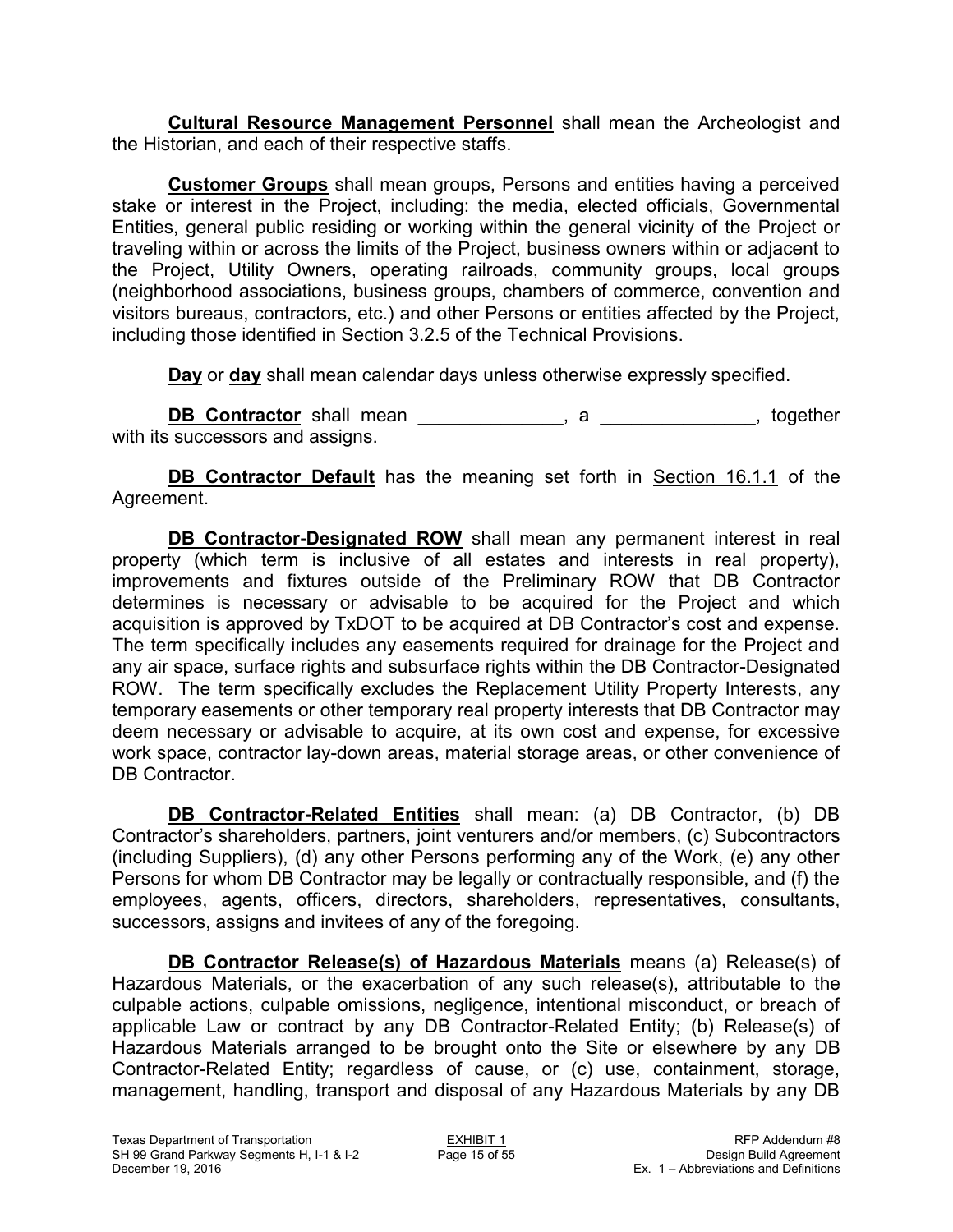Contractor-Related Entity in violation of the requirements of the Contract Documents or any applicable Law or Governmental Approval.

**DBE Performance Plan** shall mean DB Contractor's plan for meeting the DBE participation goals set forth in Section 7.1 of the Agreement.

**DBE Special Provisions** shall mean TxDOT's special provisions for the TxDOT Disadvantaged Business Enterprise Program adopted pursuant to 49 CFR Part 26, which special provisions are set forth in  $Exhibit 6$  to the Agreement.

**Defect** means, in connection with the O&M Work, a deficiency in an Element, whether by design, construction, installation, repair, rehabilitation, reconstruction, operation, damage or wear, affecting the condition, use, functionality or operation of any Element, which would cause or have the potential to cause one or more of the following:

a) A hazard, nuisance or other risk to public or worker health or safety, including the health and safety of Users of the Project;

b) A structural deterioration of the affected Element or any other part of the Project affected by it;

- c) Damage to the property or equipment of TxDOT or a third party;
- d) Damage to the environment; or

e) Failure of the Element to meet the Target for a measurement record as set forth in the columns headed "Target" and "Measurement Record" in the Performance and Measurement Table During Construction.

**Defect Remedy Period** means, for a particular Defect, the time period for rectifying such Defect as set forth in either (a) for a Category 1 Defect, the column headed "Cat. 1 Hazard Mitigation" or "Cat. 1 Permanent Remedy," or (b) for a Category 2 Defect, the column headed "Cat. 2 Permanent Repair" in the Performance and Measurement Table During Construction.

**Decent, Safe and Sanitary (DSS) Dwelling** shall mean the condition of a dwelling such that it meets applicable housing and occupancy codes as defined in 49 CFR Part 24.

**Demolition and Abandonment Plan** shall mean the plan prepared by DB Contractor and which considers the types and sizes of Utilities and structures that will be abandoned during the Term as more particularly described in Section 10.2 of the Technical Provisions.

**Design Documents** shall mean all drawings (including plans, profiles, crosssections, notes, elevations, sections, details and diagrams), specifications, reports, studies, calculations, electronic files, records and submittals necessary for, or related to, the design of the Project and/or the Utility Adjustments in accordance with the Contract Documents, the Governmental Approvals and applicable Law.

**Design Exception** shall mean a deviation from one or more of the thirteen controlling criteria found in Chapter 1, Section 2, of the TxDOT Roadway Design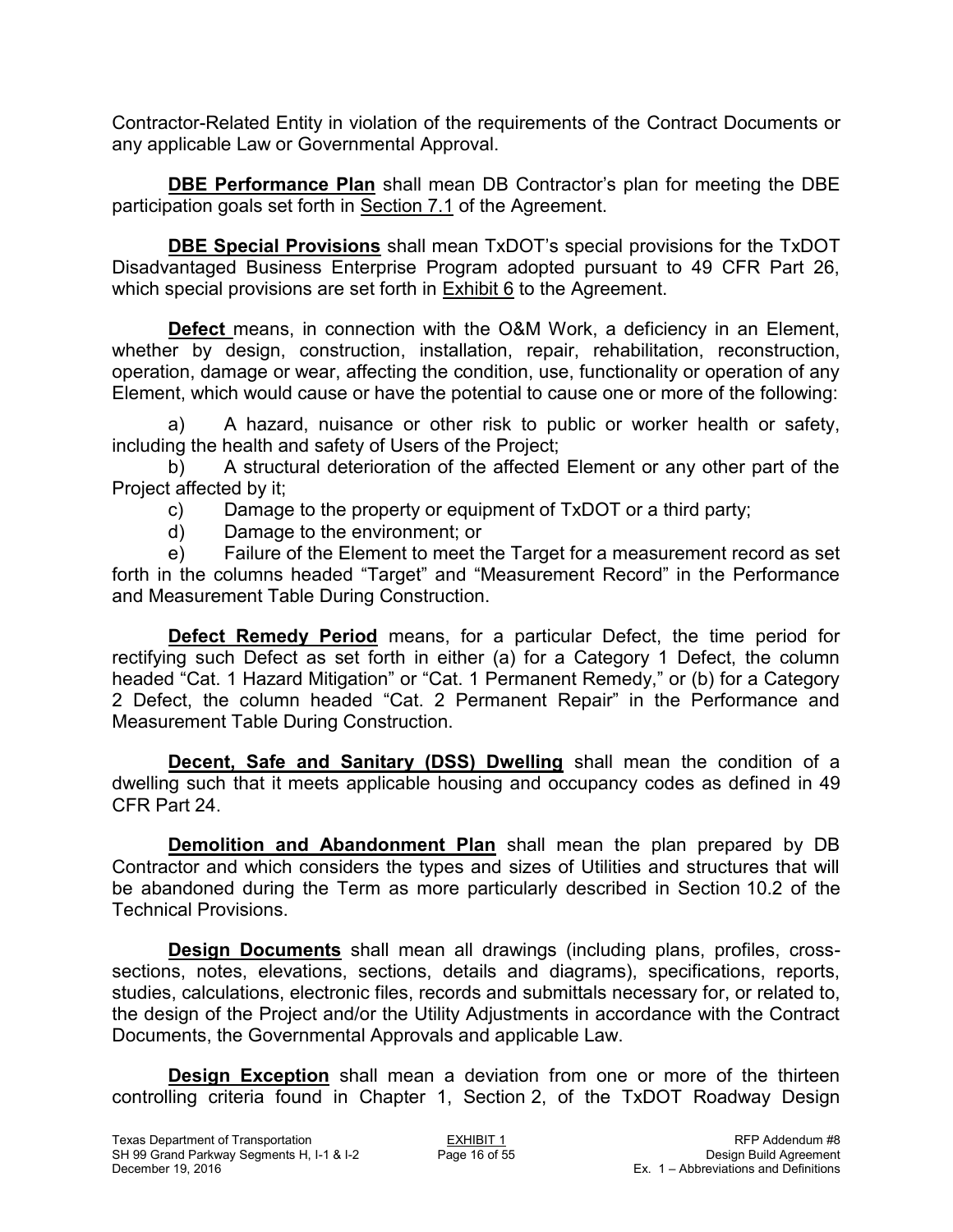Manual. The procedures for requesting a Design Exception are found in the TxDOT Project Development Policy Manual.

**Design Firm** shall mean the qualified Registered Professional Engineer's firm responsible for the design of the Project.

**Design Quality Control Manager (DQCM)** or **Design Quality Manager (DQM)** shall mean the person assigned by DB Contractor with responsibility to cause the methods and procedures contained in the approved DQMP to be implemented and followed by DB Contractor's design staff in the performance of the Work, as more particularly described in Section 2.2.7.4 of the Technical Provisions.

**Design Quality Management Plan (DQMP)** shall mean the plan prepared by DB Contractor setting forth the internal quality control and quality assurance procedures to be followed during performance of Professional Services, as more particularly described in Section 2.3.7 of the Technical Provisions.

**Design Speed** means the speed used to determine the various geometric design features of the roadway.

**Design Waiver** shall mean a deviation from the minimum requirements in a noncontrolling category as identified in the TxDOT Roadway Design Manual.

**Design Work** means all Work of design, engineering or architecture for the Project, Project ROW acquisition or Utility Adjustments.

**Deviations** shall mean: (a) any proposed or actual change, deviation, modification, alteration or exception from the Technical Provisions, or (b) a change in the Work or other requirements of the Contract Documents issued under Section 13.12 of the Agreement. "**Deviation**" includes a deviation from one or more of the thirteen controlling criteria found in Chapter 1, Section 2, of the TxDOT Roadway Design Manual.

**Differing Site Condition** shall mean: (a) subsurface or latent conditions encountered at the actual boring holes identified in the geotechnical reports included in the Reference Information Documents listed in Exhibit 19, which differ materially from those conditions indicated in the geotechnical reports for such boring holes; or (b) subsurface or surface physical conditions of an unusual nature, differing materially from those ordinarily encountered in the area and generally recognized as inherent in the type of work provided for in the Agreement. The term shall specifically exclude all such conditions of which DB Contractor had actual or constructive knowledge as of the Proposal Due Date. The foregoing definition specifically excludes: (i) changes in surface topography; (ii) variations in subsurface moisture content and variations in the water table; (iii) Utility facilities; (iv) Hazardous Materials, including contaminated groundwater; (v) acquisition of real property for drainage purposes; and (vi) any conditions which constitute or are caused by a Force Majeure Event.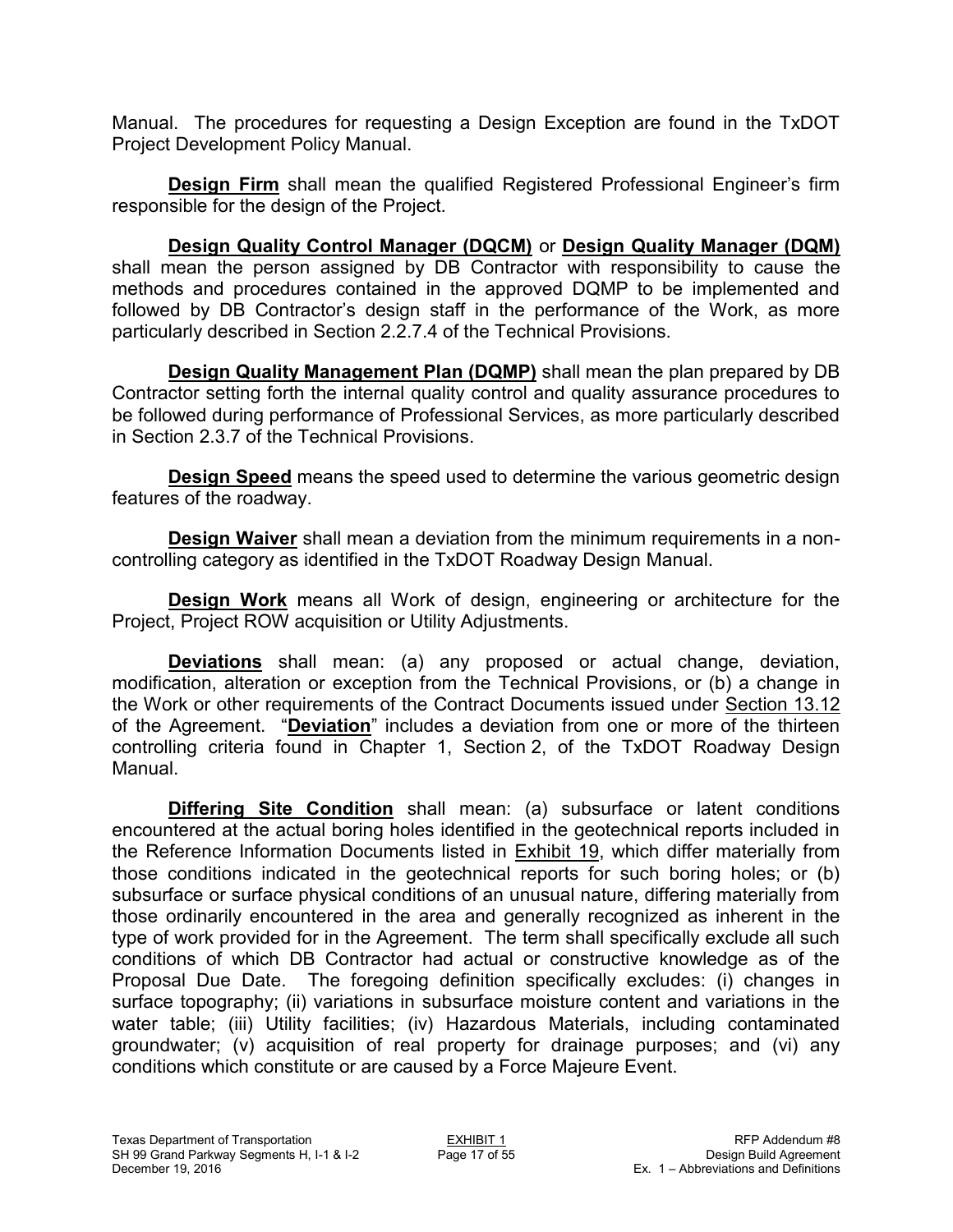**Directive Letter** shall have the meaning set forth in Section 13.1.1.2 of the Agreement.

**Disadvantaged Business Enterprise (DBE)** shall have the meaning set forth in Exhibit 6 to the Agreement.

**Dispute** means any Claim, dispute, disagreement or controversy between TxDOT and DB Contractor concerning their respective rights and obligations under the Contract Documents including concerning any alleged breach or failure to perform and remedies.

**Dispute Resolution Procedures** means collectively, the procedures established under Sections 19.3.3 and 19.3.4 of the Agreement and in Section 5 of the Disputes Board Agreement and the applicable portions of Section 201.112 of the Code and the DRP Rules. None of the Informal Resolution Procedures are included in the Dispute Resolution Procedures.

**Disputes Board** has the meaning set forth in the Disputes Board Agreement.

**Disputes Board Agreement** means the agreement in the form attached to the Agreement as Exhibit 20.

**Disputes Board Chair** has the meaning set forth in the Disputes Board Agreement.

**Disputes Board Decision** has the meaning set forth in the Disputes Board Agreement.

**Disputes Board Error** has the meaning set forth in Section 19.3.5.2 of the Agreement.

**Disputes Board Member** means an individual serving as one of the three members of the Disputes Board.

**Disputes Board Member Candidate Evaluation Period** has the meaning set forth in the Disputes Board Agreement.

**Disputes Board Member Candidates' List** has the meaning set forth in the Disputes Board Agreement.

**Disputes Board Member Joinder Agreement** has the meaning set forth in the Disputes Board Agreement.

**Disputes Board Member Qualifications** has the meaning set forth in the Disputes Board Agreement.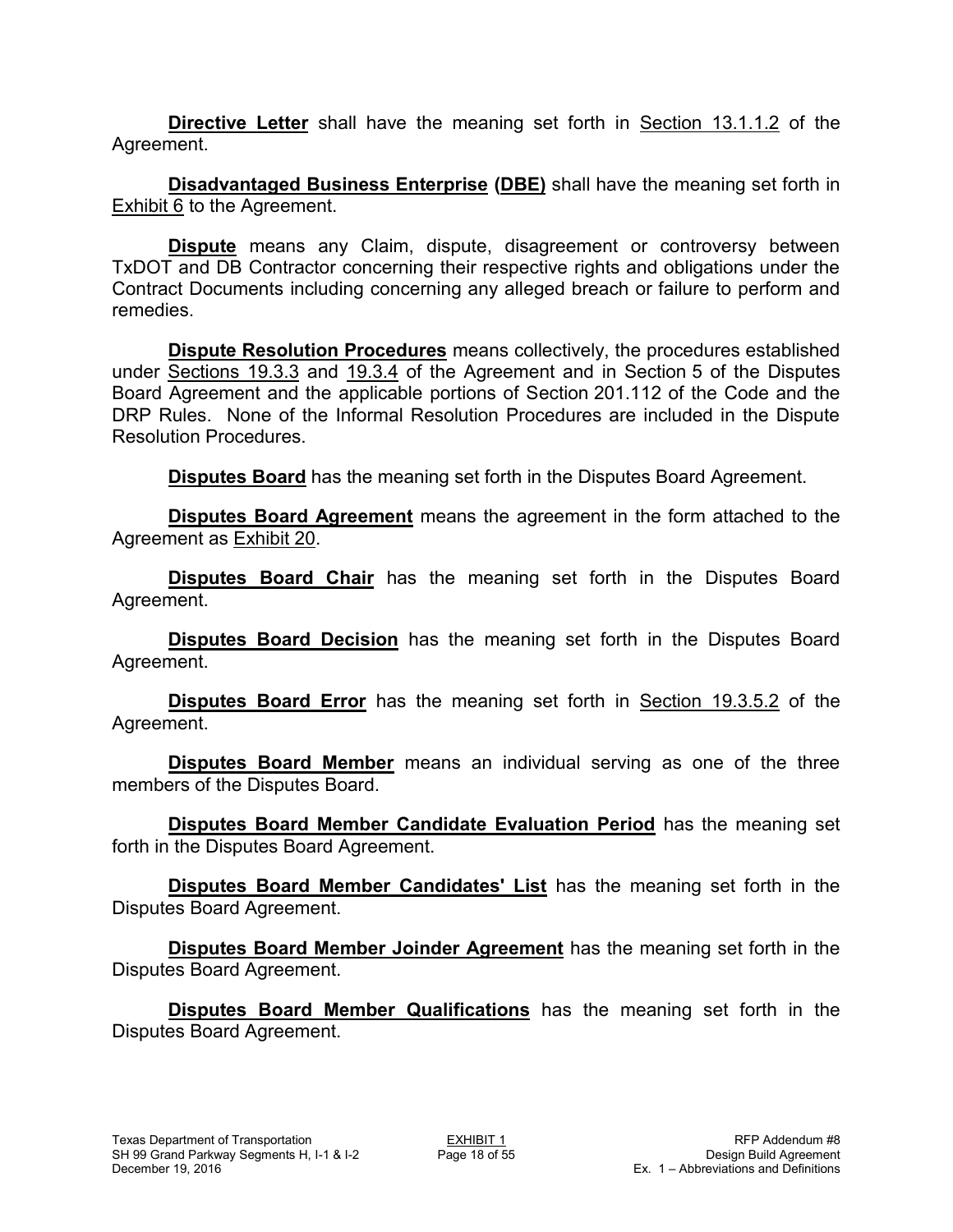**Drainage Design Report** shall mean the report documenting all components of the Project's drainage system as more particularly described in Section 12.4 of the Technical Provisions.

**Draw Request** shall mean a Draw Request and Certificate in the form of Exhibit 15 to the Agreement or Exhibit 11 to the CMA.

**DRP Rules** means, as of the Effective Date, the administrative rules promulgated in accordance with Section 201.112(a) of the Code, adopted by TxDOT in accordance with the Texas Administrative Procedure Act and effective under Rule §9.6 of Subchapter A, Chapter 9, Part 1, Title 43 of the Texas Administrative Code on or before the Effective Date regarding dispute resolution procedures applicable to the resolution of all claims and disputes of every kind or character arising under comprehensive development agreements such as and including the Contract Documents.

**Early Start of Construction** shall mean the initiation of construction before the Final Design Plans have been approved by TxDOT, as more particularly described in Section 2.3.7.11 of the Technical Provisions.

**Effective Date** shall mean the date set forth on page 1 of the Agreement or such other date as shall be mutually agreed upon in writing by TxDOT and DB Contractor.

**Electronic Document Management System (EDMS)** shall mean the secure data management system provided by DB Contractor containing all of the data DB Contractor is required to submit to TxDOT in connection with the Work and compatible with data systems, standards and procedures employed by TxDOT, as more particularly described in Section 2.1.2.1 of the Technical Provisions.

**Electronic Toll Collection System (ETCS)** shall mean the toll collection system to be provided by the Systems Integrator, in connection with which DB Contractor provides support and coordination, as more particularly described in Section 21 of the Technical Provisions.

**Element** means an individual component, system or subsystem of the Project or of a Utility Adjustment included in the Construction Work, and shall include at a minimum a breakdown into the items described in the Performance and Measurement Table During Construction, further subdivided by Performance Section where appropriate.

**Emergency** means any unplanned event, beyond the control of DB Contractor-Related Entities and not resulting from the actions or omissions of DB Contractor-Related Entities, within the Project Right of Way that (a) presents an immediate or imminent threat to the long term integrity of any part of the infrastructure of the Project, to the Environment, to property adjacent to the Project or to the safety of Users or the public; or (b) is recognized by the Texas Department of Public Safety as an emergency.

**Emergency Services** shall mean law enforcement, ambulance service and other similar services from agencies with whom DB Contractor establishes protocols for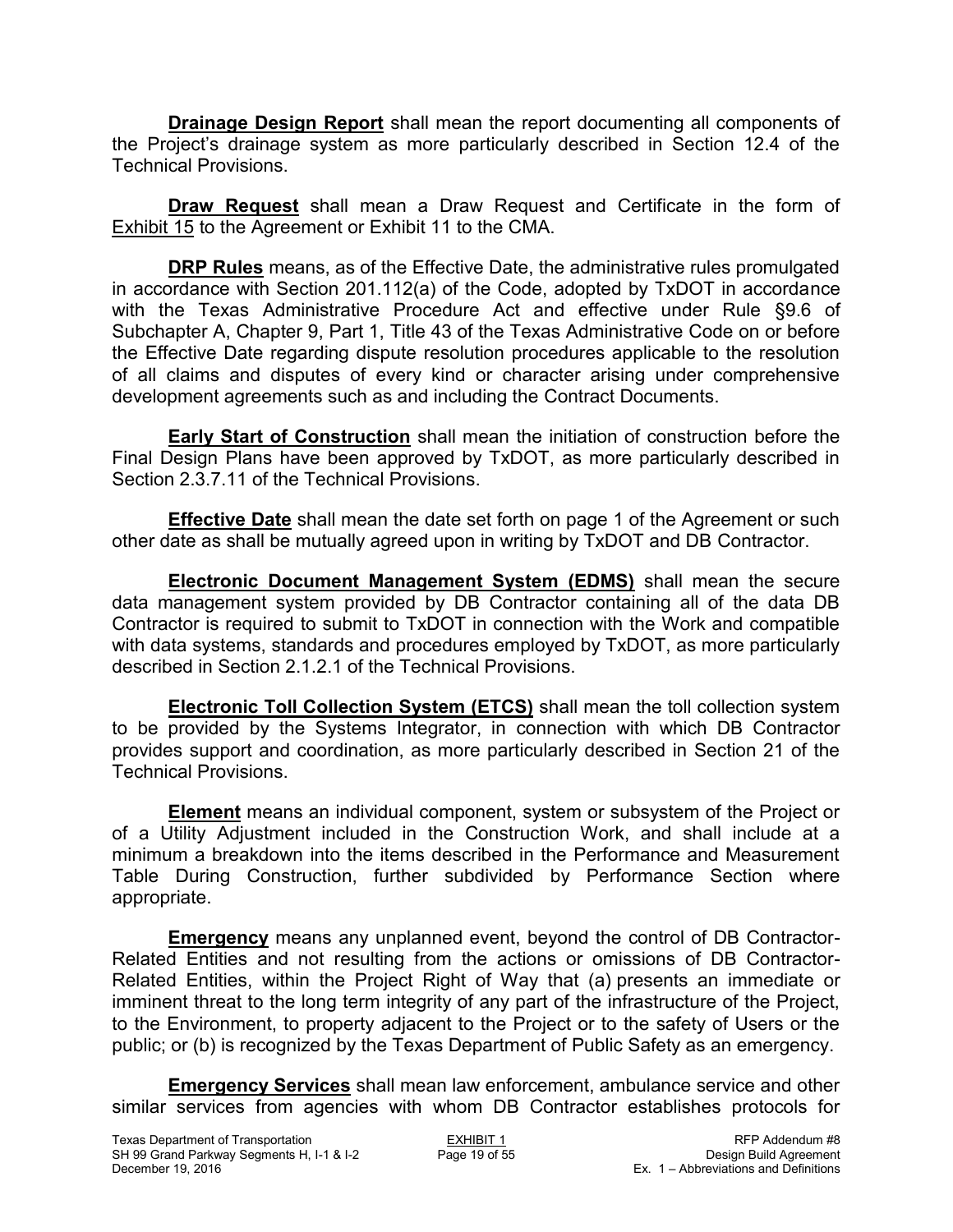incident response, safety and security procedures, as set forth in the Incident and Emergency Management Plan.

**Engineer** shall have the meaning set forth in Section 1.4.2 of the Agreement.

**Engineer of Record** shall mean the professional engineer accountable for direction, control and supervision to assure that the Work has been critically examined and evaluated for compliance with appropriate professional standards and the requirements of the Contract Documents.

**ENR Construction Cost Index** shall mean the 12-month "Construction Cost Index" published by Engineering News-Record, Two Penn Plaza, 9th Floor, New York, NY 10121.

**Environmental Approvals** shall mean all Governmental Approvals arising from or required by any Environmental Law in connection with development of the Project, including New Environmental Approvals, approvals and permits required under NEPA and those approvals identified in Section 4.2 of the Technical Provisions.

**Environmental Commitment** or **Environmental Permits, Issues and Commitments (EPIC)** shall mean an environmental requirement that must be fulfilled before, during or after construction. Environmental Commitments include commitments to avoid impacts in specified areas, complete environmental investigations before construction impacts, or specified actions to be performed after completion of construction.

**Environmental Compliance and Mitigation Plan (ECMP)** shall mean the DB Contractor's plan, to be prepared under the CEPP described in the Project Management Plan, for performing all environmental mitigation measures set forth in the Environmental Approvals, and for complying with all other conditions and requirements of the Environmental Approvals, as more particularly described in Section 4.3.2 of the Technical Provisions.

**Environmental Compliance Inspectors (ECIs)** shall mean the person(s) retained or employed by DB Contractor who provide on-site monitoring of the Project and the Work under direction of the Environmental Compliance Manager as more particularly described in Section 4.4.3 of the Technical Provisions.

**Environmental Compliance Manager (ECM)** shall mean the person retained or employed by DB Contractor who has the authority and responsibility for monitoring, documenting, and reporting environmental compliance for the Work as more particularly described in Section 4.4.1 of the Technical Provisions.

**Environmental Law** shall mean any Law applicable to the Project or the Work regulating or imposing liability or standards of conduct that pertains to the environment, Hazardous Materials, contamination of any type whatsoever, or environmental health and safety matters, and any lawful requirements and standards that pertain to the environment, Hazardous Materials, contamination of any type whatsoever, or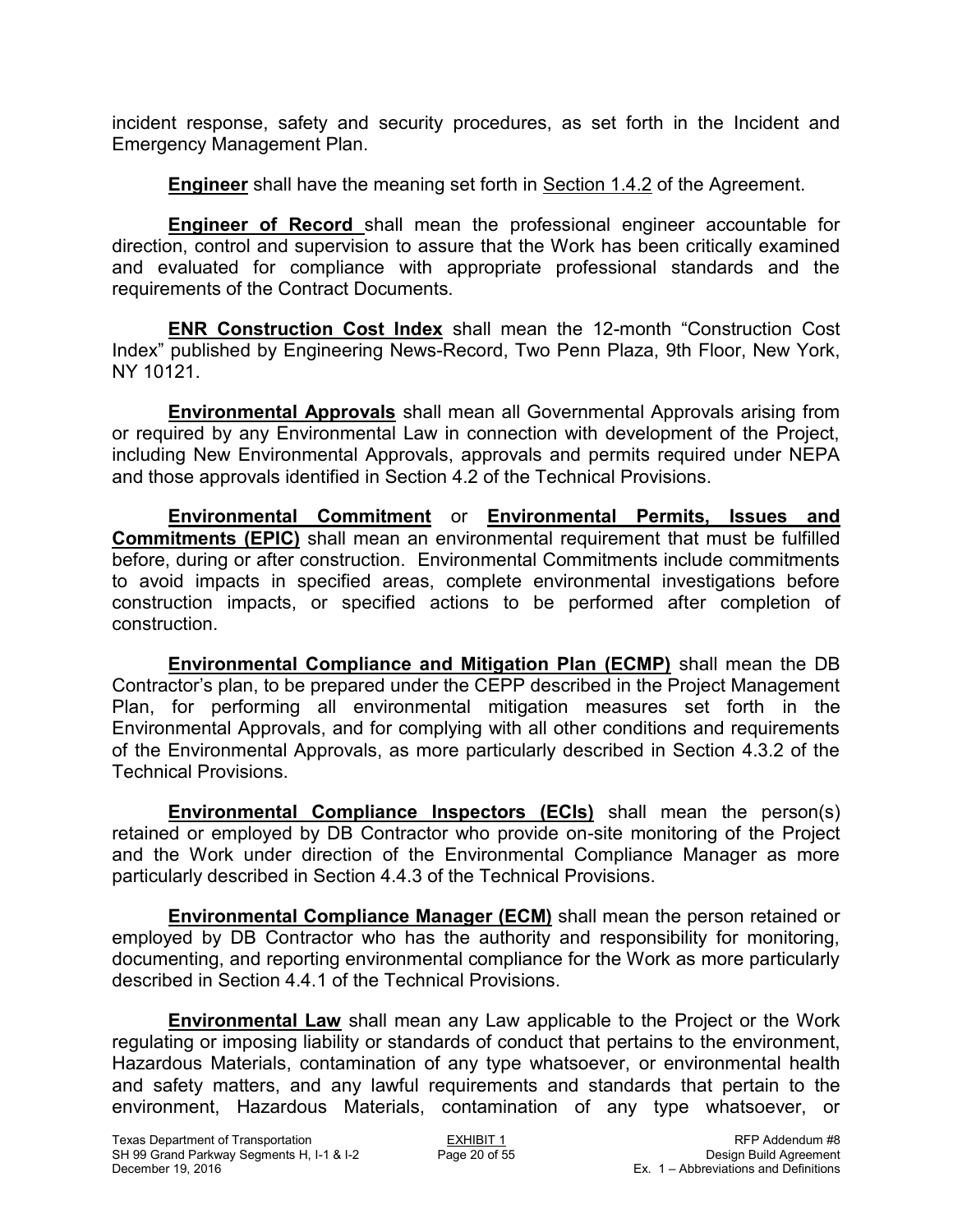environmental health and safety matters, set forth in any permits, licenses, approvals, plans, rules, regulations or ordinances adopted, or other criteria and guidelines promulgated, pursuant to Laws applicable to the Project or the Work, as such have been or are amended, modified, or supplemented from time to time (including any present and future amendments thereto and reauthorizations thereof) including those relating to:

- (a) The manufacture, processing, use, distribution, existence, treatment, storage, disposal, generation, and transportation of Hazardous Materials;
- (b) Air, soil, surface and subsurface strata, stream sediments, surface water, and groundwater;
- (c) Releases of Hazardous Materials;
- (d) Protection of wildlife, Threatened or Endangered Species, sensitive species, wetlands, water courses and water bodies, historical, archeological, and paleontological resources, and natural resources;
- (e) The operation and closure of underground storage tanks;
- (f) Safety of employees and other persons; and
- (g) Notification, documentation, and record keeping requirements relating to the foregoing.

Without limiting the above, the term "Environmental Laws" shall also include the following:

- (i) The National Environmental Policy Act (42 U.S.C. §§ 4321 *et seq.*), as amended;
- (ii) The Comprehensive Environmental Response, Compensation, and Liability Act (42 U.S.C. §§ 9601 *et seq.*), as amended;
- (iii) The Solid Waste Disposal Act, as amended by the Resource Conservation and Recovery Act (42 U.S.C. §§ 6901 *et seq.*);
- (iv) The Emergency Planning and Community Right to Know Act of 1986 (42 U.S.C. §§ 11001 *et seq.*), as amended;
- (v) The Clean Air Act (42 U.S.C. §§ 7401 *et seq.*), as amended;
- (vi) The Federal Water Pollution Control Act, as amended by the Clean Water Act (33 U.S.C. §§ 1251 *et seq.*);
- (vii) The Resource Conservation and Recovery Act (42 U.S.C. §§ 6901, *et seq*.), as amended;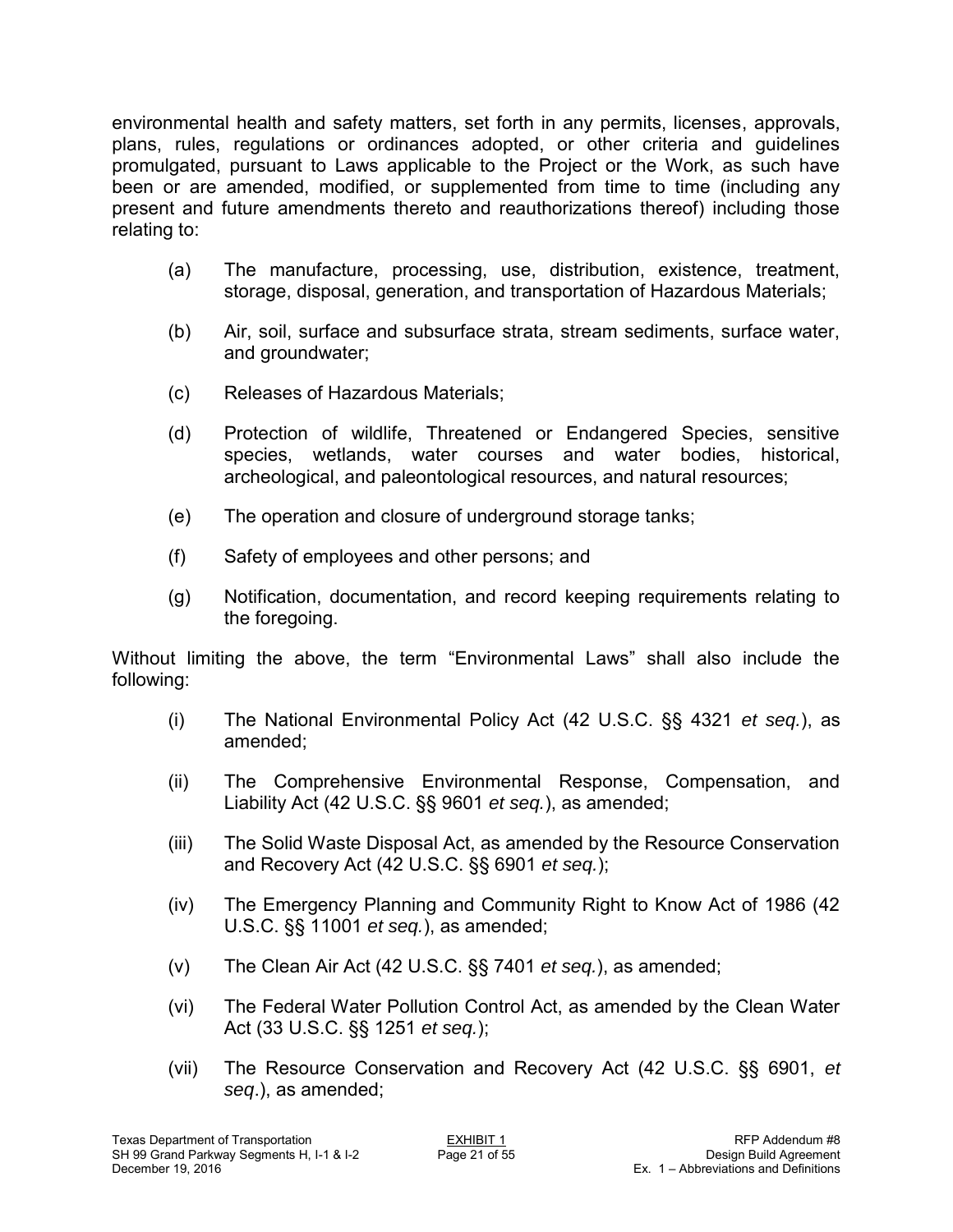- (viii) The Toxic Substances Control Act (15 U.S.C. §§ 2601 *et seq.*), as amended;
- (ix) The Hazardous Materials Transportation Act (49 U.S.C. §§ 1801 *et seq.*), as amended;
- (x) The Oil Pollution Act (33 U.S.C. §§ 2701, *et. seq*.), as amended;
- (xi) The Federal Insecticide, Fungicide and Rodenticide Act (7 U.S.C. §§ 136 *et seq.*), as amended;
- (xii) The Federal Safe Drinking Water Act (42 U.S.C. §§ 300 *et seq.*), as amended;
- (xiii) The Federal Radon and Indoor Air Quality Research Act (42 U.S.C. §§ 7401 *et seq.*), as amended;
- (xiv) The Occupational Safety and Health Act (29 U.S.C. §§ 651 *et seq.*);
- (xv) The Endangered Species Act (16 U.S.C. §§ 1531 *et seq.*), as amended;
- (xvi) The Fish and Wildlife Coordination Act (16 U.S.C. §§ 661 *et seq.*), as amended;
- (xvii) The National Historic Preservation Act (16 U.S.C. §§ 470 *et seq.*), as amended;
- (xviii) The Coastal Zone Management Act (33 U.S.C. §§ 1451 *et seq.*), as amended;
- (xix) The Texas Health and Safety Code, including Chapter 382 (the Clean Air Act), Chapter 383 (the Clean Air Financing Act), Chapter 361 (the Texas Solid Waste Disposal Act), Chapter 362 (the Solid Waste Resource Recovery Financing Act), Chapter 363 (the Municipal Solid Waste Act), Chapter 364 (the County Solid Waste Control Act), Chapter 370 (the Texas Toxic Chemical Release Reporting Act), Chapter 371 (the Texas Used Oil Collection, Management, and Recycling Act), Chapter 401 (the Texas Radioactive Materials and Other Sources of Radiation Act), Chapter 402 (the Texas Low-Level Radioactive Waste Disposal Authority Act), Chapter 502 (the Texas Hazard Communication Act), Chapter 505 (the Texas Manufacturing Project Community Right-To-Know-Act), Chapter 506 (the Texas Public Employer Community Right-To-Know-Act), and Chapter 507 (the Texas Non-manufacturing Facilities Community Right-To-Know-Act);
- (xx) The Texas Natural Resources Code, including Chapter 40 (the Texas Oil Spill Prevention and Response Act of 1991);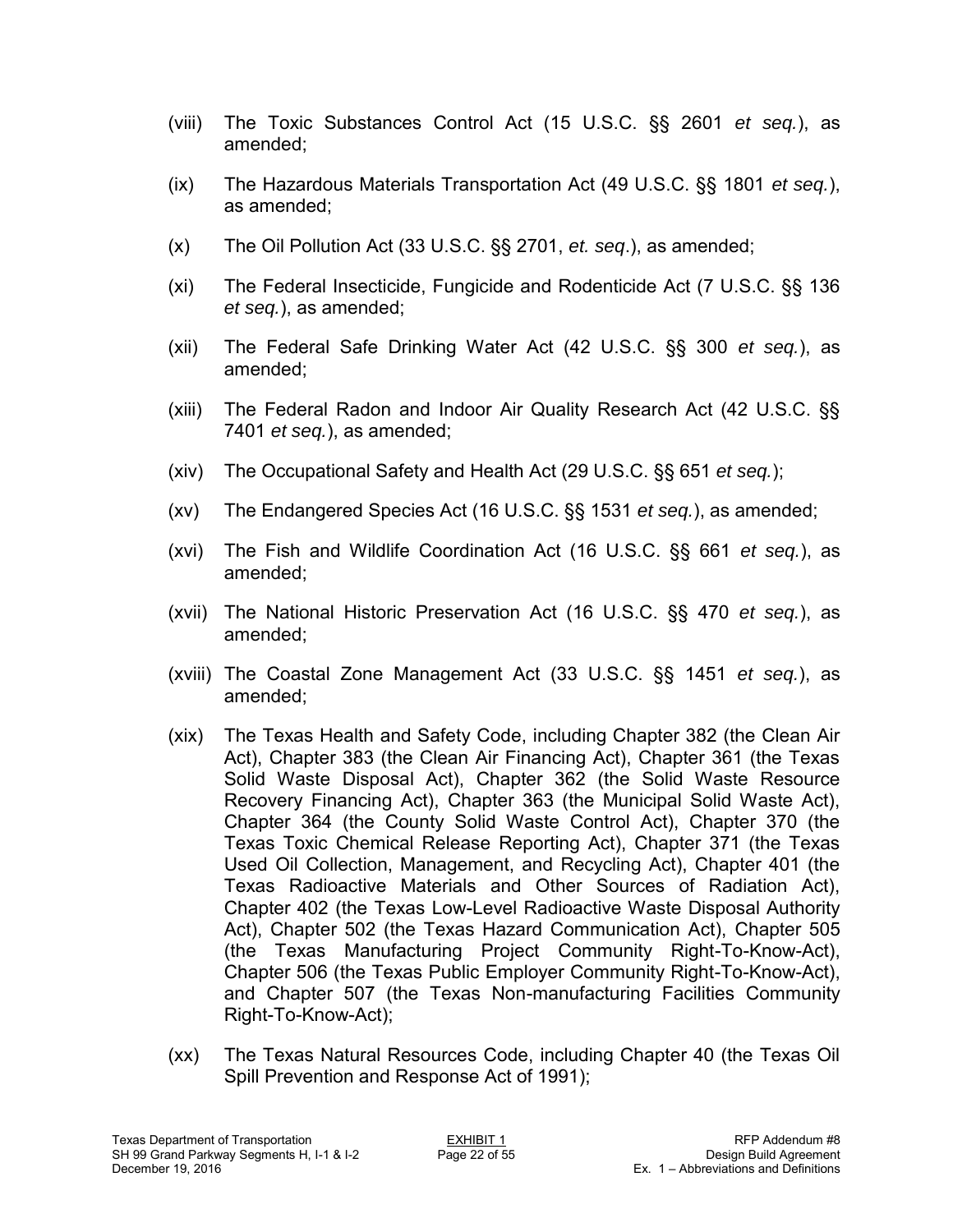- (xxi) The Texas Water Code;
- (xxii) The Texas Parks and Wildlife Code;
- (xxiii) The Texas Agriculture Code, including Chapter 76 (Pesticide and Herbicide Regulation) and Chapter 125 (the Agricultural Hazard Communication Act);
- (xxiv) The Texas Asbestos Health Protection Act (Chapter 1954, Texas Occupations Code); and
- (xxv) The Surface Coal Mining and Reclamation Act (Chapter 134, Texas Natural Resources Code).

**Environmental Management System (EMS)** shall mean the system and program that the Environmental Compliance Manager supervises. The system and program includes monitoring field activities for environmental compliance by environmental inspectors, producing weekly reports, providing an environmental training program including a training staff, and developing an environmental team as more particularly described in Section 4.3.1 of the Technical Provisions.

**Environmental Monitoring Report** shall mean the method by which the DB Contractor documents compliance with the CMP as described in Section 4.3.7 of the Technical Provisions.

**Environmental Protection Training Plan (EPTP)** shall mean that program to be initiated by DB Contractor and overseen by TxDOT personnel to ensure the Work is conducted in accordance with the Environmental Commitments and requirements set forth in all Environmental Laws and Environmental Approvals applicable to the Project as more particularly described in Section 4.3.3 of the Technical Provisions.

**Environmental Team (ET)** shall mean the personnel team appointed by DB Contractor, and led by the ECM, to ensure compliance with all Environmental Laws and Environmental Approvals applicable to the Project as more particularly described in Section 4.4 of the Technical Provisions.

**Environmental Training Staff** shall mean Project personnel with experience as set forth in the Technical Provisions and appointed by the ECM to develop and implement an Environmental Protection Training Program as more particularly described in Section 4.4 of the Technical Provisions.

**Equity Member** means (a) each entity with a direct equity interest in the DB Contractor (whether as a member, partner, joint venture member or otherwise) and (b) each entity with a 10% or greater indirect interest in the DB Contractor. Notwithstanding the foregoing, if the DB Contractor is a publicly traded company, shareholders with less than a 10% interest in the DB Contractor shall not be considered Equity Members.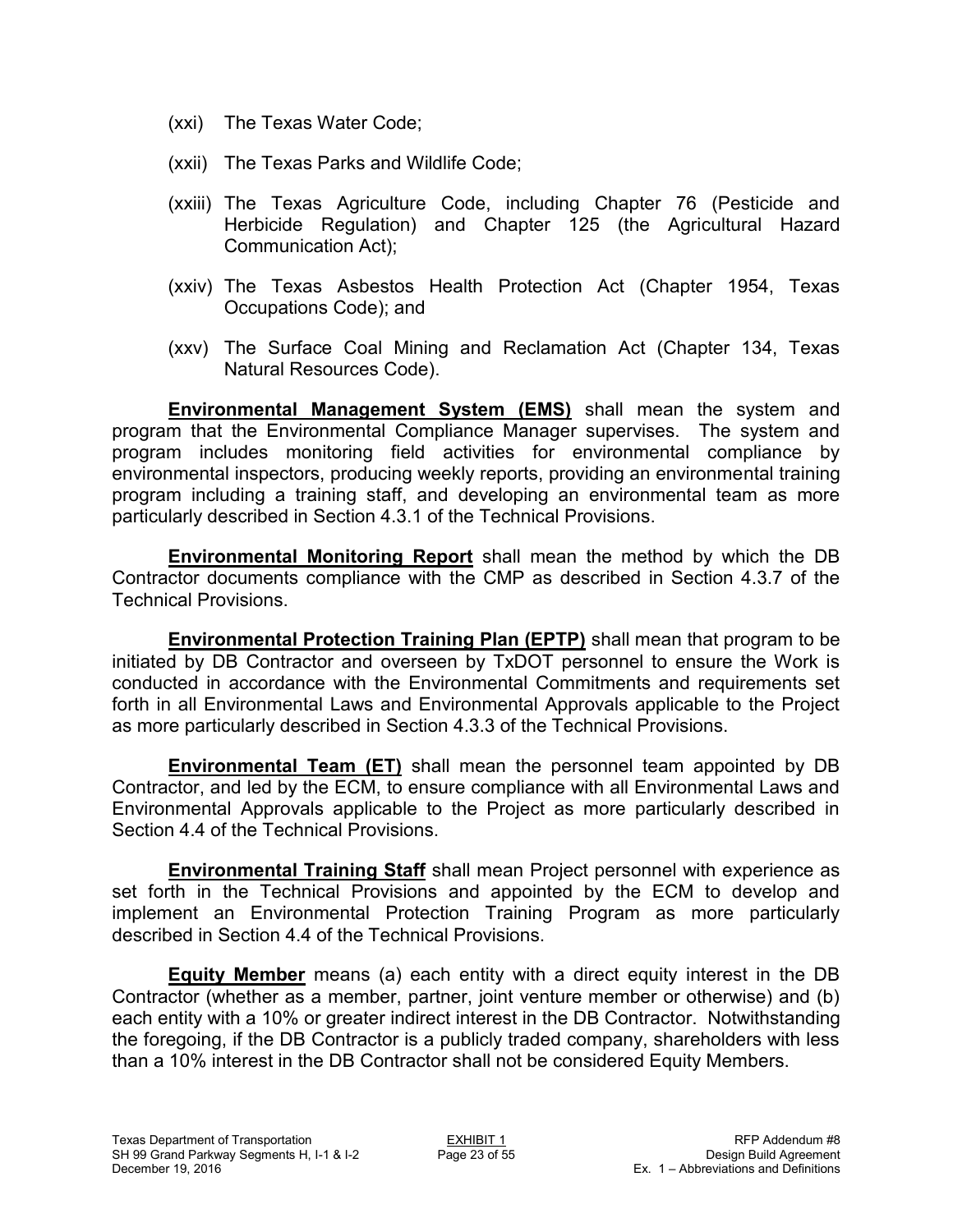**Error** shall mean an error, omission, inconsistency, inaccuracy, deficiency or other defect.

**Escrowed Proposal Documents (EPDs)** shall have the meaning set forth in Section 21.1 of the Agreement.

**Evaluating Party** has the meaning set forth in the Disputes Board Agreement.

**Event of Default** shall have the meaning set forth in Section 16.1.3 of the Agreement.

**Executive Director** shall mean the executive director of the Texas Department of Transportation, or his or her successor.

**Existing Utility Property Interest** shall mean any right, title or interest in real property (e.g., a fee or an easement) claimed by a Utility Owner as the source of its right to maintain an existing Utility in such real property, which is compensable in eminent domain. This interest includes all rights, whether the property interest is occupied or not and is affected by the Project. This also may include rights purchased by a utility company for a future installation.

**Expendable Materials** shall mean: (a) tangible personal property that loses its distinct and separate identity when incorporated into real property (examples include framing lumber, bricks, steel, re-bar, and concrete) and (b) consumable items, defined as nondurable tangible personal property that is used to improve real property and that, after being used once for its intended purpose, is completely used or destroyed so that it has no salvage value (examples include non-reusable concrete forms, non-reusable drop cloths, barricade tape, natural gas, and electricity).

**Fast-Track Dispute** shall have the meaning set forth in the Disputes Board Agreement.

**Federal Requirements** shall mean the provisions required to be part of federalaid construction contracts, including the provisions set forth in Exhibit 3 to the Agreement.

**Final Acceptance** shall mean the occurrence of all of the events and satisfaction of all of the conditions set forth in Section 20.3.2 of the Agreement, as and when confirmed by TxDOT's issuance of a Certificate of Final Acceptance.

**Final Acceptance Deadline** shall mean the deadline as determined pursuant to Section 4.2.2 of the Agreement, as such deadline may be adjusted by Change Order pursuant to the Agreement.

**Final Design** shall mean, depending on the context: (a) the Final Design Documents, (b) the design concepts set forth in the Final Design Documents or (c) the process of development of the Final Design Documents.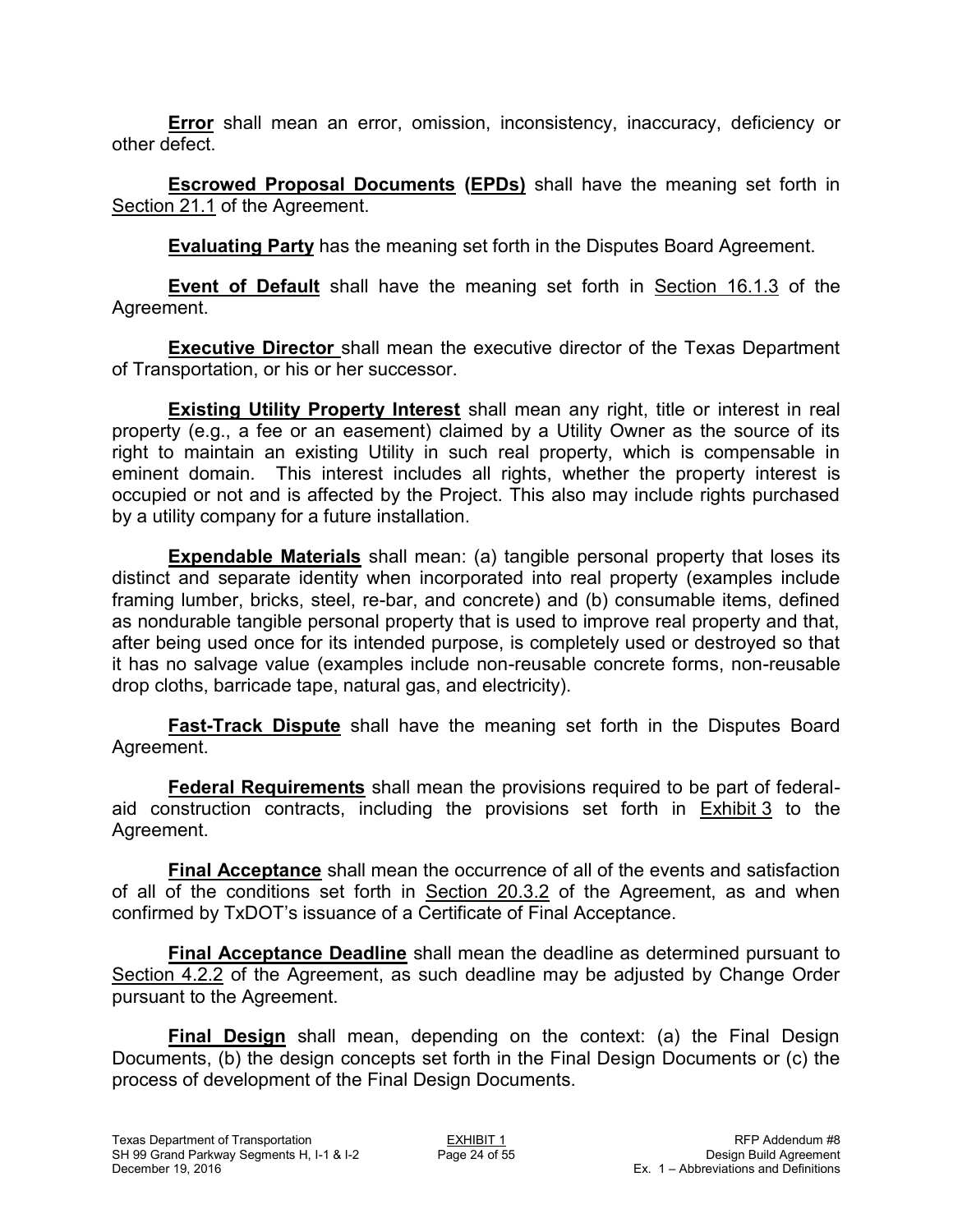**Final Design Documents** shall mean the complete final construction drawings (including plans, profiles, cross-sections, notes, elevations, sections, details and diagrams), specifications, reports, studies, calculations, electronic files, records, and submittals necessary or related to the construction of the Project and any Utility Adjustments, and satisfying the requirements presented in Section 2.2.7.9 of the Technical Provisions.

**Final Design Submittal** shall mean the submittal by DB Contractor for review and comment by TxDOT of Design Documents certified by the DQCM demonstrating compliance with the Contract Documents and incorporating all Intermediate Design Submittal review comments, as more particularly described in Section 2.2.7.6 of the Technical Provisions.

**Final Order** means the order issued by the Executive Director pursuant to Section 19.3.5.1 or 19.3.5.4 of the Agreement.

**Final Order Implementing Decision** has the meaning set forth in Section 19.3.5.4(a)(ii) of the Agreement.

**Final Order Vacating Decision** has the meaning set forth in Section 19.3.5.4(a)(i) of the Agreement.

**Final Payment** shall mean payment by TxDOT of the final installment of the Price.

**Final Reconciliation** means the process described in Section 12.4 of the Agreement for determining the undisputed amount owed to DB Contractor after Final Acceptance, and a schedule for payment of such amount.

**Float** shall mean the amount of time that any given activity or logically connected sequence of activities shown on the Project Schedule may be delayed before it will affect the Substantial Completion Deadline or Final Acceptance Deadline, as applicable. Such Float is generally identified as the difference between the early completion date and late completion date for activities as shown on the Project Schedule.

**Force Majeure Event** shall mean any of the events listed in clauses (a) through (j) below, subject to the exclusions listed in clauses (i) through (viii) below, which materially and adversely affects DB Contractor's obligations, provided such events are beyond the control of the DB Contractor-Related Entities and are not due to an act, omission, negligence, recklessness, intentional misconduct, breach of contract or Law of any of the DB Contractor-Related Entities, and further provided that such events (or the effects of such events) could not have been avoided by the exercise of caution, due diligence, or reasonable efforts by DB Contractor:

(a) Any earthquake, tornado, hurricane (Category 3 and higher) or other natural disaster that (i) causes direct physical damage to the Project and (ii) has been proclaimed a disaster or state of emergency by the President of the United States, the Governor of the State of Texas, or the Federal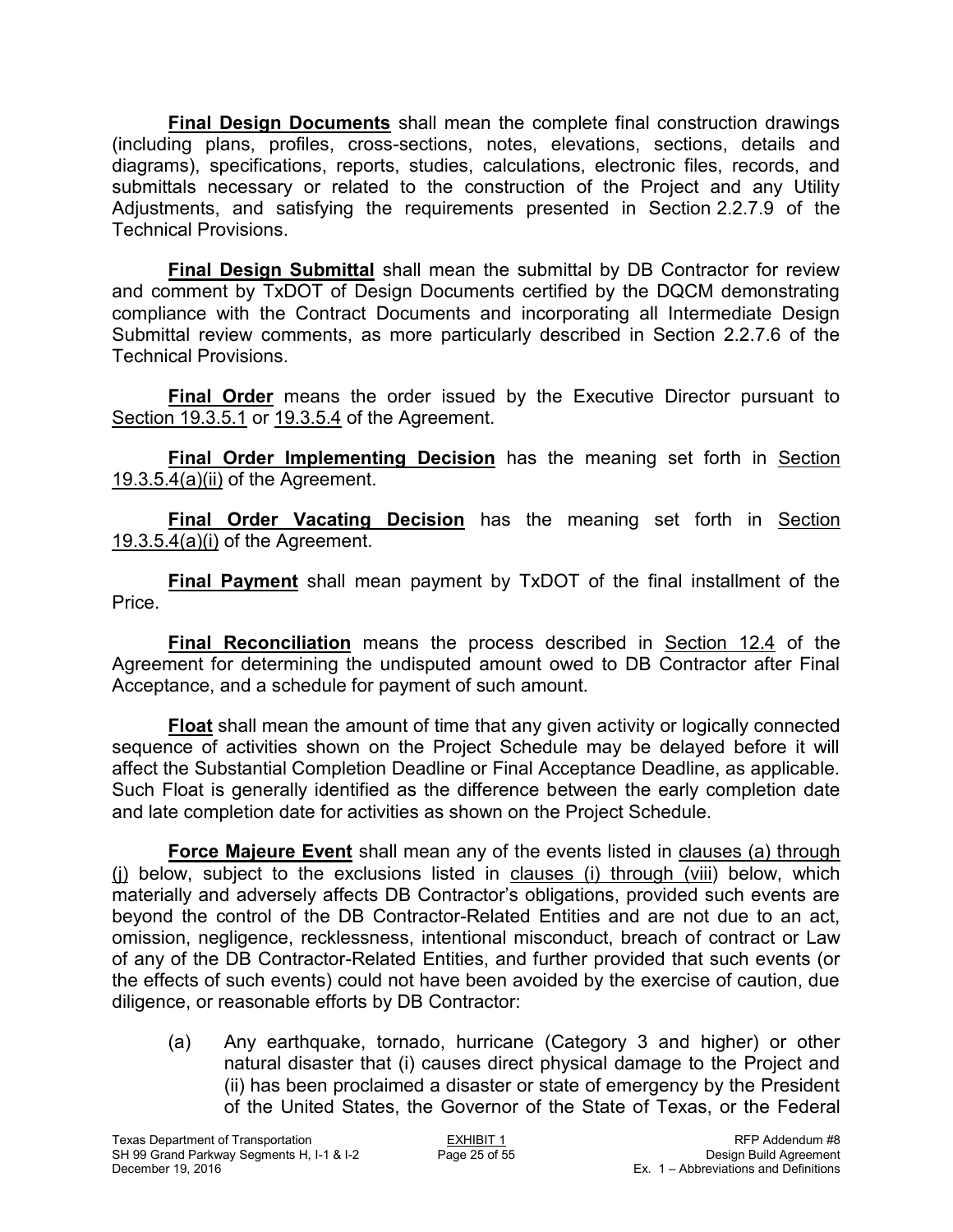Highway Administrator, unless such damage is caused by the DB Contractor's action or inaction or the DB Contractor's means and methods of construction;

- (b) Any epidemic in the Houston area;
- (c) Any blockade, rebellion, war, riot, act of sabotage, act of terrorism, or civil commotion that causes direct physical damage to the Project;
- (d) The discovery at, near or on the Project ROW (excluding DB Contractor-Designated ROW) of any archaeological, paleontological or cultural resources provided that the existence of such resources or substances was not disclosed in, or ascertainable from, the RFP Documents, was not otherwise known to DB Contractor prior to the Proposal Due Date and would not have become known to DB Contractor by undertaking reasonable investigation prior to the Proposal Due Date;
- (e) The discovery at, near or on the Project ROW (excluding DB Contractor-Designated ROW) of any species listed as a Threatened or Endangered Species (regardless of whether the species is listed as threatened or endangered as of the Proposal Due Date), provided that the presence of such species was not disclosed in, or ascertainable from, the RFP Documents, was not otherwise known to DB Contractor prior to the Proposal Due Date and would not have become known to DB Contractor by undertaking reasonable investigation prior to the Proposal Due Date;
- (f) Any Change in Law, which (1) requires a material modification of the Project design, (2) requires DB Contractor to obtain a new major State or federal environmental approval not previously required for the Project, (3) results in an increase in DB Contractor's costs directly attributable to the Change in Law of at least \$500,000, or (4) specifically targets the Project or DB Contractor;
- (g) Any Third Party Release of Hazardous Materials or TxDOT Release of Hazardous Materials which: (1) occurs after the Proposal Due Date (and for Third Party Releases, also after the date TxDOT makes the parcel available to DB Contractor for the Work) and before the end of the Term, (2) is required to be reported to a Governmental Entity, (3) renders use of the roadway or construction area unsafe or potentially unsafe absent assessment, containment and/or remediation, and (4) with respect to Third Party Releases of Hazardous Materials, does not result from DB Contractor's failure to exercise reasonable efforts to protect the Site from third parties;
- (h) Issuance of a temporary restraining order or other form of injunction by a court that prohibits prosecution of a material portion of the Work;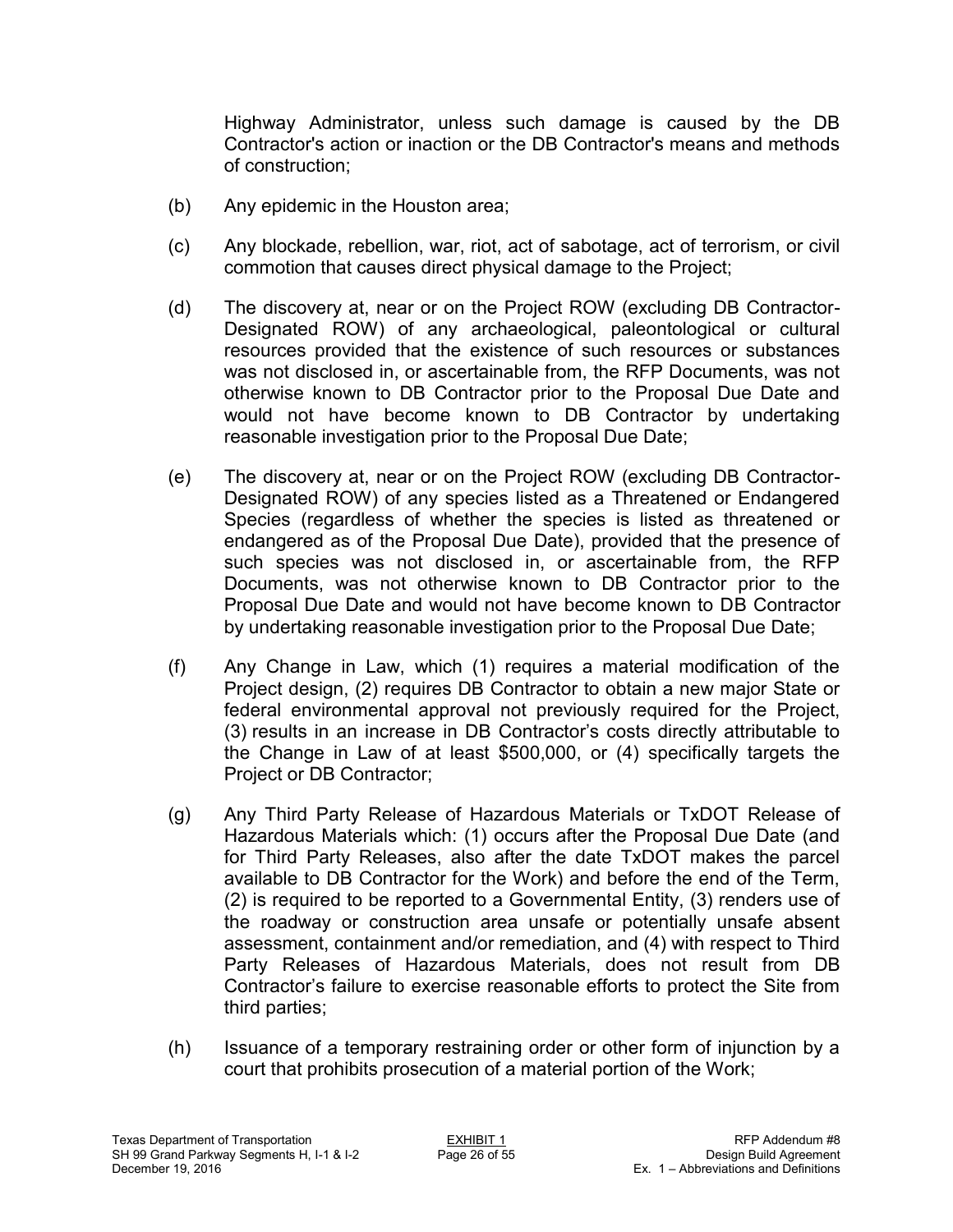- (i) The suspension, termination, interruption, denial or failure to obtain or non-renewal of any TxDOT-Provided Approval, except to the extent that such suspension, termination, interruption, denial or failure to obtain or non-renewal arises from failure by any DB Contractor-Related Entity to locate or design the Project or carry out the work in accordance with the TxDOT-Provided Approvals or other Governmental Approval; and
- (j) The addition of any new condition or requirement in the USACE Individual Permits for Segments H and I-1 based on the Concept Plans and the Preliminary ROW, subject to the limitations and conditions described in Section 6.10.1 of the Agreement.

The term "**Force Majeure Event**" shall be limited to the matters listed above and specifically excludes from its definition the following matters which might otherwise be considered a force majeure event:

- (i) any fire or other physical destruction or damage, or delays to the Project which occur by action of the elements, including lightning, explosion, drought, rain, flood, snow, or storm, except as specified in clause (a) above;
- (ii) except as provided in clause  $(b)$  above, malicious or other acts intended to cause loss or damage or other similar occurrence, including vandalism or theft;
- (iii) any strike, labor dispute, work slowdown, work stoppage, secondary boycott, walkout or other similar occurrence;
- (iv) the suspension, termination, interruption, denial, failure to obtain, non-renewal of or change in any requirements of any Governmental Approval, except for any such matter falling within the scope of clause  $(e)$ ,  $(h)$ ,  $(i)$  or  $(i)$  above;
- (v) any increased costs or delays related to any Utility Adjustment Work or failure to obtain any approval, work or other action from a Utility Owner, except to the extent directly due to any of the matters listed in clauses (a) through (j) above;
- (vi) the presence at, near or on the Site, as of the Effective Date, of any Hazardous Materials, including substances disclosed in the Reference Information Documents, as well as any substances contained in any structure required to be demolished in whole or in part or relocated as part of the Work;
- (vii) any Change in Law which has the effect of modifying a Utility Owner's required specifications, standards of practice and/or construction methods for the Utility Adjustment Work to be furnished or performed by DB Contractor (or reimbursed by DB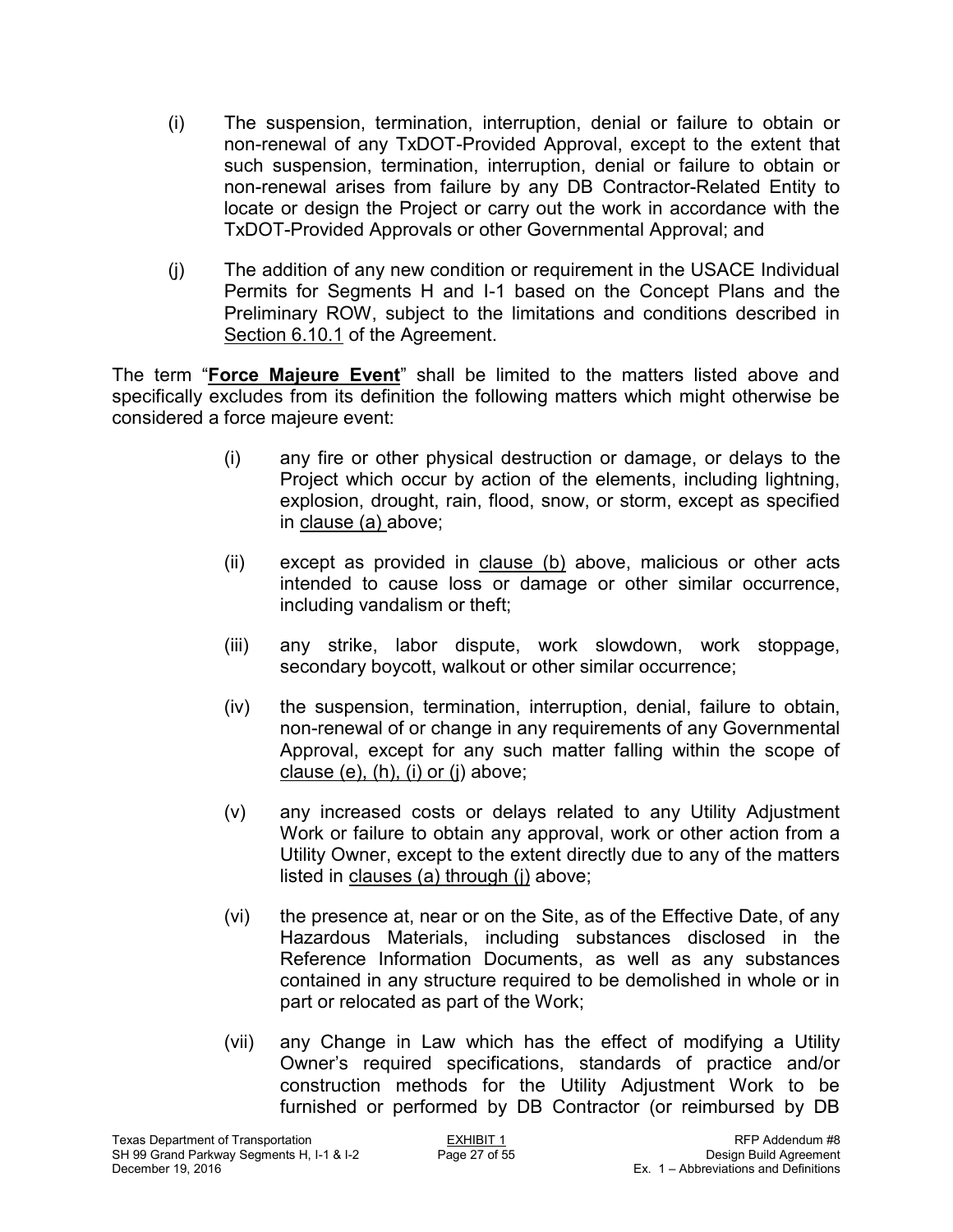Contractor), which occurs after the Proposal Due Date but prior to the date on which the applicable Utility Agreement is signed by the Utility Owner; and

(viii) any matters not caused by TxDOT or beyond the control of TxDOT and not listed in clauses (a) through (j) above.

**Generally Accepted Accounting Principles (GAAP)** shall mean such accepted accounting practice as, in the opinion of the accountant, conforms at the time to a body of generally accepted accounting principles in the United States.

**Geotechnical Engineering Reports** shall mean the reports documenting the assumptions, conditions and results of geotechnical investigations and analysis, as more particularly described in Section 8.2.1 of the Technical Provisions.

**Good Industry Practice** shall mean the exercise of the degree of skill, diligence, prudence, and foresight which would reasonably and ordinarily be expected from time to time from a skilled and experienced designer, engineer, constructor or maintenance contractor seeking in good faith to comply with its contractual obligations, complying with all applicable Laws and engaged in the same type of undertaking under circumstances and conditions similar to those within the same geographic area as the Project.

**Governmental Approval** shall mean any permit, license, consent, concession, grant, franchise, authorization, waiver, variance or other approval, guidance, protocol, mitigation agreement, or memoranda of agreement/understanding, and any amendment or modification of any of them provided by Governmental Entities, including State, local, or federal regulatory agencies, agents, or employees, which authorize or pertain to the Work or the Project, but excluding any such approvals given by or required from any Governmental Entity in its capacity as a Utility Owner.

**Governmental Entity** shall mean any federal, State or local government and any political subdivision or any governmental, quasi-governmental, judicial, public or statutory instrumentality, administrative agency, authority, body or entity other than TxDOT.

**Grand Parkway** shall have the meaning set forth in Section 1.1 of the Technical Provisions.

**Guarantor** shall mean each of the entities which provided a guaranty in the form of Exhibit 13 of the Agreement of some or all of the obligations of DB Contractor under the Contract Documents.

**Guaranteed Obligations** shall have the meaning set forth in the Guaranty.

**Guaranty** shall mean each guaranty executed by a Guarantor guaranteeing some or all of the obligations of DB Contractor under the Contract Documents.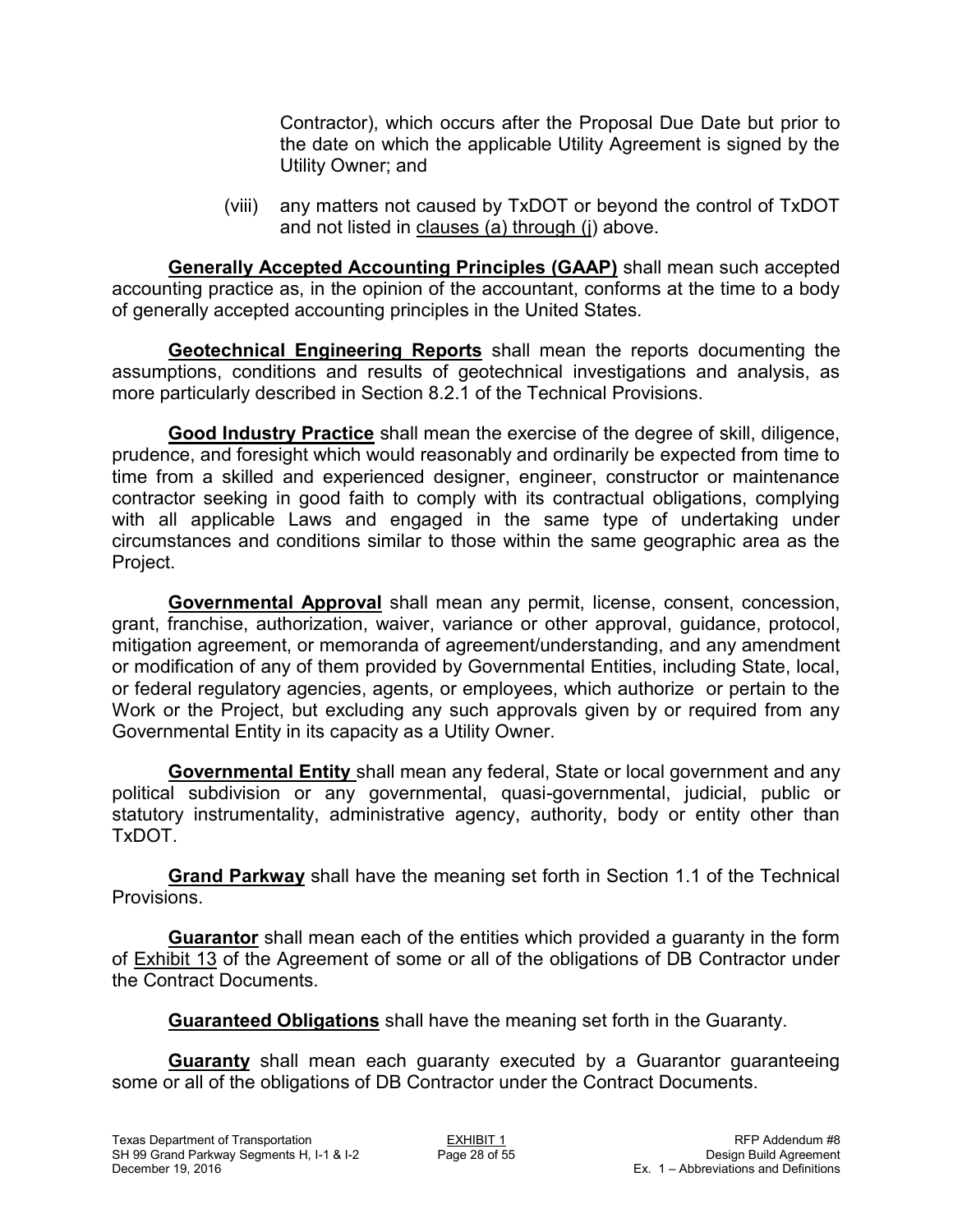**H-West Option** means the design, construction and maintenance of two additional lanes to serve as eastbound mainlanes to accomplish the Ultimate Scope section, as more particularly described in Section 1.1.2 of the Technical Provisions, which TxDOT may include in the Work by issuance of written notice to DB Contractor in accordance with Section 4.1.7 of the Agreement.

**Hazardous Materials** shall mean any element, chemical, compound, material or substance, whether solid, liquid or gaseous, which at any time is defined, listed, classified or otherwise regulated in any way under any Environmental Laws, or any other such substances or conditions (including mold and other mycotoxins or fungi) which may create any unsafe or hazardous condition or pose any threat to human health and safety. The term "**Hazardous Materials**" includes the following:

- (a) Hazardous wastes, hazardous material, hazardous substances, hazardous constituents, and toxic substances or related materials, whether solid, liquid, or gas, including substances defined as or included in the definition of "hazardous substance", "hazardous waste", "hazardous material", "extremely hazardous waste", "acutely hazardous waste", "radioactive waste", "radioactive materials", "bio-hazardous waste", "pollutant", "toxic pollutant", "contaminant", "restricted hazardous waste", "infectious waste", "toxic substance", "toxic waste", "toxic material", or any other term or expression intended to define, list or classify substances by reason of properties harmful to health, safety or the indoor or outdoor environment (including harmful properties such as ignitability, corrosivity, reactivity, carcinogenicity, toxicity, reproductive toxicity, "TCLP toxicity" or "EP toxicity" or words of similar import under any applicable Environmental Laws);
- (b) Any petroleum, including crude oil and any fraction thereof, and including any refined petroleum product or any additive thereto or fraction thereof or other petroleum derived substance and any waste oil or waste petroleum byproduct or fraction thereof or additive thereto;
- (c) Any drilling fluids, produced waters and other wastes associated with the exploration, development or production of crude oil, natural gas or geothermal resources;
- (d) Any flammable substances or explosives;
- (e) Any radioactive materials;
- (f) Any asbestos or asbestos-containing materials;
- (g) Any lead and lead-based paint;
- (h) Any radon or radon gas;
- (i) Any methane gas or similar gaseous materials;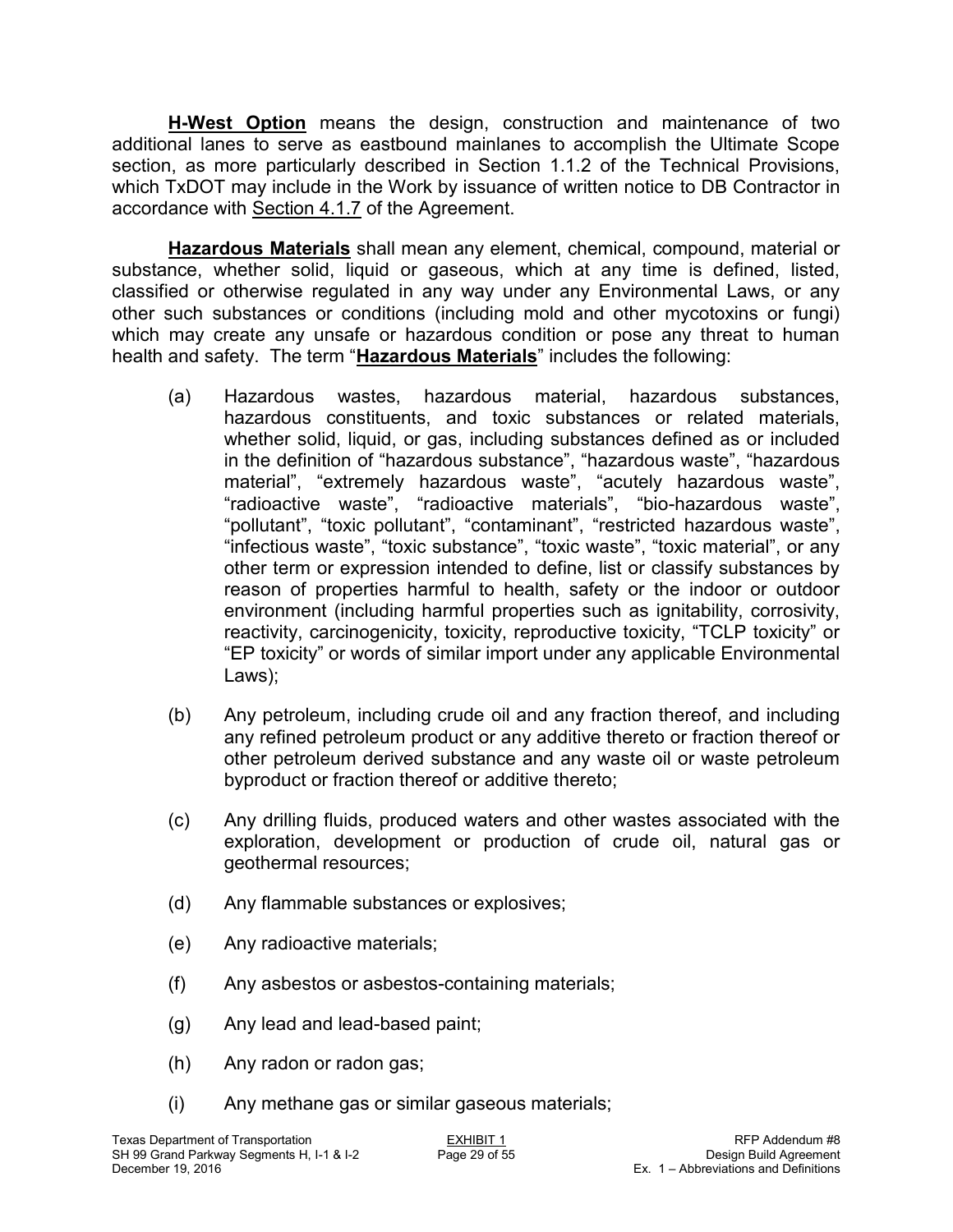- (j) Any urea formaldehyde foam insulation;
- (k) Electrical equipment which contains any oil or dielectric fluid containing regulated levels of polychlorinated biphenyls;
- (l) Pesticides;
- (m) Any other chemical, material or substance, exposure to which is prohibited, limited or regulated by any Governmental Entity or which may or could pose a hazard to the health and safety of the owners, operators, users or any Persons in the vicinity of the Project or to the indoor or outdoor environment; and
- (n) Soil, or surface water or ground water, contaminated with Hazardous Materials as defined above.

**Hazardous Materials Delay** has the meaning set forth in Section 13.8.4.2 of the Agreement.

**Hazardous Materials Management** shall mean procedures, practices and activities to address and comply with Environmental Laws and Environmental Approvals with respect to Hazardous Materials encountered, impacted, caused by or occurring in connection with the Work, as well as investigation and remediation of such Hazardous Materials. Hazardous Materials Management may include sampling, stock-piling, storage, backfilling in place, asphalt batching, recycling, treatment, clean-up, remediation, transportation and/or off-site disposal of Hazardous Materials, whichever is the most cost-effective approach authorized under applicable Law.

**Hazardous Materials Management Plan (HMMP)** shall mean the plan prepared by DB Contractor for the safe handling, storage, treatment and/or disposal of Hazardous Materials both within and outside the Project ROW, as more particularly described in Section 4.3.5 of the Technical Provisions.

**Hazardous Materials Manager** shall mean the person designated by the Environmental Compliance Manager to provide expertise in the safe handling of Hazardous Materials, as more particularly described in Section 4.4.7 of the Technical Provisions.

**Historian** shall mean a member of the project Environmental Team responsible for assessment of historic resources potentially impacted by the Work as more particularly described in Section 4.4 of the Technical Provisions.

**Houston District Green Ribbon Guidelines** shall mean the set of aesthetic guidelines and standards adopted by the TxDOT Houston District.

**Houston District Standards** shall mean the set of standard drawings, specifications, and/or details prepared by the TxDOT Houston District for use on projects within the district.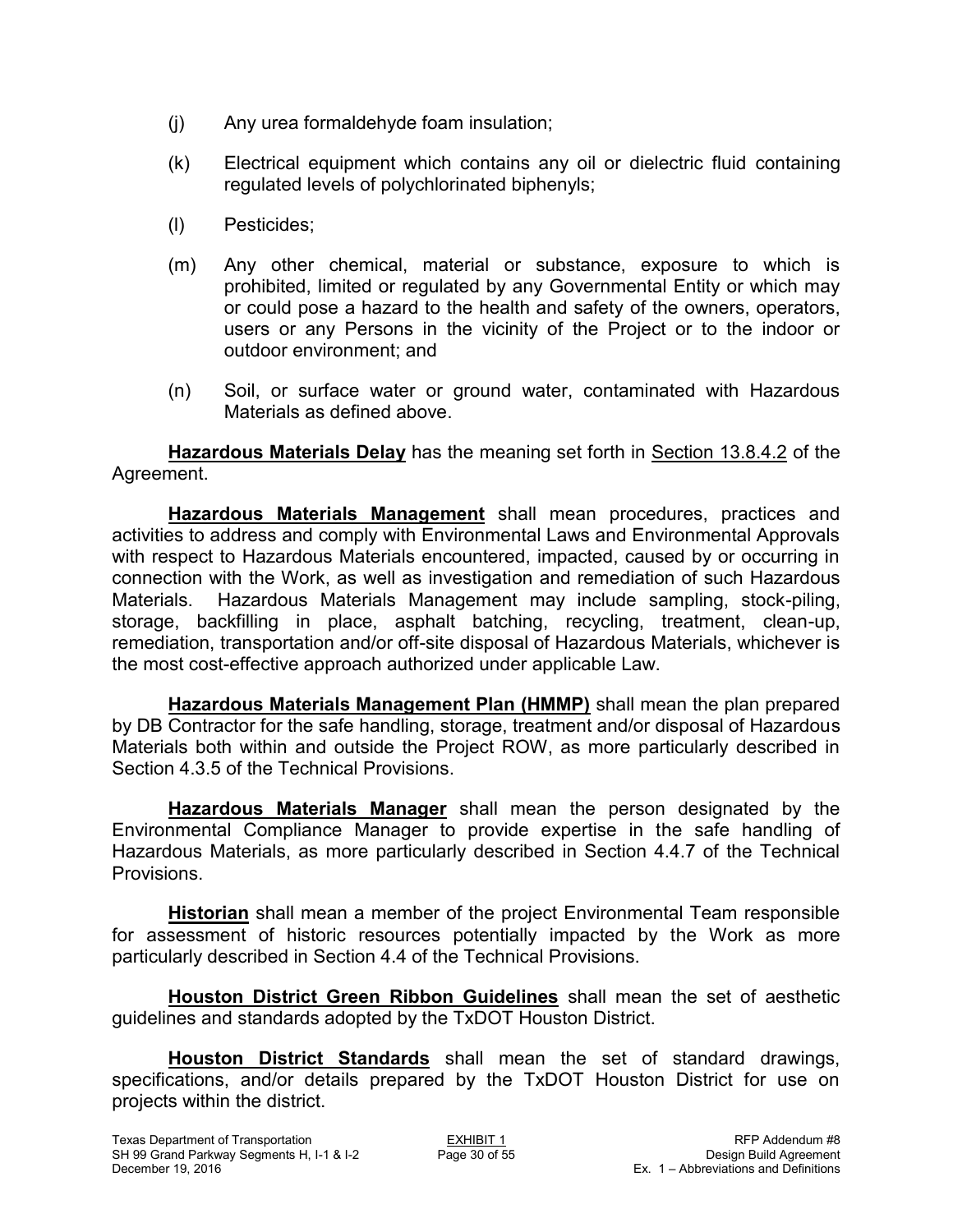**Houston-Galveston Regional ITS Architecture** shall mean the technical requirements, protocols, guidelines and/or procedures adopted or commonly used within the Houston-Galveston region for ITS equipment, installation and operation.

**Houston TranStar** shall mean the regional traffic management center for the Houston area of the same name.

**Identified Utility** shall mean any Utility impacted by the Project to which any one or more of the following applies:

- (a) The Utility line is shown on the Utility Strip Map (irrespective of whether correct ownership is shown);
- (b) The Utility type (e.g., gas, water, communication, electric) is shown on the Utility Strip Map (differences in material, e.g., clay vs. plastic, shall not be considered a difference in type);
- (c) The Utility (i) is an overhead Utility, or (ii) has any appurtenance above ground within the Preliminary ROW, so long as, in either case, the Utility is existing as of the Proposal Due Date or commenced installation prior to the Proposal Due Date;
- (d) The Utility is an extension of an Identified Utility (including a Service Line extending from an Identified Utility); or
- (e) The Utility is located in the same trench as an Identified Utility (e.g., communication duct bank and joint communication cable facilities).

Any appurtenance, including manholes, pedestals, handholes, fire hydrants, foundations and Fxboxes, not shown on the Utility Strip Map that is a component or extension of an Identified Utility is considered a part of the Identified Utility.

If a Utility falls within any of the categories listed above, then it is an Identified Utility regardless of any discrepancy between (i) the information provided on the Utility Strip Map, and (ii) the actual characteristics of that Utility with respect to its size, its horizontal or vertical location, its ownership, its type (e.g., gas, water, communication, electric), or any other characteristic. Without limiting the generality of the foregoing, if a Utility is shown on the Utility Strip Map as being on public right of way, and it is in fact located on private right of way, or vice versa, that discrepancy is of no relevance in determining whether or not that Utility is an Identified Utility.

**Identified Utility Gathering Line** shall mean a pipeline that falls within the definition of Identified Utility and that delivers a raw liquid petroleum or gas product from the well head to a central distribution line or storage facility. It does not include pipelines that transport petroleum products for hire or interstate/intrastate pipelines regulated by the Texas Railroad Commission.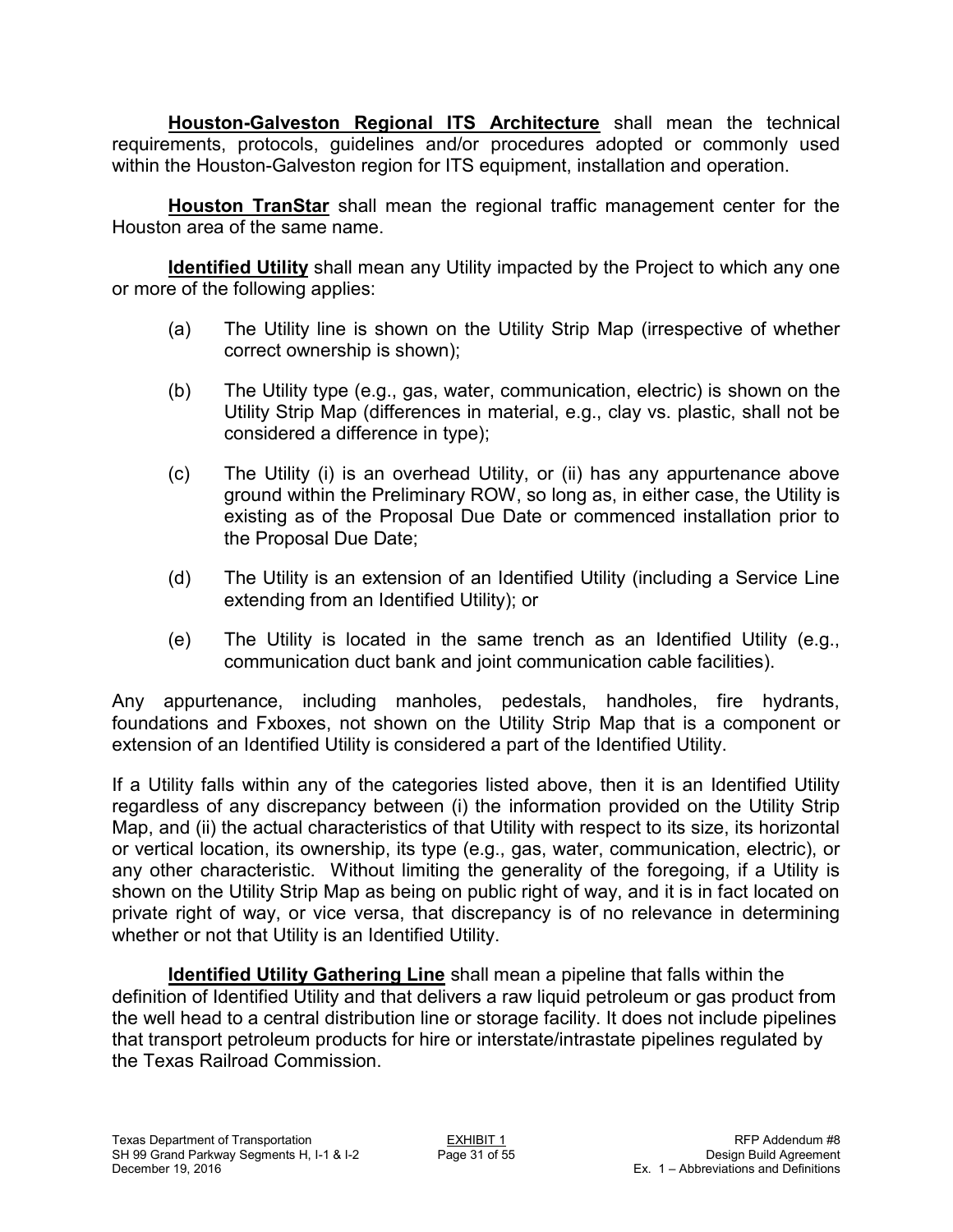**Incident** shall mean any unplanned event within the Project ROW that causes a localized disruption to the free flow of traffic on, or safety of users of, the Project that is beyond the control of DB Contractor and does not result from actions or omissions of DB Contractor.

**Incident and Emergency Management Plan** has the meaning set forth in Section 19.6.2 of the Technical Provisions.

**Incidental Utility Adjustment Work** shall mean all of the following work that DB Contractor is responsible for performing, or causing to be performed, at its own expense and that is necessary or determined by DB Contractor to be required for the construction and/or accommodation of the Project:

- (a) Service Line Adjustments including appurtenances (excluding any Service Line Adjustment for which the owner of the affected real property has been compensated pursuant to Section 6 - Right of Way, and provided that DB Contractor shall obtain all temporary rights of entry needed for such Adjustments in accordance with Section 6 - Right of Way);
- (b) Temporary Utility Adjustments;
- (c) Utility Appurtenance Adjustments;
- (d) Temporary Protections in Place; and
- (e) Resurfacing and re-striping of streets (including sidewalks) and reconstruction of curb, gutter, sidewalks and landscaping where necessary due to Utility Adjustment Work, whether performed by the Utility Owner or by DB Contractor.

**Indemnified Parties** shall mean TXDOT, the State, the Texas Transportation Commission, FHWA, the Corporation, the Program Manager and their respective successors, assigns, officeholders, officers, directors, agents, representatives, consultants and employees.

**Ineligible Matters** has the meaning set forth in Section 19.3.1.2 of the Agreement.

**Informal Resolution Procedures** has the meaning set forth in Section 19.3.2 of the Agreement.

**Instructions to Proposers (ITP)** shall mean the Instructions to Proposers issued by TxDOT on April 30, 2015 as part of the RFP with respect to the Project, including all exhibits, forms and attachments thereto and any subsequent addenda, including any Request for Proposal Revisions.

**Intellectual Property** means all current and future legal and/or equitable rights and interests in know-how, patents (including applications), copyrights (including moral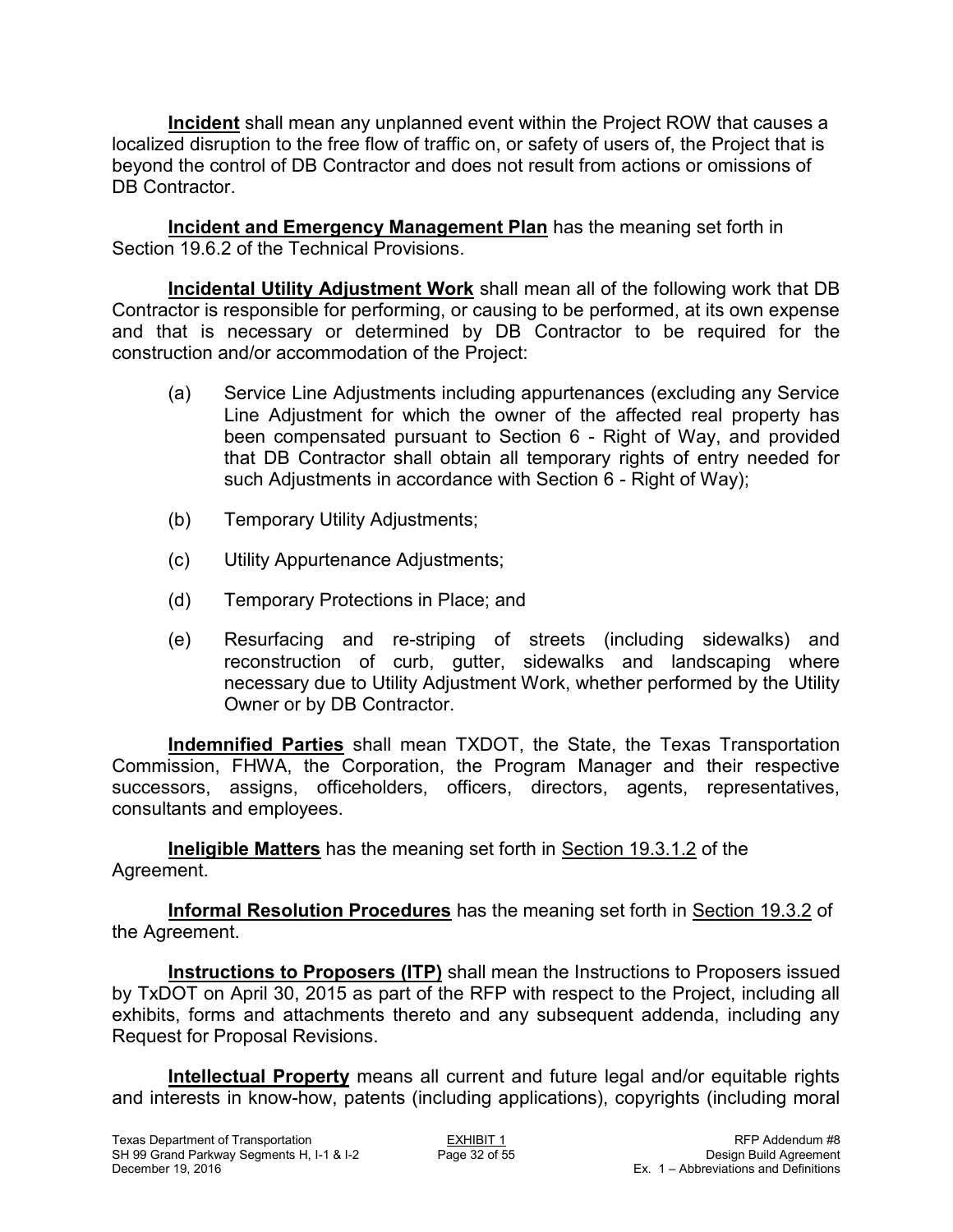rights), trademarks (registered and unregistered), service marks, trade secrets, designs (registered and unregistered), utility models, circuit layouts, plant varieties, business and domain names, inventions, solutions embodied in technology, and other intellectual activity, and applications of or for any of the foregoing, subsisting in or relating to the Project, Project design data or Project traffic data. Intellectual Property includes tollsetting and traffic management algorithms, and software used in connection with the Project (including but not limited to software used for management of traffic on the Project), and software source code. Intellectual Property is distinguished from physical construction and equipment itself and from drawings, plans, specifications, layouts, depictions, manuals and other documentation that disclose Intellectual Property.

**Intelligent Transportation System (ITS)** shall mean the system to monitor traffic flow, detect traffic and traffic operational conditions and communicate relevant traffic information to users of the Project as more particularly described in Section 17 of the Technical Provisions.

**Interim Configuration** shall mean the fully constructed Grand Parkway facility as per the Concept Plans, not including construction of the Ultimate Scope.

**Investigative Work Plan (IWP)** shall mean a plan prepared by DB Contractor addressing the methods, techniques, and analytical testing requirements to adequately characterize the extent of impacts by Hazardous Materials to an area of concern.

**Job Training Plan and Small Business Opportunity Plan** shall mean the plans set forth in Exhibit 8 to the Agreement.

**Key Personnel** shall mean the following positions:

(1) Project Manager; (2) Safety Manager; (3) Lead Quality Manager; (4) Environmental Compliance Manager; (5) Right of Way Acquisition Manager; (6) Utility Manager; (7) Design Manager; (8) Lead Roadway Design Manager; (9) Lead Drainage Engineer; (10) Construction Manager; and (11) Maintenance Manager.

**Key Personnel Change Fee** shall mean the fee assessed in accordance with Sections 7.4.4 and 7.4.5 of the Agreement.

**Key Subcontractor** shall mean the Subcontractors identified on Exhibit 22 to the Agreement.

**Lane Closure** shall mean full or partial closure of any travel lane or shoulder in any portion of the Project or a connecting highway, as applicable, and for any duration, including main lanes, ramps, direct connectors, frontage roads and cross streets.

Lane Rental Charges shall mean the damages specified in Section 17.2 and Exhibit 17 of the Agreement for Lane Closures.

**Law** or **Laws** means (a) any statute, law, code, regulation, ordinance, rule or common law, (b) any binding judgment (other than regarding a Claim or Dispute), (c)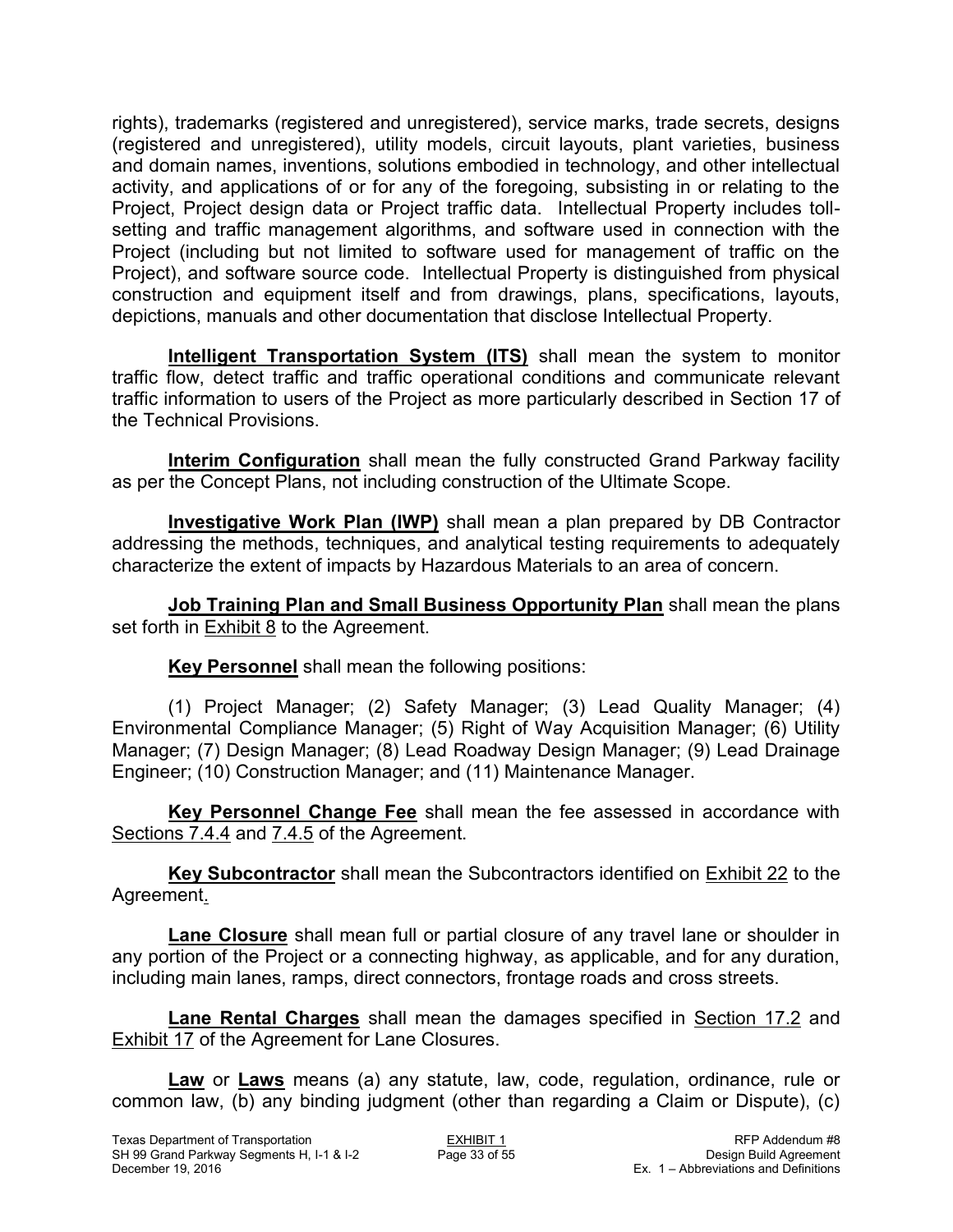any binding judicial or administrative order or decree (other than regarding a Claim or Dispute), (d) any written directive, guideline, policy requirement or other governmental restriction (including those resulting from the initiative or referendum process, but excluding those by TxDOT within the scope of its administration of the Contract Documents) or (e) any similar form of decision of or determination by, or any written interpretation or administration of any of the foregoing by, any Governmental Entity, in each case which is applicable to or has an impact on the Project or the Work, whether taking effect before or after the Effective Date, including Environmental Laws. "Laws", however, excludes Governmental Approvals.

**Lead Drainage Engineer** shall mean the person assigned by DB Contractor with responsibility to ensure that the drainage design is complete, design criteria requirements are met and the drainage system functions as designed, as more particularly described in Section 2.2.7.4 of the Technical Provisions.

**Lead Quality Manager** shall mean the individual designated by DB Contractor to be responsible for the quality of the overall design, construction and life cycle quality of the project, implementing quality planning and training, and managing the team's quality management processes. This individual must (1) have no less than ten years of experience in quality management, including preparation and implementation of quality plans and procedures in design, construction and maintenance, (2) be a Registered Professional Engineer in the State of Texas or become one by NTP1, (3) be an ASQcertified quality manager or become certified within six months of NTP1, and (4) be independent of direct scheduling and production activities and have the authority to stop work. This individual shall report directly to the Design-Build Contractor's management team and shall be co-located and on-site until final acceptance and during all major construction activities during the maintenance phase of the Project.

**Lead Roadway Design Engineer** shall mean the person assigned by DB Contractor with responsibility to ensure that the design of the roadway is completed and design criteria requirements are met, as more particularly described in Section 2.2.7.4 of the Technical Provisions.

**License Agreement** shall mean any license agreement for construction, maintenance, and use of railroad ROW between an operating railroad and TxDOT as more particularly described in Section 14.3.1 of the Technical Provisions.

**Lien** shall mean any pledge, lien, security interest, mortgage, deed of trust or other charge or encumbrance of any kind, or any other type of preferential arrangement (including any agreement to give any of the foregoing, any conditional sale or other title retention agreement, any lease in the nature of a security instrument and the filing of or agreement to file any financing statement under the Uniform Commercial Code of any jurisdiction).

**Limited NTP2** means a written notice issued by TxDOT to DB Contractor authorizing DB Contractor to proceed with certain portions of the Work as described in Section 4.1.6 of the Agreement.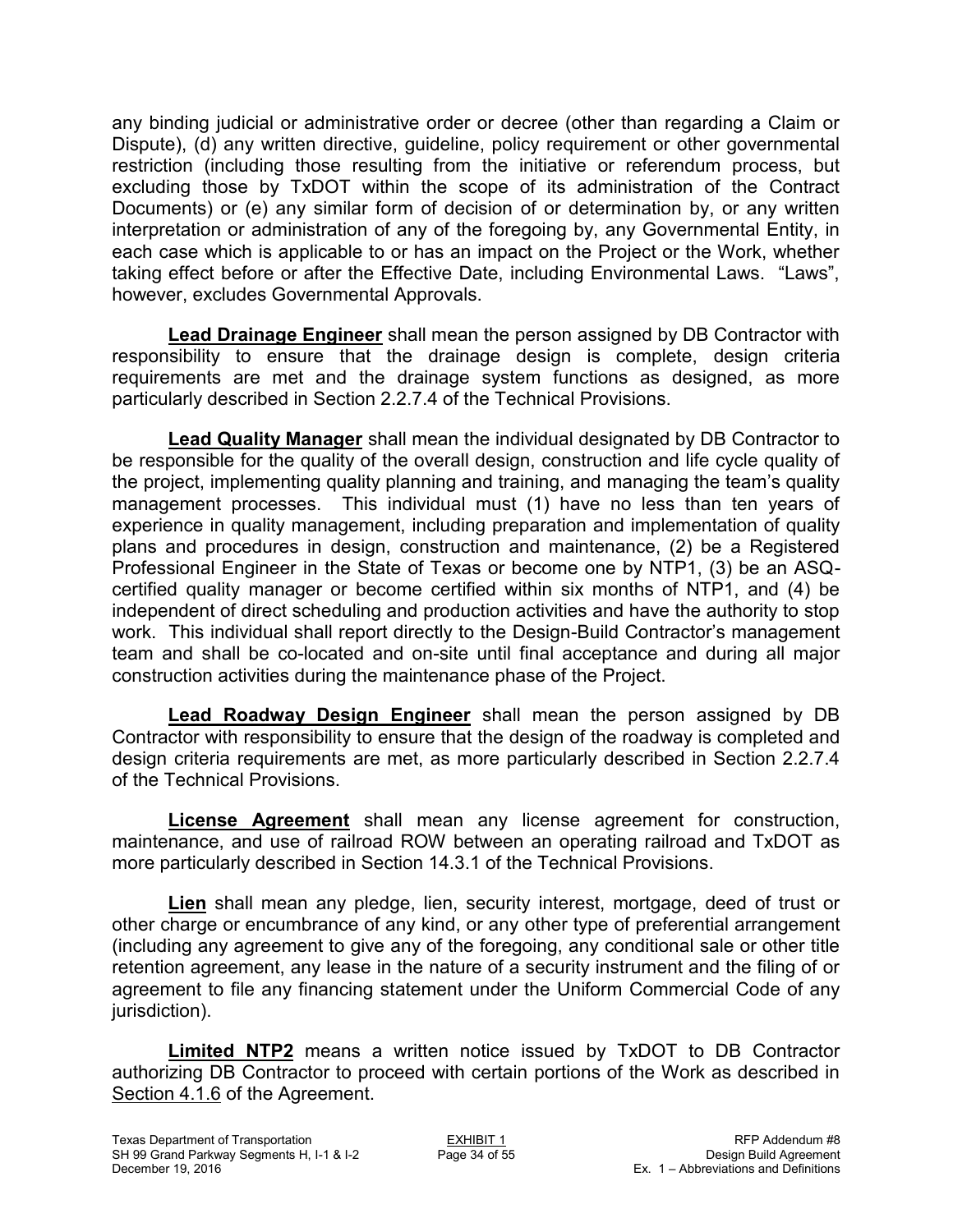**Liquidated Damages** shall mean the liquidated damages specified in Section 17.1 of the Agreement.

**Losses** shall mean any loss, damage, injury, liability, obligation, cost, response cost, expense (including attorneys', accountants' and expert witnesses' fees and expenses (including those incurred in connection with the enforcement of any indemnity or other provision of the Agreement)), fee, charge, judgment, penalty, fine or Third Party Claims. Losses include injury to or death of persons, damage or loss of property, and harm or damage to natural resources.

**Maintenance Document Management Plan** shall have the meaning set forth in Section 19.6.4 of the Technical Provisions.

**Maintenance Management Plan (MMP)** shall mean the plan for the management of maintenance prior to Substantial Completion described in Section 19.6 of the Technical Provisions or the plan prepared by DB Contractor and approved by TxDOT as set forth in Section 5.5 of the Capital Maintenance Agreement, as applicable.

**Maintenance Management System** shall have the meaning set forth in Section 19.6.5 of the Technical Provisions.

**Maintenance Manager** shall mean the DB Contractor's manager who is responsible for overseeing and performing the O&M Work in accordance with the Contract Documents, as described in Section 19.1.2 of the Technical Provisions.

**Maintenance Quality Management Plan** shall have the meaning set forth in Section 2.2.9 of the Technical Provisions.

**Maintenance NTP** shall have the meaning set forth in Exhibit 1 of the Capital Maintenance Agreement.

**Maintenance Services** shall have the meaning set forth in Exhibit 1 of the Capital Maintenance Agreement.

**Major Subcontracts** shall mean a Subcontract in excess of \$3,000,000.

**Major Subcontractor** shall mean a Subcontractor who has entered into a Major Subcontract with DB Contractor.

**Management Plans** shall mean all of the management plans listed in Section 2 of the Technical Provisions.

**Maximum Payment Schedule** shall mean the curve described in Section 4.3.3 of the Agreement which constitutes a cap on the aggregate amount of payments which may be made to DB Contractor hereunder at any specified time.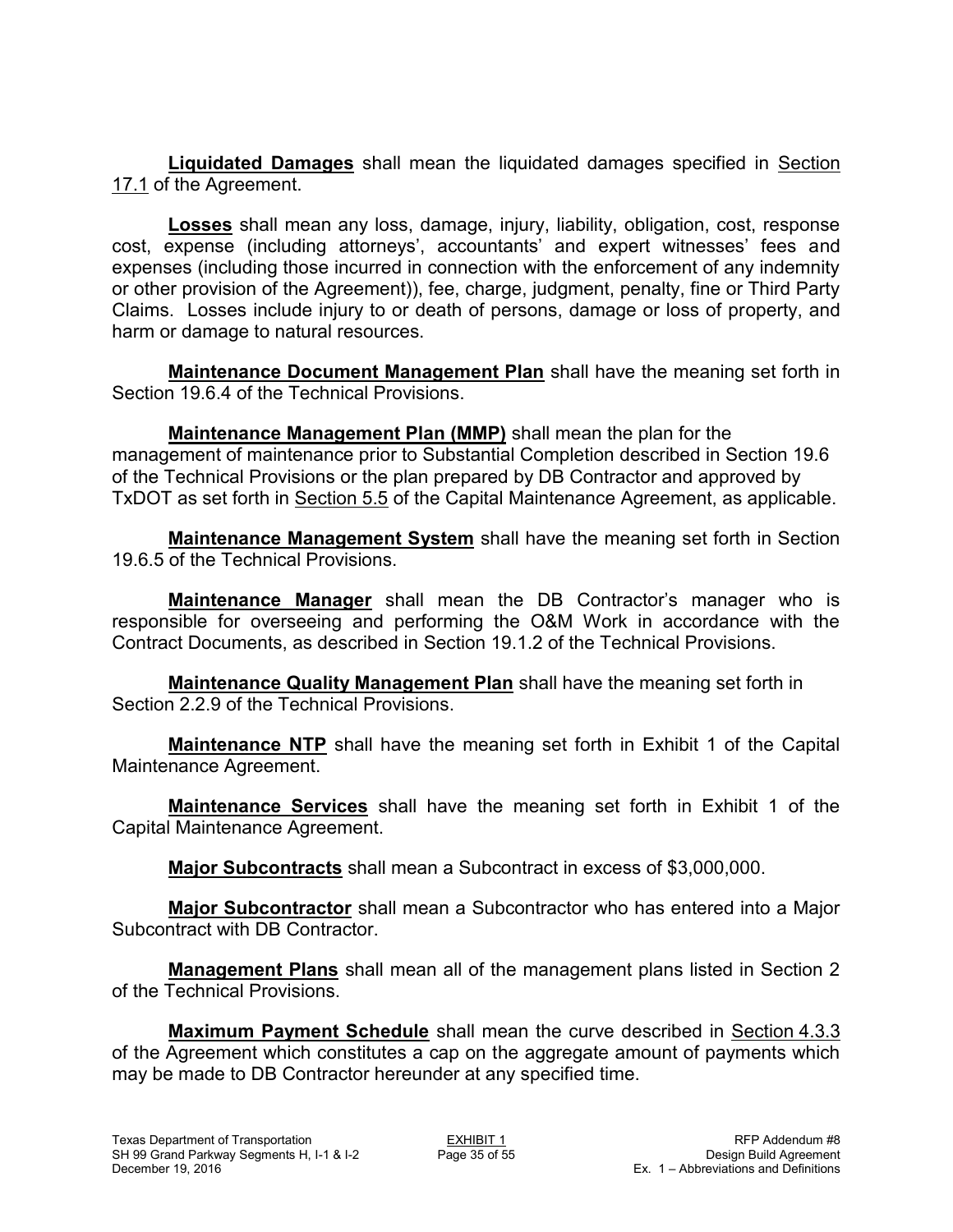**Misconduct** means, with respect to any individual who is a Disputes Board Member, any one or more of the following:

- (a) Any ex parte communication or discussion between any Disputes Board Member and either Party (or a member of the Conflicts Group on behalf of either Party) or other ex parte communication prohibited under R-10 of the Commercial Rules;
- (b) Any offer, solicitation, discussion, agreement or understanding between any Disputes Board Member and any Party or any other Person regarding (i) remuneration conditioned upon the nature or result of a certain Disputes Board Decision or (ii) employment of the Disputes Board Member by any member of the Conflicts Group following termination of such member's services on the Disputes Board, except for employment as a member of a subsequent Disputes Board or similar disputes board for a project other than the Project;
- (c) The rendition of advice or consultative services to either Party or member of the Conflicts Group; or
- (d) A material lack of the requisite experience under Section 4.1 of the Disputes Board Agreement that was not and could not reasonably have been discovered by the Nominating Party or the Evaluating Party at the time such individual was proposed and approved for inclusion on the Nominating Party's Disputes Board Member Candidates' List, including, by way of example and not limitation, a situation where such individual has materially misrepresented his or her experience to the Parties.

**Municipal Separate Storm Sewer System (MS4)** shall mean the classification of a storm water sewer system of communities that exceed population thresholds established under the TPDES program as more particularly described in Section 4.3.2 of the Technical Provisions.

**National Wetland Inventory** shall mean the system of mapping wetlands in the U.S. by the U.S. Fish and Wildlife Service.

**Natural Resource Biologist** shall mean the team member designated by the Environmental Compliance Manager to provide expertise on monitoring impacts on wildlife and the natural environment due to construction activities related to the Work as more particularly described in Section 4.4.5 of the Technical Provisions.

**Necessary Basic Configuration Change** shall mean a material change in the Basic Configuration that (a) is necessary to meet the requirements of the Contract Documents as the direct result of an Error in the Concept Plan (with the understanding that a change shall be deemed "necessary" only if the Error creates a problem in which DB Contractor is unable to meet the requirements of the Contract Documents without a material change in the Basic Configuration), (b) necessitates the acquisition of real property falling within clause (b) of the definition for Additional Properties, (c) could not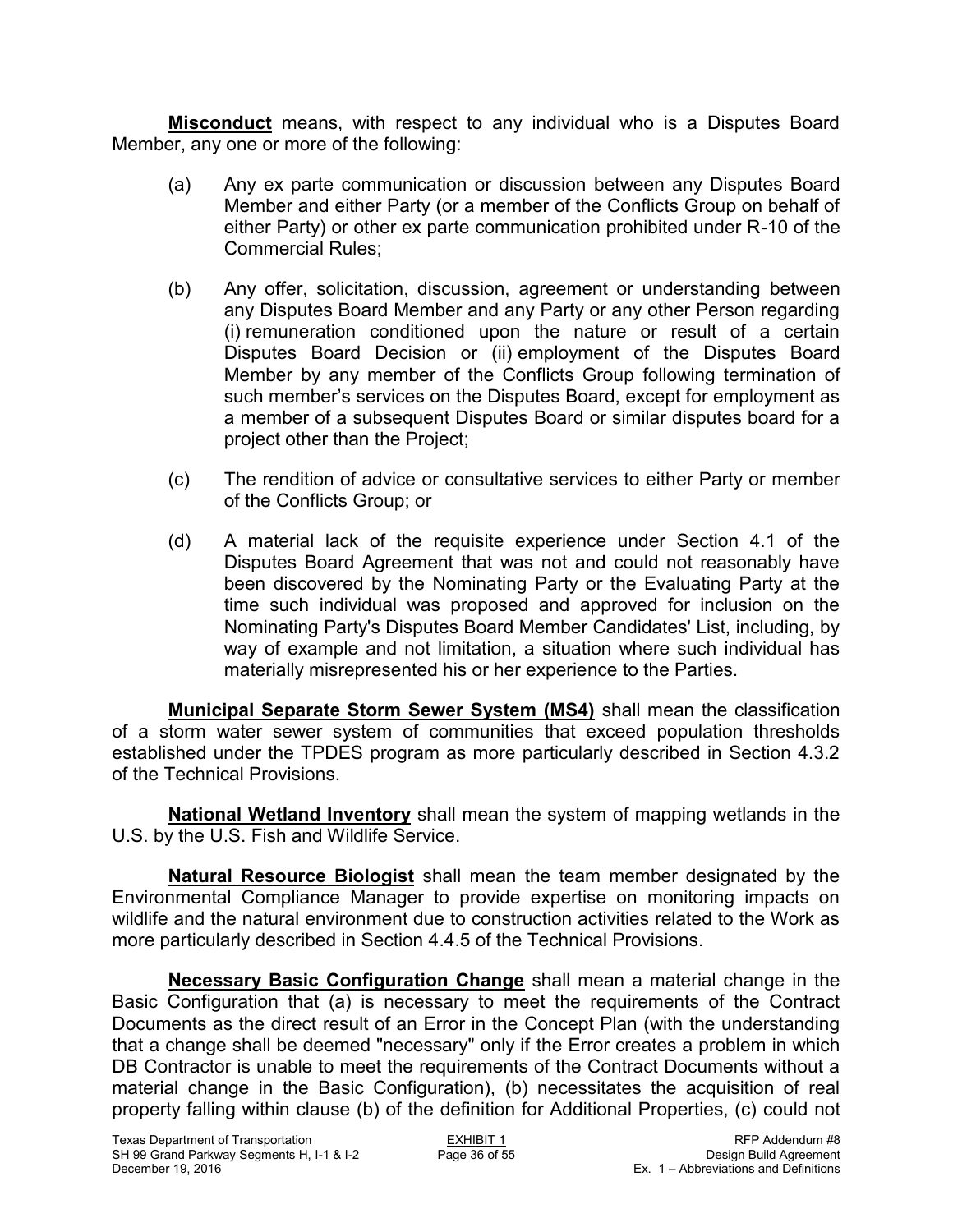be avoided by the exercise of caution, due diligence, or reasonable efforts by DB Contractor, such as the construction of retaining walls or other reasonable mitigation efforts, and (d) could not be avoided through the granting of a waiver, deviation or design exception from requirements of the Contract Documents by TxDOT.

**NEPA Approvals** shall mean the FHWA approved FEIS and Record of Decision issued on June 24, 2014 for Segment H, the FHWA approved FEIS and Record of Decision issued on June 24, 2014 for Segment I-1, the FHWA approved FEIS and Record of Decision issued in 1998 for Segment I-2, and all approved supplements and reevaluations pertaining to the Project as of the Effective Date.

**New Environmental Approval** shall mean: (a) any Environmental Approval required for the Project, other than TxDOT-Provided Approvals, and (b) any revision, modification, or amendment to any TxDOT-Provided Approval, including any such approval, revision, modification, or amendment required for the drainage easements described in Section 6.10.2 of the Agreement.

**New Utility** shall mean a Utility installed within the Preliminary ROW after the Proposal Due Date, not contained in the Utility Strip Map, and not otherwise known to DB Contractor prior to the Proposal Due Date.

**Nominating Party** has the meaning set forth in the Disputes Board Agreement.

**Nonconforming Work** shall mean Work that does not conform to the requirements of the Contract Documents, the Governmental Approvals, applicable Law or the Design Documents.

**Notice of Intent (NOI)** shall mean the notice of intent prepared and submitted by DB Contractor to the TCEQ under the Construction General Permit for storm water discharges from construction sites as more particularly described in Section 4.3.2 of the Technical Provisions.

**Notice of Partial Termination for Convenience** shall mean written notice issued by TxDOT to DB Contractor terminating part of the Work of DB Contractor for convenience under Section 15.1 of the Agreement.

**Notice of Termination for Convenience** shall mean written notice issued by TxDOT to DB Contractor terminating the Work of DB Contractor for convenience under Section 15.1 of the Agreement.

**NTP1** means a written notice issued by TxDOT to DB Contractor authorizing DB Contractor to proceed with the portion of the Work described in Section 4.1.3 of the Agreement.

**NTP1 Payment Bond Amount** has the meaning set forth in Section 8.1.2 of the Agreement.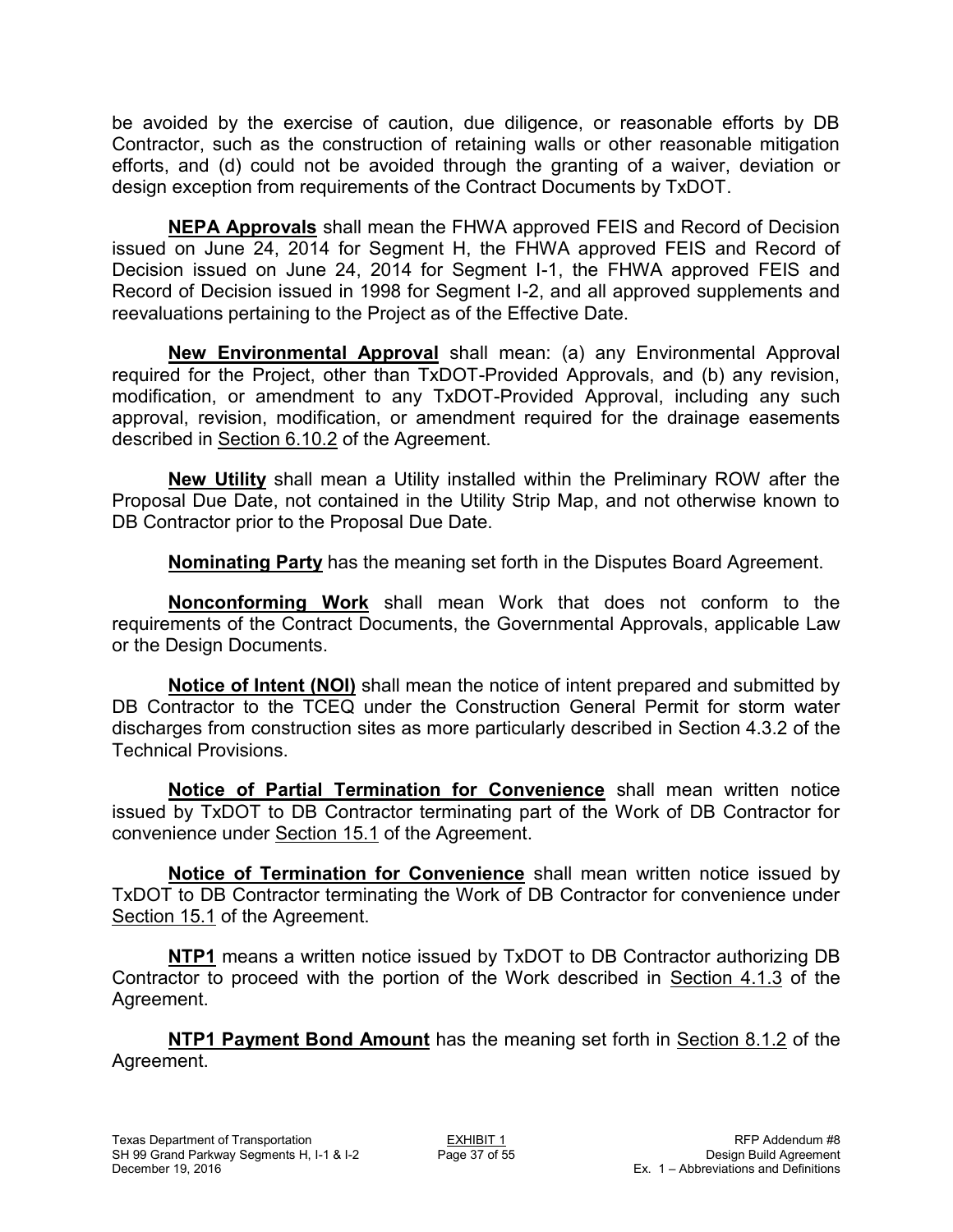**NTP1 Performance Bond Amount** has the meaning set forth in Section 8.1.1 of the Agreement.

**NTP2** means a written notice issued by TxDOT to DB Contractor pursuant to Section 4.1.4 of the Agreement authorizing DB Contractor to proceed with the remaining Work and other activities pertaining to the Project.

**NTP2 Payment Bond Amount** has the meaning set forth in Section 8.1.4 of the Agreement.

**NTP2 Performance Bond Amount** has the meaning set forth in Section 8.1.3. of the Agreement.

**O&M Limits** means the limits for DB Contractor's maintenance responsibilities shown on Attachment 19-2 to the Technical Provisions, as such limits may be amended in accordance with Section 19.2 of the Technical Provisions.

**O&M Work** means any and all operation, management, administration, maintenance, repair, preservation, modification, reconstruction, and rehabilitation from NTP 2 to Substantial Completion.

**Off-Peak Period** means weeknights from 9:01 p.m. to 4:59 a.m. and weekends from 9:01 p.m. on Friday to 4:59 a.m. on Monday.

**Open Book Basis** shall mean providing TxDOT all underlying assumptions and data associated with pricing or compensation (whether of DB Contractor or TxDOT) or adjustments thereto, including assumptions as to costs of the Work, schedule, composition of equipment spreads, equipment rates, labor rates, productivity, estimating factors, design and productivity allowance, contingency and indirect costs, risk pricing, discount rates, interest rates, and other items reasonably required by TxDOT to satisfy itself as to the reasonableness of the amount.

**Option Notice to Proceed** or **Option NTP** shall mean a written notice issued by TxDOT to DB Contractor pursuant to Section 4.1.7 of the Agreement authorizing DB Contractor to include the H-West Option in the Work.

**Option Work** means all Work required to complete the H-West Option in accordance with Section 1.1.2 of the Technical Provisions.

**Ordinary Surface Finish** shall have the meaning set forth in Section 13.3.1 of the Technical Provisions.

**Party** shall mean DB Contractor or TxDOT, as the context may require, and "**Parties**" shall mean DB Contractor and TxDOT, collectively.

**Payment Bond** shall mean the NTP1 Payment Bond described in Section 8.1.2 and/or NTP2 Payment Bond described in Section 8.1.4, as applicable.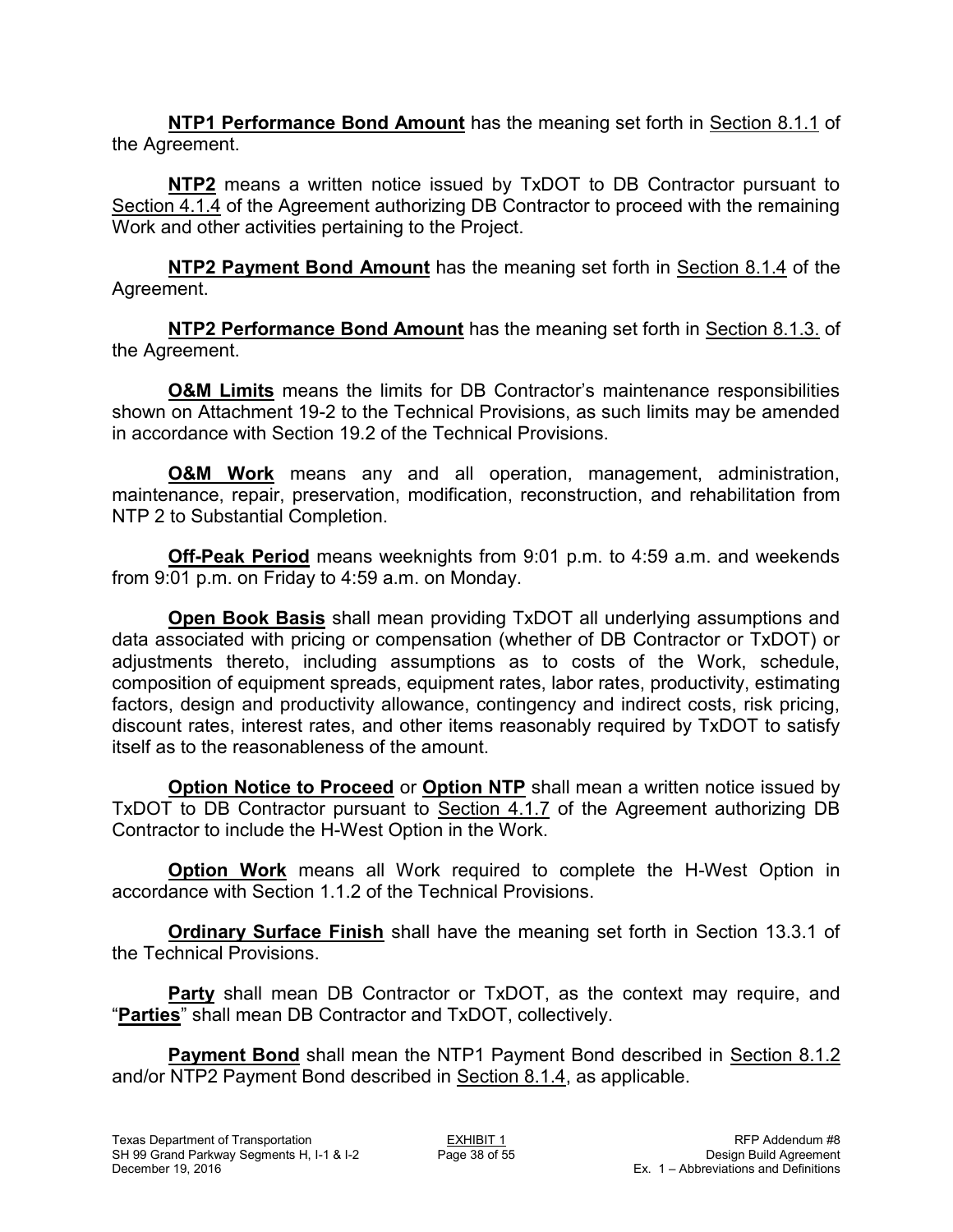**PCO Notice** shall have the meaning set forth in Section 13.3.2.3 of the Agreement.

**Peak Period** means 5:00 a.m. to 9:00 p.m. Monday through Friday.

**Performance Bond** shall mean the NTP1 Performance Bond described in Section 8.1.1 and/or NTP2 Performance Bond described in Section 8.1.3, as applicable.

**Performance and Measurement Table During Construction** means Attachment 19-1 to the Technical Provisions as may be modified in accordance with Section 19.4.1 of the Technical Provisions.

**Performance Section** means a defined section of the Project for the purpose of audit, inspection and measurement during performance of O&M Work. A Performance Section includes all travel lanes including mainlanes, ramps and frontage roads of the roadway operating in one direction over a length of 0.1 miles in length, together with all Maintenance Elements associated with such 0.1 mile length.

**Person** shall mean any individual, corporation, joint venture, limited liability company, company, voluntary association, partnership, trust, unincorporated organization or Governmental Entity.

**Plans** means (only where capitalized) contract drawings, working drawings, supplemental drawings, detail sheets or exact reproductions thereof, which show the location, character, dimensions and details of the Construction Work to be done.

**Possession and Use Agreement (PUA)** shall have the meaning set forth in Section 7.4.1 of the Technical Provisions.

**Pre-existing Hazardous Materials** shall mean Hazardous Materials that meet all of the following criteria:

- (a) The Hazardous Materials are in, on or under the Preliminary ROW, or parcels added to the Site by a TxDOT-Directed Change or required due to a Force Majeure Event or Necessary Basic Configuration Change as of the date TxDOT makes available to DB Contractor the affected parcel or detention pond, as applicable; and
- (b) The Hazardous Materials are not required to be removed and disposed of due to a DB Contractor Release of Hazardous Materials.

For purposes of this definition, "makes available" means (i) the Effective Date for parcels acquired as of the Effective Date or (ii) as to parcels not yet acquired as of the Effective Date, the date DB Contractor first receives access to the parcel in accordance with the Contract Documents. The term Pre-existing Hazardous Materials does not include Hazardous Materials falling within paragraph (g) of the definition for Force Majeure.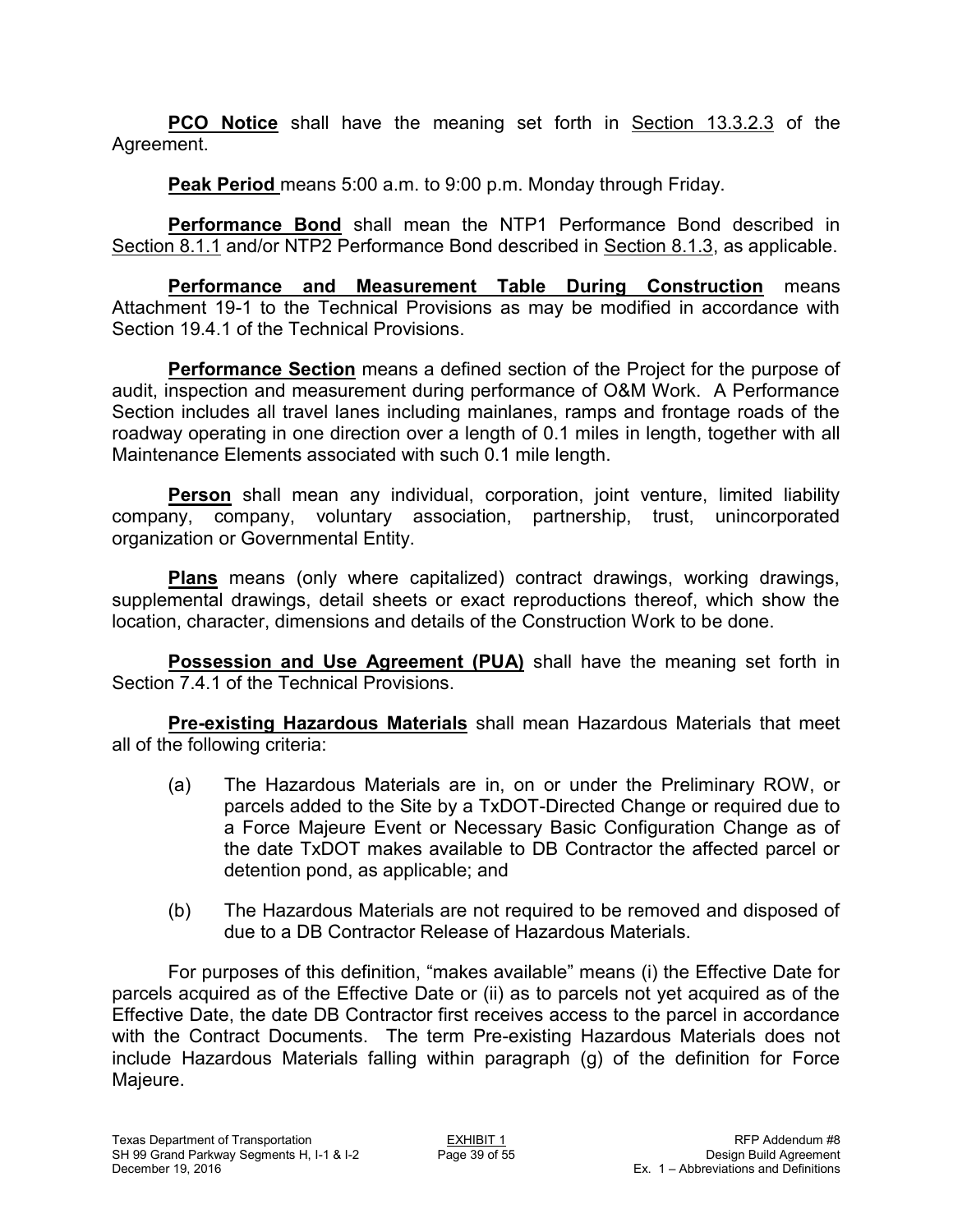**Preliminary Design Submittal** shall mean the submittal by DB Contractor for review and comment by TxDOT of horizontal and vertical geometrics, bridge clearances and limits of Work as required under Section 2.2.7.5 of the Technical Provisions.

**Preliminary Project Baseline Schedule (PBS-1)** shall mean the original Project Schedule submitted with the Proposal.

**Preliminary ROW** shall mean any real property (which term is inclusive of all estates and interests in real property), including detention ponds as well as improvements and fixtures, within the proposed ROW lines established on the Concept Plan, as such limits may be adjusted from time to time in accordance with the Contract Documents. The term specifically includes all air space, surface rights, and subsurface rights within the limits of the ROW.

**Price** shall mean the price set forth in Section 12.1.1 of the Agreement, as it may be modified from time to time in accordance with the express provisions of the Agreement.

**Professional Services** shall mean all Work performed under the Agreement other than Construction Work, including the following services and Work: (a) design and engineering; (b) right of way acquisition services; (c) surveying; (d) Utility Adjustment design; and (e) environmental permitting and compliance services.

**Program Manager** shall mean **be only of such other Person (including the** entity, as well as its personnel) designated in writing by TxDOT as its Program Manager.

**Progress Payment Certificate** shall have the meaning set forth in Section 12.7 of the Agreement

**Progress Report** shall mean the monthly report that DB Contractor must prepare and submit to TxDOT as more particularly described in Section 7.3.2 of the Technical Provisions.

**Project** shall have the meaning set forth in Recital B to the Agreement.

**Project Baseline Schedule (PBS)** shall mean the schedule consistent with the Completion Deadlines, submitted by DB Contractor for approval as a condition of NTP2, setting forth the approved schedule of Work against which any subsequent schedule amendments are tracked, as more particularly described in Section 2.1.1.2 of the Technical Provisions.

 **Project Management Plan (PMP)** shall mean the document complying with BS ENO ISO 9001 and BS EN ISO 14001, as appropriate, and approved by TxDOT, describing quality assurance and quality control activities necessary to manage the development, design, construction, operation and maintenance of the Project, containing the TxDOT-approved component parts, plans and documentation described in Section 2 and Attachment 2-1 to the Technical Provisions.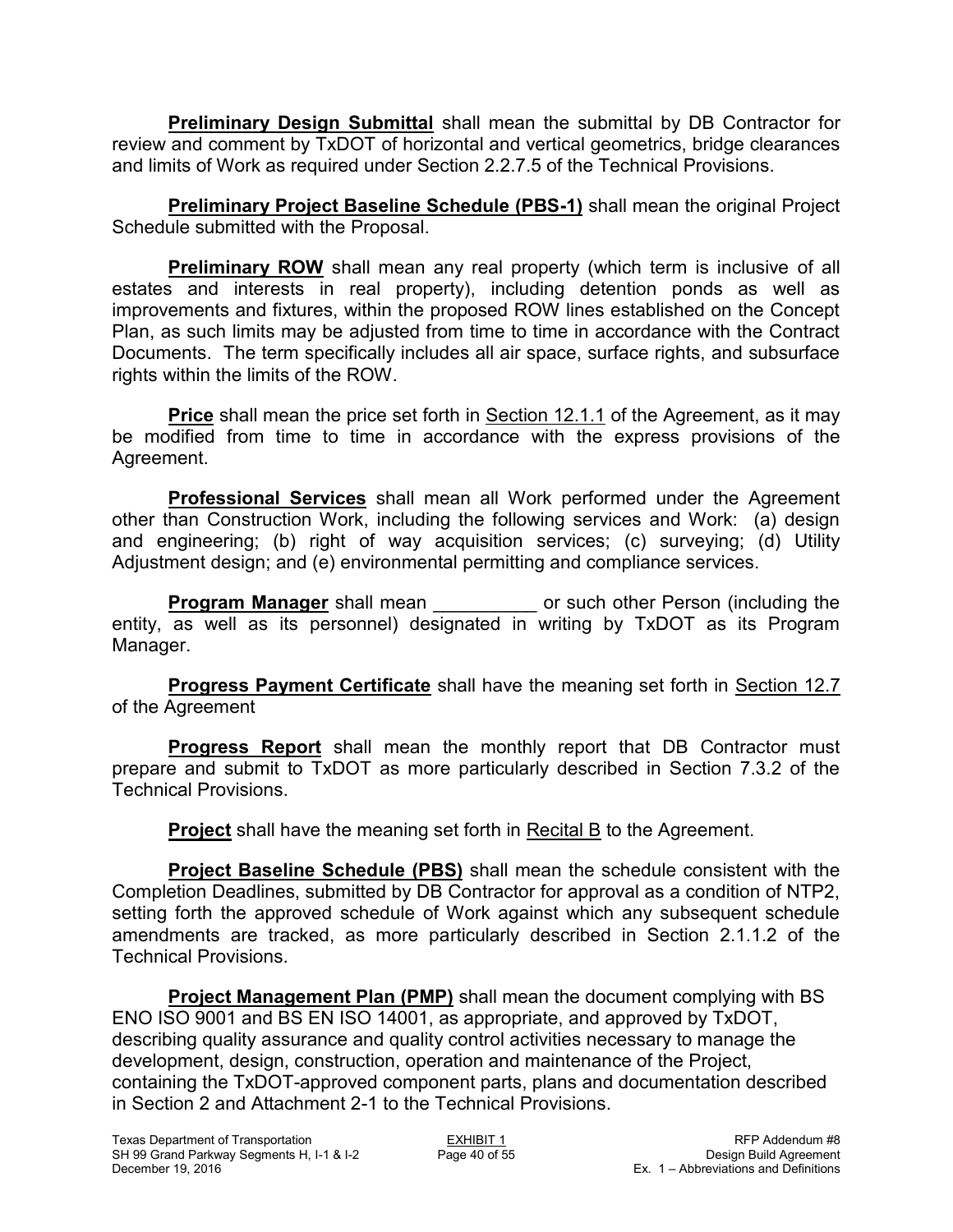**Project Manager (PM)** shall mean the individual designated by DB Contractor and approved in writing by TxDOT in the position to take full responsibility for the prosecution of the Work and will act as a single point of contact on all matters on behalf of DB Contractor, pursuant to Section 2.2.2 of the Agreement.

**Project Office** shall mean the facility/location at which the DB Contractor and TxDOT are to co-locate for the Term of the Agreement as described and meeting the requirements of Section 2.10 of the Technical Provisions.

**Project ROW or Project Right of Way** shall mean the real property (which term is inclusive of all estates and interests in real property) on or in which the Project is constructed under the Agreement and other real property that is necessary for ownership and operation of the Project that is acquired for the Project. The term specifically excludes any temporary easements or other real property interests which may be necessary or advisable in connection with construction of the Project and/or utility adjustments, but which are not necessary for ownership or operation of the Project.

**Project Schedule** shall mean one or more, as applicable, of the logic-based critical path schedules (the Project Baseline Schedule, the Project Status Schedule and the Project Recovery Schedule) for all Work leading up to and including Final Acceptance, and for tracking the performance of such Work, as the same may be revised and updated from time to time in accordance with Section 2.1.1 of the Technical Provisions.

**Project Specific Locations** shall mean areas in which DB Contractor proposes Project-specific activities in connection with the Work not within the Project ROW boundaries identified in the NEPA Approval, such as construction work sites, field office locations, temporary work areas, staging areas, storage areas, and earth work material borrow sites.

**Project Utility Adjustment Agreement (PUAA)** shall mean an agreement between DB Contractor and a Utility Owner which sets forth terms and conditions for one or more Utility Adjustments, as the same may be amended or supplemented from time to time and as more particularly described in Section 6.1.3.1 of the Technical Provisions. A document is a "Project Utility Adjustment Agreement" if it meets the foregoing definition, without regard to the title of the document.

- (a) Project Utility Adjustment Agreement (DB Contractor-Managed) shall mean a Project Utility Adjustment Agreement providing for design and construction by DB Contractor of the Utility Adjustment(s) addressed therein.
- (b) Project Utility Adjustment Agreement (Owner-Managed) shall mean a Project Utility Adjustment Agreement providing for design and construction by the Utility Owner of the Utility Adjustment(s) addressed therein.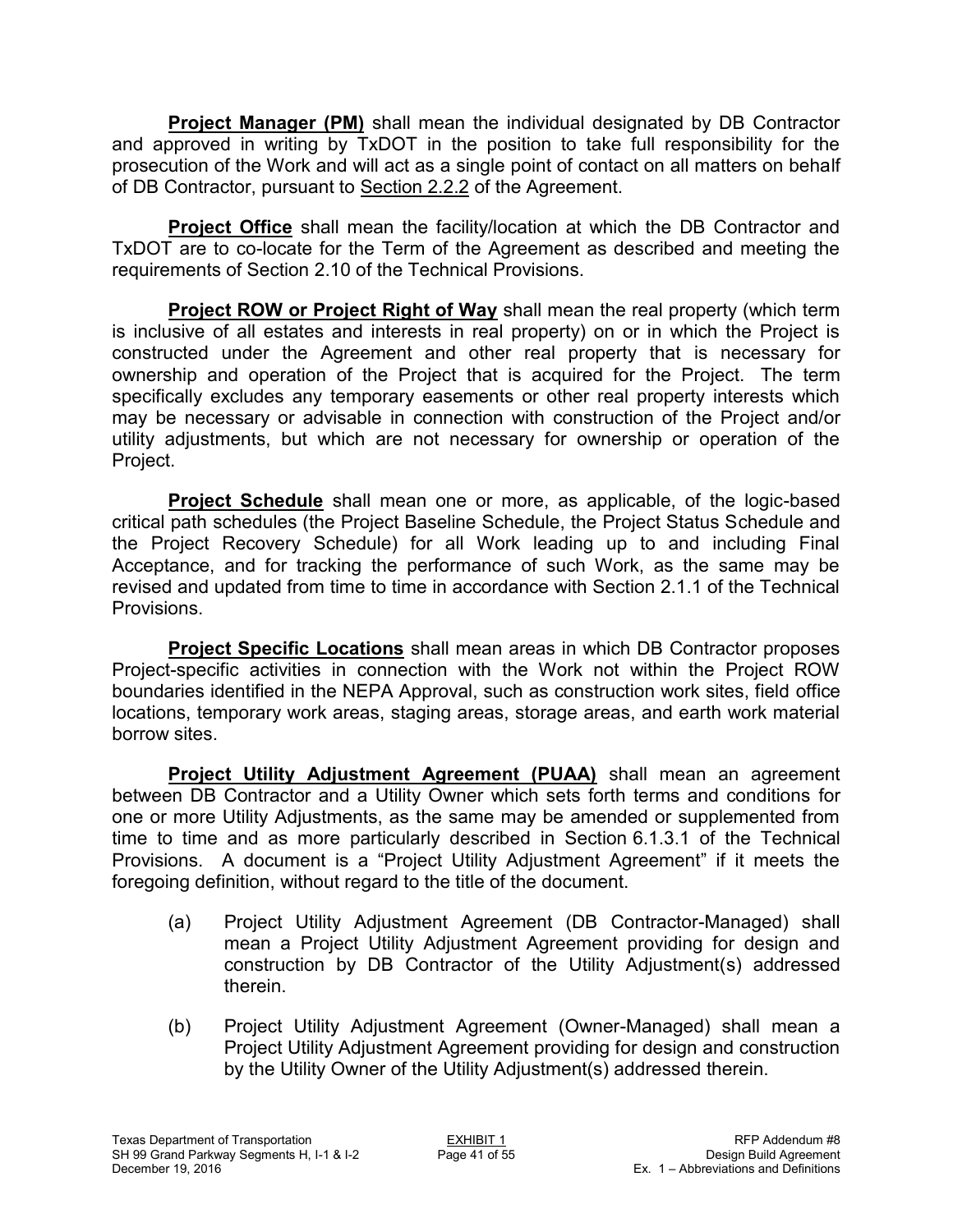**Proposal** shall mean DB Contractor's original Proposal submitted in response to the RFP, including any clarifications, as modified by the Proposal Revision.

**Proposal Due Date** shall mean January 24, 2017, the deadline for submission of the Proposal Revisions.

**Proposal Revision** shall mean DB Contractor's response to the Request for Proposal Revisions, including any clarifications.

**Proposer** shall mean each entity that was shortlisted based on TxDOT's evaluation of submissions in response to the Request for Qualifications for the Project issued on July 31, 2014, as amended.

**Proprietary Intellectual Property** shall mean Intellectual Property created, used, applied or reduced to practice in connection with the Project or the Work that derives commercial value from its protection as a trade secret under applicable Law or from its protection under patent law.

**Protection in Place** shall mean any action taken to avoid damaging a Utility which does not involve removing or relocating that Utility, including staking the location of a Utility, exposing the Utility, avoidance of a Utility's location by construction equipment, installing steel plating or concrete slabs, encasement in concrete, temporarily de-energizing power lines, and installing physical barriers. The term includes both temporary measures and permanent installations meeting the foregoing definition.

**Public Information Act** shall mean the Texas Government Code Chapter 552.001 *et seq*., as amended from time to time.

**Public Information and Communications Plan (PICP)** shall mean the plan setting forth procedures by which DB Contractor works with TxDOT to inform, coordinate with, educate and engage Customer Groups, as more particularly described in Section 3.2.1 of the Technical Provisions.

**Public Information Coordinator** shall mean the person designated by DB Contractor to manage DB Contractor's public information activities as more particularly described in Section 3.2.3 of the Technical Provisions.

**Punch List** shall mean the itemized list of the Work which remains to be completed after Substantial Completion has been achieved and before Final Acceptance, the existence, correction and completion of which will have no material or adverse effect on the normal and safe use and operation of the Project.

**Quality Management Plan (QMP)** shall mean the set of TxDOT-approved plans for quality management and control of the Project and Work, as described in Section 2.2 of the Technical Provisions.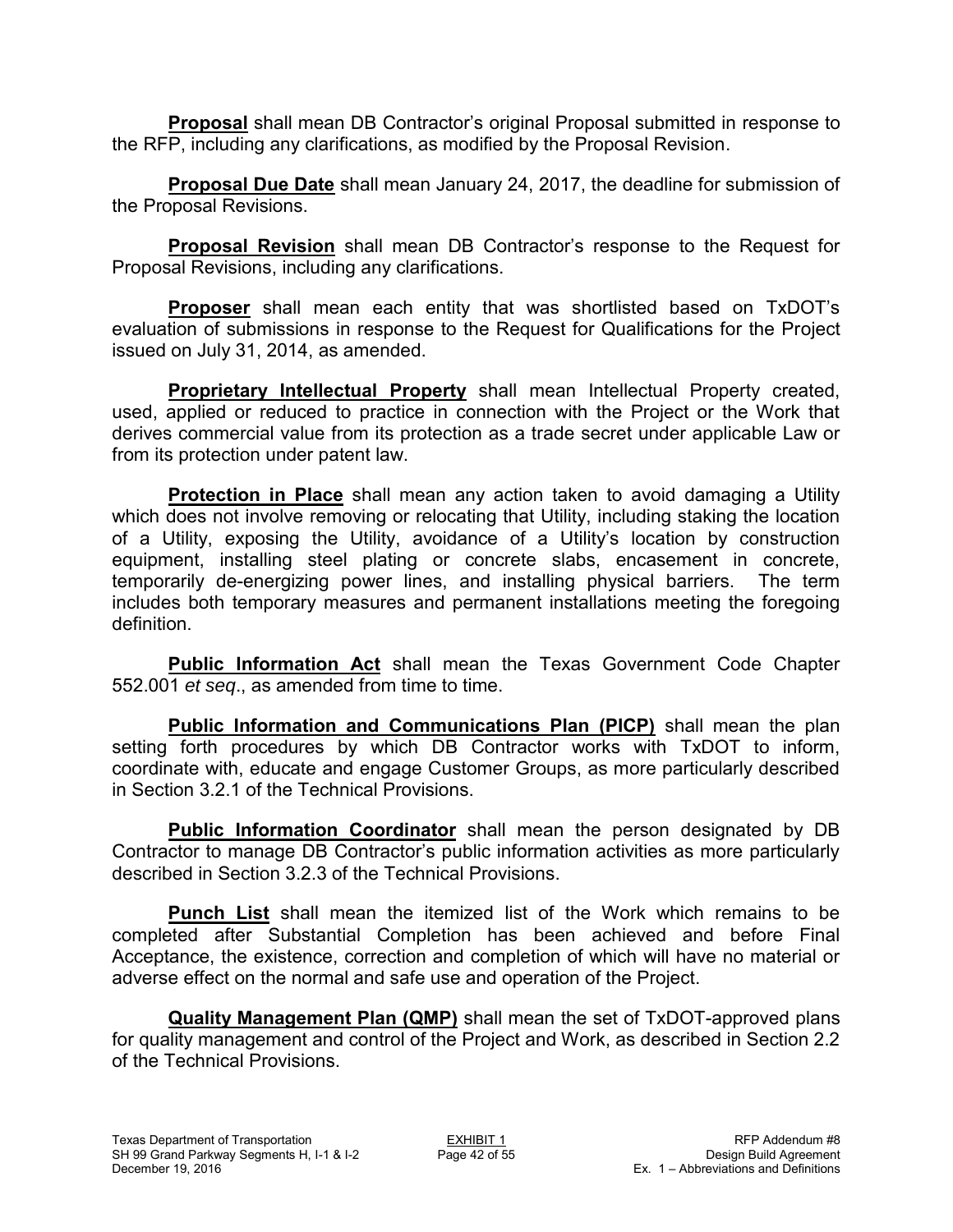**Quitclaim Deed** shall mean a quitclaim deed to be executed by a Utility Owner relinquishing its rights to maintain a Utility in a particular location, as more particularly described in Section 6.2.4.4 of the Technical Provisions.

**Recognized Environmental Condition** shall have the meaning set forth in ASTM E-1527-05.

**Record Drawings** means construction drawings and related documentation revised to show significant changes made during the construction process, usually based on marked-up Final Design Documents furnished by DB Contractor. Record Drawings are also known as as-built plans.

**Recovery Schedule** shall mean the schedule DB Contractor is required to provide under Section 4.5 of the Agreement.

**Recycling Plan** shall mean the plan described in Section 4.3.8 of the Technical Provisions.

**Reference Information Documents (RID)** shall mean those documents listed in Exhibit 19 to the Agreement. Except as expressly provided in the Contract Documents, the Reference Information Documents are not considered Contract Documents and were provided to DB Contractor for informational purposes only and without representation or warranty by TxDOT.

**Reimbursable Hazardous Materials Costs** shall mean DB Contractor's actual costs of performance of Hazardous Materials Management, determined in accordance with Section 13.8.4 of the DBA, provided that the 25% and 145% mark-ups allowed under Section 13.7.1 of the DBA shall be reduced to 12.5% and 130%**,** and the 15% mark-up allowed under Section 13.7.2 of the DBA shall be reduced to 7.5%.

**Registered Professional Engineer** shall mean a person who is duly licensed and registered by the Texas Board of Professional Engineers to engage in the practice of engineering in the State.

**Registered Professional Land Surveyor (RPLS)** shall mean a person registered by the Texas Board of Professional Land Surveying to practice the profession of land, boundary, or property surveying or other similar professional practices.

**Release of Hazardous Materials** means any spill, leak, emission, release, discharge, injection, escape, leaching, dumping or disposal of Hazardous Materials into the soil, air, water, groundwater or environment, including any exacerbation of an existing release or condition of Hazardous Materials contamination.

**Released for Construction Documents** shall mean DB Contractor's Design Documents issued for the purpose of construction which have been reviewed and accepted by TxDOT, as applicable, authorizing construction.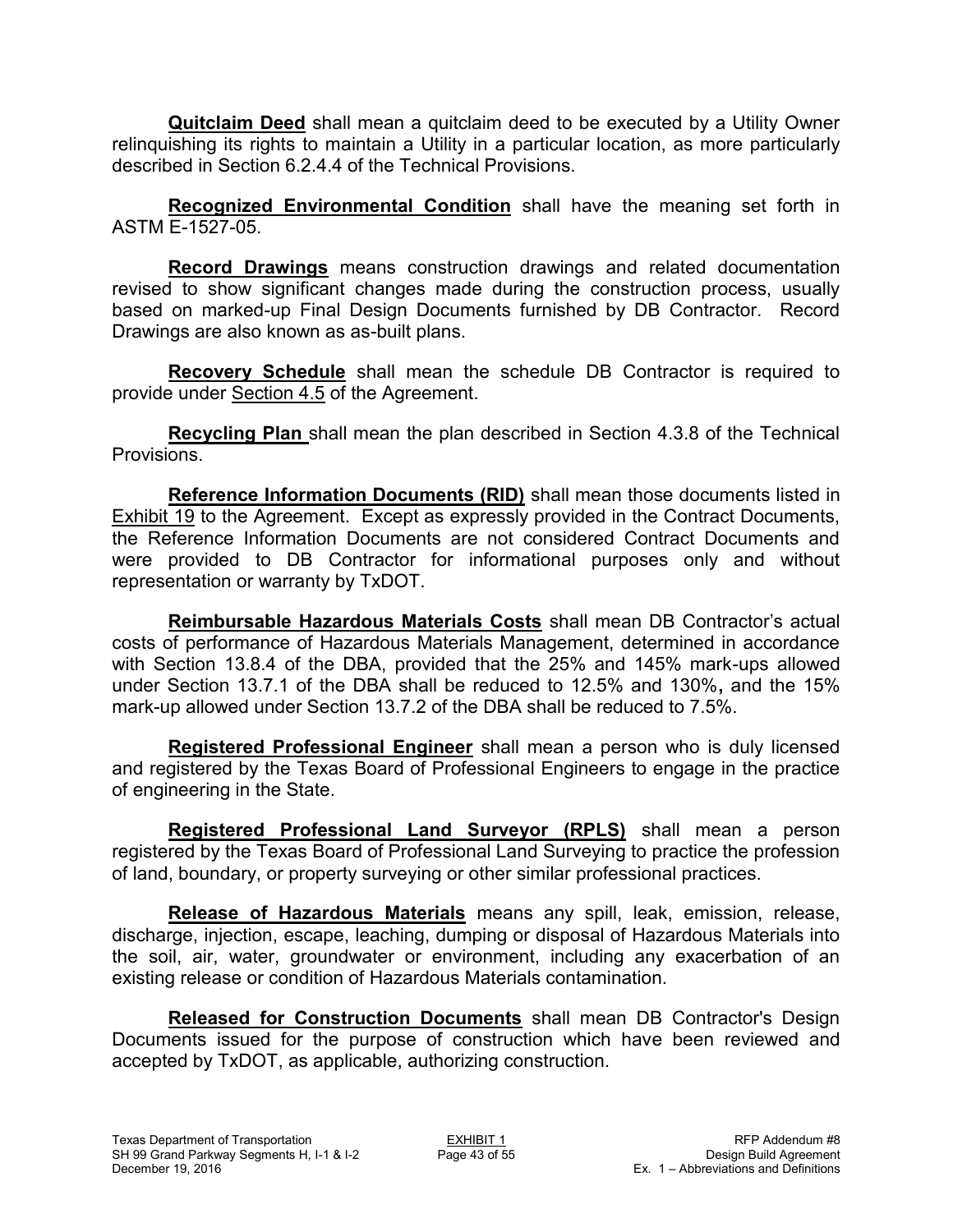**Replacement Housing Calculation** shall mean the opportunity to provide a displaced person with the financial assistance to purchase or rent and occupy a comparable replacement dwelling without involuntarily incurring additional financial means due to the displacement.

**Replacement Utility Property Interest** shall mean any permanent right, title or interest in real property outside of the Project ROW (e.g., a fee or an easement) which is acquired for a Utility being reinstalled in a new location as a part of the Utility Adjustment Work. The term specifically excludes any statutory right of occupancy or permit granted by a Governmental Entity for occupancy of its real property by a Utility.

**Request for Change Order** shall mean a written notice issued by DB Contractor to TxDOT under Section 13.3.2.5 of the Agreement, advising TxDOT that DB Contractor seeks a Change Order.

**Request for Change Proposal** shall mean a written notice issued by TxDOT to DB Contractor under Section 13.2.1 of the Agreement, advising DB Contractor that TxDOT may issue a TxDOT-Directed Change or wishes to evaluate whether to initiate such a change pursuant to Section 13.2.1 of the Agreement.

**Request for Information (RFI)** shall mean a written request prepared by DB Contractor after Design Documents have been released for construction to initiate the process for potential design changes or clarifications.

**Request for Partnering** shall have the meaning set forth in Section 13.3.2.2 of the Agreement.

**Request for Proposal Revisions** shall have the meaning as set forth in Recital G of the Agreement.

**Request for Proposals (RFP)** shall have the meaning as set forth in Recital E of the Agreement.

**Retainage Bond** shall mean the bond required in accordance with Section 8.1.5 of the Agreement.

**RFP Documents** shall mean all of the information and materials supplied to DB Contractor in connection with the issuance of the RFQ, the RFP, including Instructions to Proposers, the Contract Documents, the CMA Documents and the Reference Information Documents and any addenda issued in connection therewith, including Requests for Proposal Revisions.

**RFQ** or **Request for Qualifications** shall have the meaning as set forth in Recital C of the Agreement.

**Right of Entry Agreement** or **ROE Agreement** shall mean a written agreement between the record title owner and DB Contractor granting TxDOT, DB Contractor or assignees permission to enter the applicable parcel that is to be acquired.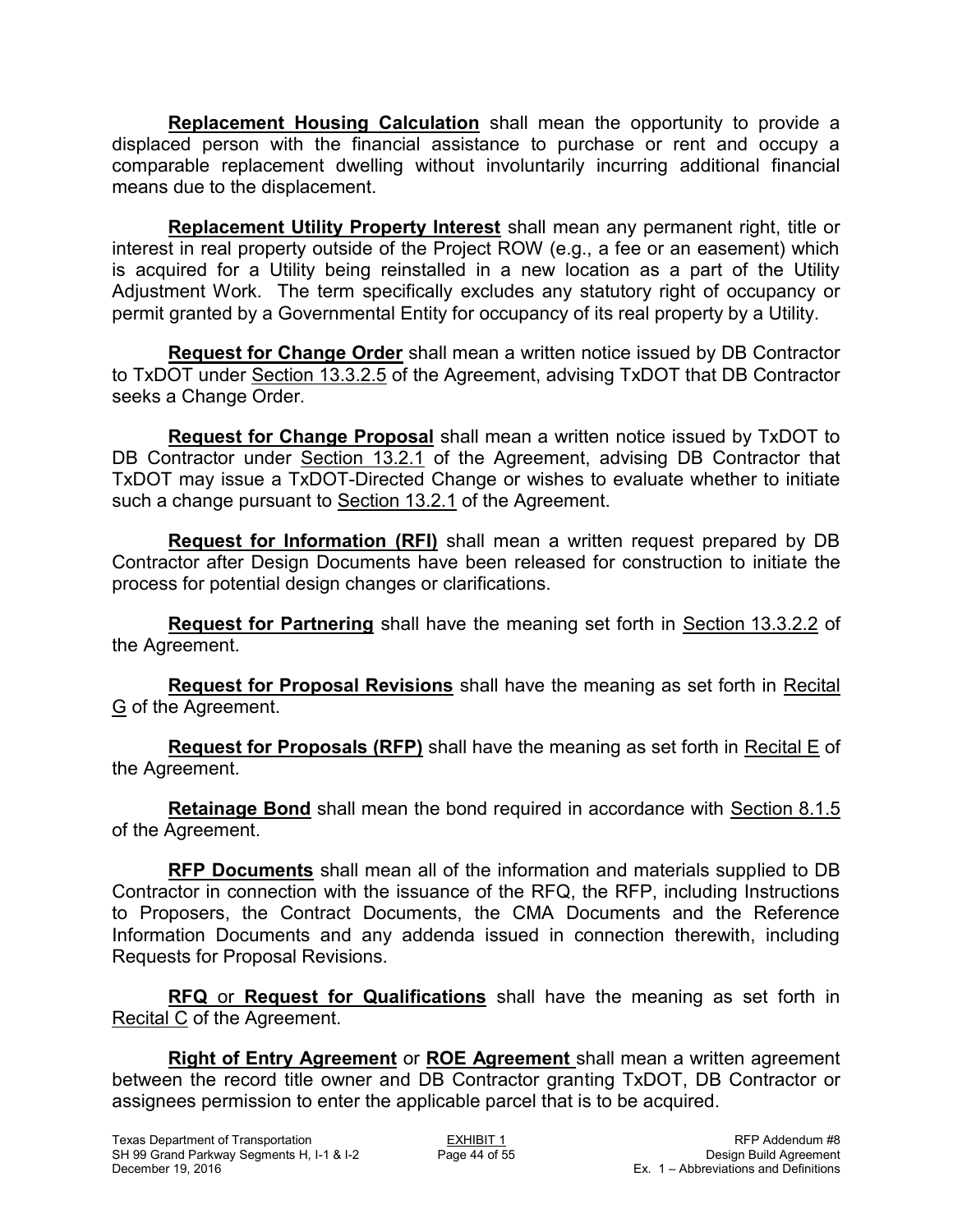**ROW Acquisition Plan** or **Right of Way Acquisition Plan** shall mean the DB Contractor's plan, approved by TxDOT in accordance with Section 7 of the Technical Provisions, for acquisition of real property for the Project.

**ROW Administrator** shall mean TxDOT's representative responsible for the management of all matters pertaining to real property for the Project.

**ROW Acquisition Manager** shall mean DB Contractor's representative responsible for the preparation and quality review of all documents required for the acquisition of the Project ROW.

**Rules** shall mean Chapter 9 of Title 43, Texas Administrative Code.

**Safety and Health Plan** shall have the meaning as set forth in Section 2.6 of the Technical Provisions.

**Safety Manager** shall mean the person assigned by Design-Build Contractor with responsibility to carry out the Safety and Health Plan and all safety-related activities, including training and enforcement of safety operations, as more particularly described in Section 2.6 of the Technical Provisions.

**Schedule Activity(ies)** shall mean the smallest division of the Work at each WBS level to be tracked in the Project Schedule. Schedule Activities are activities critical in ensuring the timely completion of the Project. In addition to construction tasks, Schedule Activities include quality assurance tasks, environmental tasks, fabrication of structural steel and precast and prestressed concrete structures, material and equipment procurement, Utility Adjustment Work and delivery to the site or storage locations and maintenance of traffic tasks.

**Schedule Update** shall mean the update of the Project Schedule to reflect the current status of the Project, as more particularly described in Section 2.1.1.3 of the Technical Provisions.

**Service Line** shall mean a utility line, up to and including the meter, that connects to a main line and services individuals, businesses and other entities.

**Site** shall mean Preliminary ROW, Additional Properties, Replacement Utility Property Interests, and any temporary rights or interests that DB Contractor may acquire at its own cost and expense in connection with the Project.

**Site Investigation Report (SIR)** shall mean the report summarizing the DB Contractor's Hazardous Materials investigative work as required by Section 4.3.5 of the Technical Provisions.

**Snow and Ice Control Plan** has the meaning set forth in Section 19.6.3 of the Technical Provisions.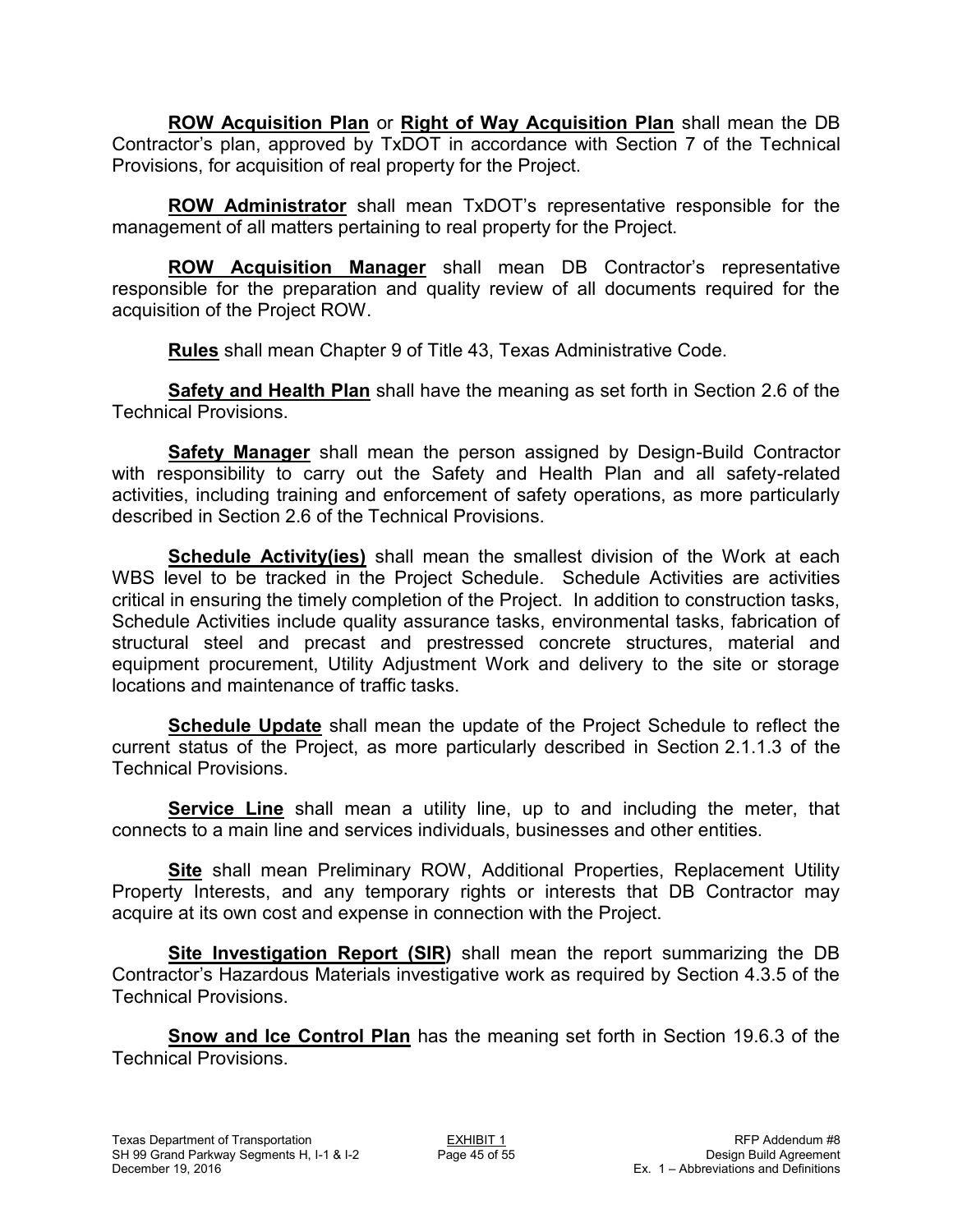**Source Code** and **Source Code Documentation** shall mean software written in programming languages, such as C and Fortran, including all comments and procedural code, such as job control language statements, in a form intelligible to trained programmers and capable of being translated into object or machine readable code for operation on computer equipment through assembly or compiling, and accompanied by documentation, including flow charts, schematics, statements of principles of operations, architectural standards, and commentary, explanations and instructions for compiling, describing the data flows, data structures, and control logic of the software in sufficient detail to enable a trained programmer through study of such documentation to maintain and/or modify the software without undue experimentation. Source Code and Source Code Documentation also include all modifications, additions, substitutions, updates, upgrades and corrections made to the foregoing items.

**State** shall mean the State of Texas.

**State Highway (SH)** means a highway designated as part of the state highway system under Section 201.103, Texas Transportation Code.

**Storm Water Pollution Prevention Plan** shall mean the plan that includes site map(s), identifies site personnel and describes activities that could cause pollutants in the stormwater as well as the measures or practices necessary for DB Contractor to control such pollutants.

**Subcontract** shall mean any agreement by DB Contractor with any other Person, Subcontractor or Supplier to perform any part of the Work or provide any materials, equipment or supplies for any part of the Work, or any such agreement at a lower tier, between a Subcontractor and its lower tier Subcontractor or a Supplier and its lower tier Supplier, at all tiers.

**Subcontractor** shall mean any Person with whom DB Contractor has entered into any Subcontract to perform any part of the Work or provide any materials, equipment or supplies for the Project on behalf of DB Contractor and any other Person with whom any Subcontractor has further subcontracted any part of the Work, at all tiers.

**Subcontractor Dispute** shall have the meaning set forth in Section 19.4 of the Agreement.

**Submittal** shall mean any document, work product or other written or electronic end product or item required under the Contract Documents or Project Management Plan to be delivered or submitted to TxDOT.

**Substantial Completion** shall mean the occurrence of all of the events and satisfaction of all of the conditions set forth in Section 20.1.1.2 of the Agreement, as and when confirmed by TxDOT's issuance of a Certificate of Substantial Completion.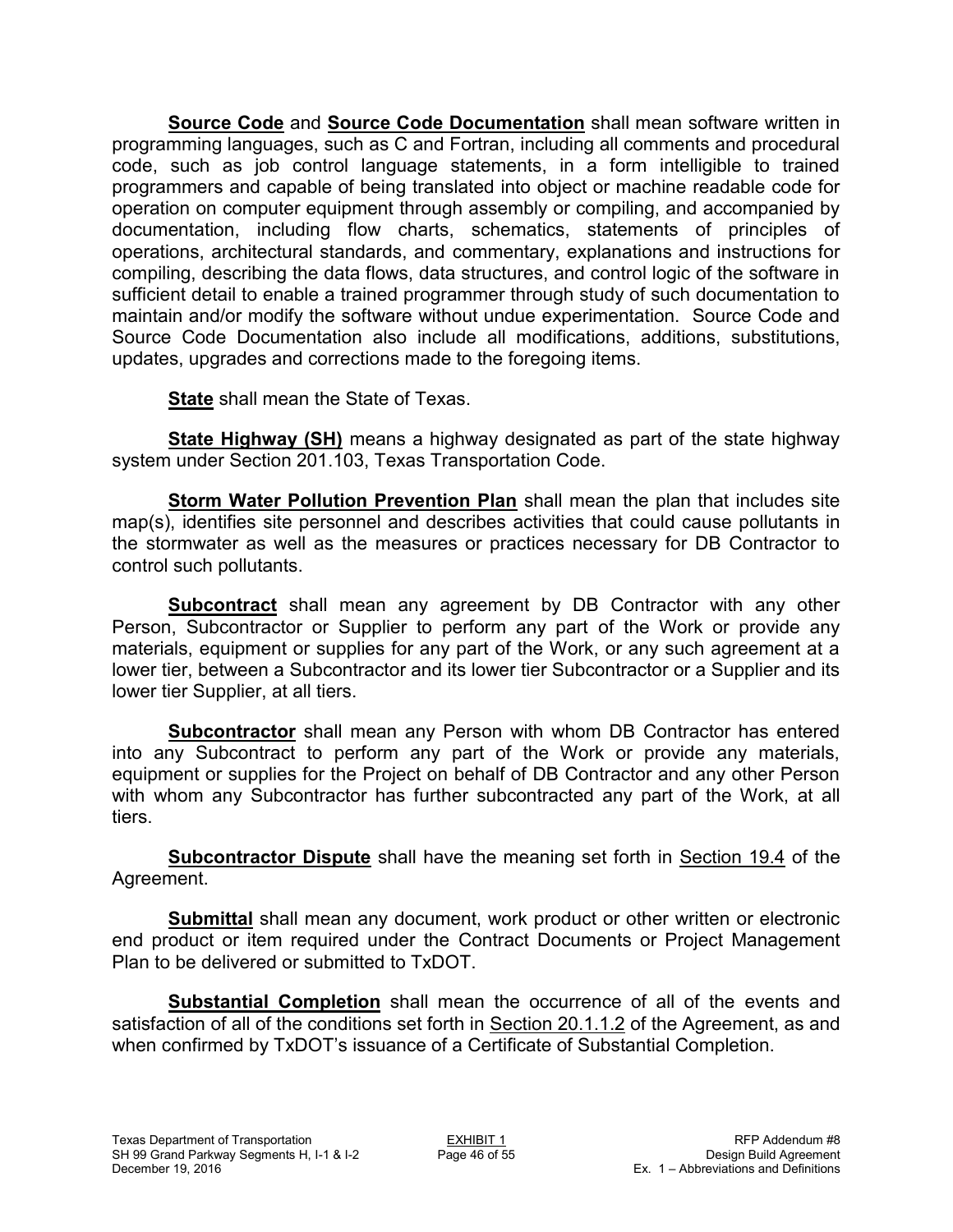**Substantial Completion Deadline** shall mean the deadline as determined pursuant to in Section 4.2.1.1 of the Agreement, as such deadline may be adjusted by Change Order pursuant to the Agreement.

**Supplemental Utility Assembly** shall mean the collection of agreements, plans and other information and materials which DB Contractor is required to submit to TxDOT in connection with each Utility Adjustment being added to an existing PUAA by means of a UAAA, as more particularly described in Section 6 of the Technical Provisions.

**Supplier** shall mean any Person not performing work at or on the Site which supplies machinery, equipment, materials, hardware, software, systems or any other appurtenance to the Project to DB Contractor or to any Subcontractor in connection with the performance of the Work. Persons who merely transport, pick up, deliver or carry materials, personnel, parts or equipment or any other items or persons to or from the Site shall not be deemed to be performing Work at the Site.

**Surety** shall mean each properly licensed surety company, insurance company or other Person approved by TxDOT, which has issued any Payment Bond, Performance Bond, or Warranty Bond.

**Systems Integrator (SI)** shall mean the contractor, under separate contract to TxDOT, which shall design, construct, supply, install, test and commission the ETCS for the Project, including scanners, readers, loops, enforcement mechanisms and other equipment necessary for the toll systems.

**Tangible Net Worth** shall mean the difference between (the sum of paid-in capital stock plus preferred stock plus retained earnings) less (the sum of treasury stock plus minority interest plus intangible assets (e.g., goodwill, patents, licenses)), all determined in accordance with Generally Accepted Accounting Principles and as interpreted by the Securities and Exchange Commission in connection with financial statements filed pursuant to the Securities Exchange Act of 1934.

**Target(s)** shall mean the target value for the measurement record set forth in the column entitled "Target" of the Performance and Measurement Table During Construction.

**Technical Provisions (TP)** means the document entitled "Technical Provisions SH 99 Grand Parkway Segments H, I-1 and I-2" issued with the Agreement and having the priority set forth in Section 1.2.1 of the Agreement, as such document may be revised or amended pursuant to the Agreement.

**Term** shall mean the period of time commencing upon issuance by TxDOT of NTP1 and continuing thereafter through Final Acceptance of the Project, unless terminated earlier in accordance with this Agreement.

**Termination for Convenience** shall mean a termination of the Agreement made pursuant to Section 15.1 of the Agreement.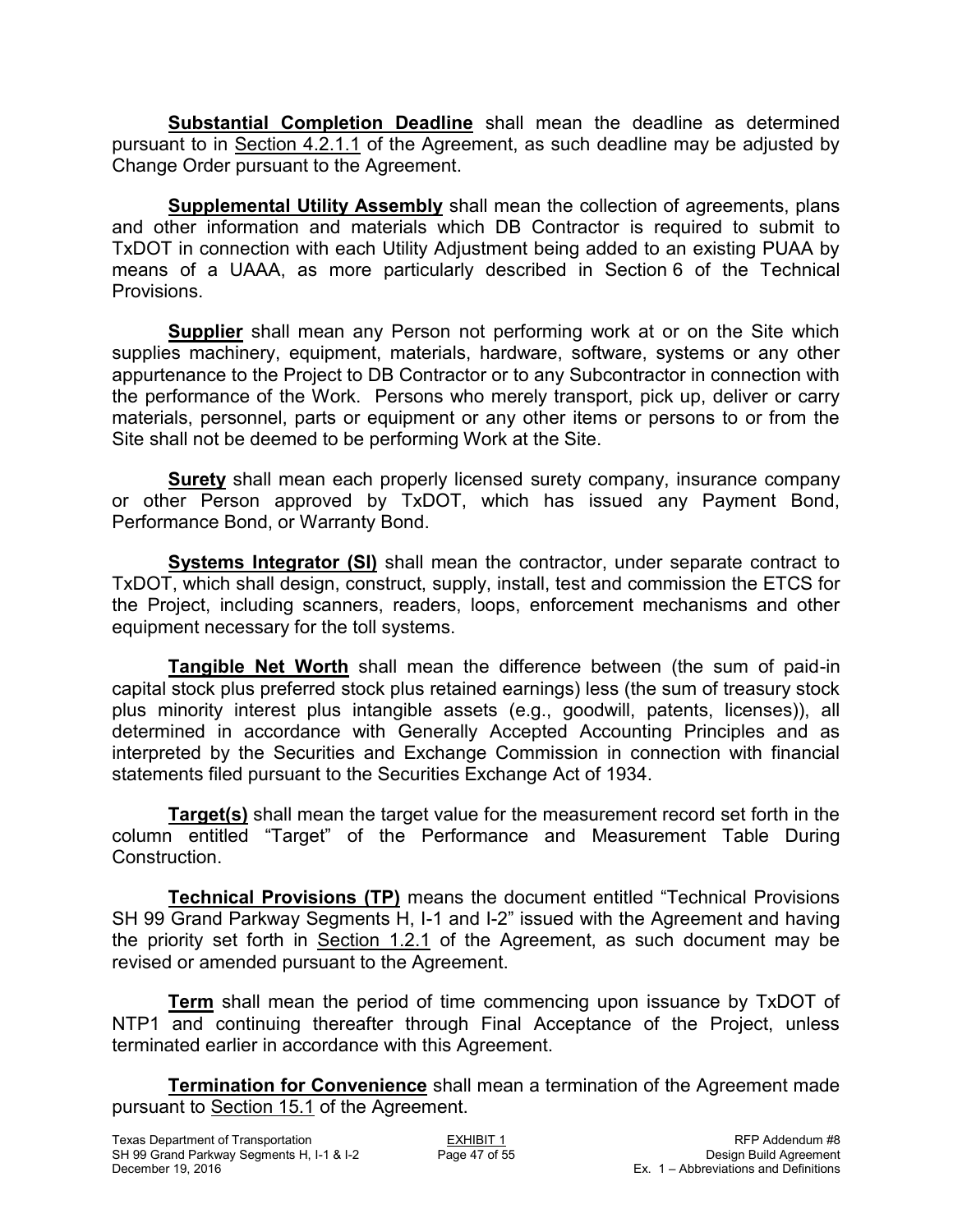**Texas Accessibility Standards** shall mean the standards for accessibility and regulations issued by the Texas Department of Licensing and Regulation.

**Third Party Claims** shall mean any and all claims, disputes, disagreements, causes of action, demands, suits, actions, judgments, investigations or proceedings brought by a Person that is not a Party with respect to damages, injuries, liabilities, obligations, losses, costs, penalties, fines or expenses (including attorneys' fees and expenses) sustained or incurred by such Person.

**Third Party Release(s) of Hazardous Material** shall mean any and all spills of Hazardous Material on the Project ROW (exclusive of DB Contractor-Designated ROW) by a third party who is not acting in a capacity of a DB Contractor-Related Entity that occurs on or after the date TxDOT makes available to DB Contractor the affected parcel.

**Threatened or Endangered Species** shall mean any species listed by the USFWS as threatened or endangered pursuant to the Endangered Species Act, as amended, 16 U.S.C. §§ 1531, *et seq.* or any species listed as threatened or endangered pursuant to the State endangered species act.

**TIFIA Baseline** has the meaning set forth in Section 1.9.2.2 of the Agreement.

**TIFIA Environmental Laws** has the meaning set forth in Exhibit 23 to the Agreement.

**TIFIA Lender** has the meaning set forth in Exhibit 23 to the Agreement.

**TIFIA Loan Agreement** has the meaning set forth in Exhibit 23 to the Agreement.

**TIFIA MAE** has the meaning set forth in Exhibit 23 to the Agreement.

**TIFIA Parties** has the meaning set forth in Section 1.9.2.2 of the Agreement.

**Time and Materials Change Order** shall mean a Change Order issued in accordance with Section 13.7 of the Agreement.

**Toll Zone** shall mean the zone within which a toll transaction takes place for one direction of traffic at a single geographic location, in connection with which DB Contractor shall provide coordination services with the Systems Integrator and TxDOT.

**Toll Zone Completion** shall mean the occurrence of all of the events and satisfaction of all of the conditions set forth in Section 20.1.2 of the Agreement, as and when confirmed by TxDOT's issuance of a Certificate of Toll Zone Completion.

**Toll Zone Work** shall mean all general roadway Work through each Toll Zone, including grading, special paving, striping, duct banks, electrical service, communications fiber, and conduit required for the Systems Integrator's systems.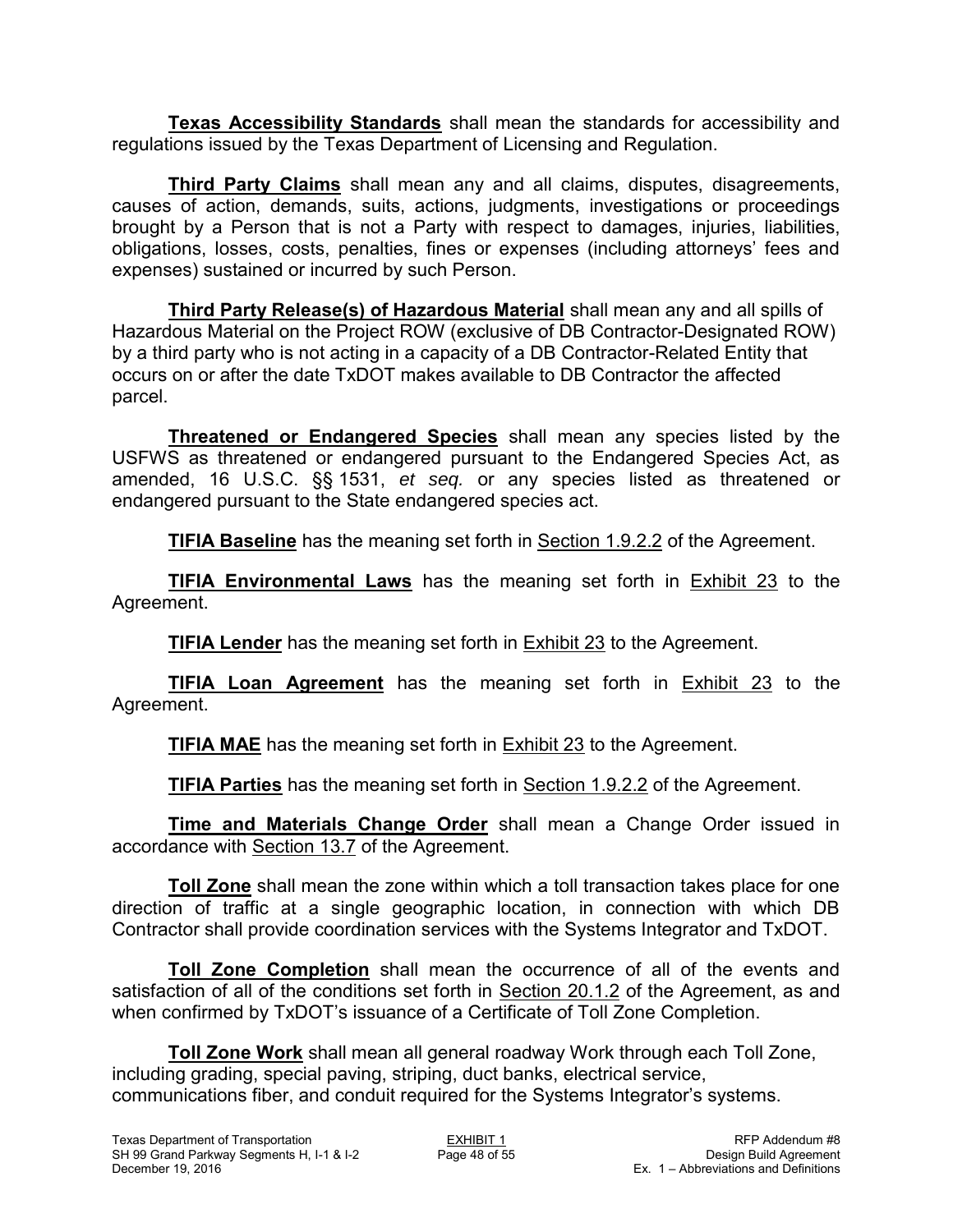**Traffic Control Coordinator** shall mean the person designated by DB Contractor to oversee the implementation of the traffic control plans, as more particularly described in Section 18 of the Technical Provisions.

**Traffic Management Plan** shall mean the plan prepared by DB Contractor for the management of traffic during construction, as more particularly described in Section 18.2.1 of the Technical Provisions.

**TREC** shall mean the Texas Real Estate Commission, and any entity succeeding to the powers, authorities and responsibilities of the TREC.

**TxDOT** shall mean the Texas Department of Transportation, any assignee and any other entity succeeding to the powers, authorities and responsibilities of TxDOT invoked by or under the Contract Documents.

**TxDOT Administrative Settlement Committee** shall mean the committee established within TxDOT under the direction of the Right of Way Administrator.

**TxDOT-Caused Delays** shall mean unavoidable delays arising from the following matters and no others, but only to the extent that they (i) materially adversely affect a Critical Path, (ii) are not mitigated by or susceptible to handling by a work around or consumption of Project Float, and (iii) are not due to an act, omission, negligence, recklessness, intentional misconduct, breach of contract or violation of Law or a Governmental Approval of or by any of the DB Contractor-Related Entities:

- (a) TxDOT-Directed Changes;
- (b) failure or inability of TxDOT to make available within the time period set forth in Section 6.5.3 of the Agreement, and subject to the risk allocation contained therein, Preliminary ROW or any additional real property outside of the Preliminary ROW that must be acquired due to a TxDOT-Directed Change or Necessary Basic Configuration Change, including any air space, surface rights and subsurface rights within such additional real property area that TxDOT directs DB Contractor to acquire for the Project;
- (c) failure of TxDOT to provide responses to proposed schedules, plans, Design Documents, condemnation and acquisition packages, and other Submittals and matters for which response is required under the Contract Documents as an express prerequisite to DB Contractor's right to proceed or act (which, for the avoidance of doubt, does not include Submittals and matters governed by Section 3.1.5 of the Agreement), within the time periods (if any) indicated in the Contract Documents, or if no time period is indicated, within a reasonable time, taking into consideration the nature, importance and complexity of the submittal or matter, following delivery of written notice from DB Contractor requesting such action in accordance with the terms and requirements of the Contract Documents; and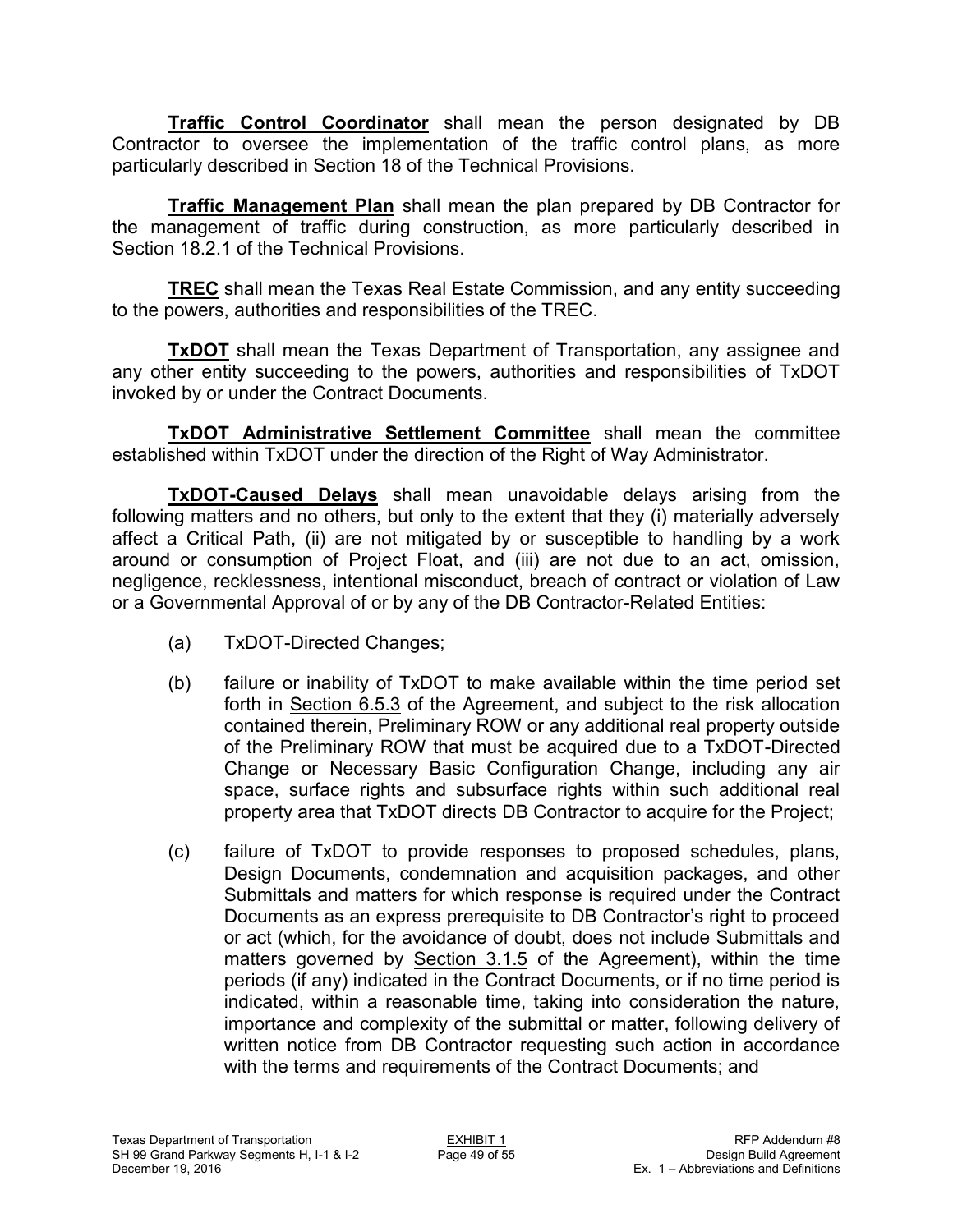(d) uncovering, removing and restoring Work pursuant to Section 5.4.3 of the Agreement, if such Work exposed or examined is in conformance with the requirements of the Contract Documents, the Governmental Approvals and applicable Law, unless such conforming Work was performed or materials used without adequate notice to and opportunity for prior inspection by TxDOT.

Any suspension of Work arising from litigation shall not be considered a TxDOT-Caused Delay (although it may qualify as a Force Majeure Event under clause (h) of the definition of "**Force Majeure Event**") despite the fact that TxDOT may specifically direct DB Contractor to suspend the Work.

**TxDOT Consultant(s)** shall mean any firm or persons under contract to TxDOT to perform services for or on the behalf of TxDOT.

**TxDOT-Directed Changes** shall mean any changes in the scope of the Work or terms and conditions of the Contract Documents (including changes in the standards applicable to the Work) that increase DB Contractor's costs by more than \$10,000, which TxDOT has directed DB Contractor to perform as described in Section 13.2 of the Agreement, including Suspensions of the Work by TxDOT for more than 48 hours per suspension or 96 hours total in accordance with Section 14.1 of the Agreement.

**TxDOT-Provided Approvals** shall mean the following approvals described in Exhibit 4 to the Agreement:

- (a) the NEPA Approvals;
- (b) the USACE Individual Permits; and
- (c) the US Coast Guard Section 9 Permit for Segment I-2.

## **TxDOT's Recoverable Costs** means:

- (a) The costs of any assistance, action, activity or Work undertaken by TxDOT which DB Contractor is liable for or is to reimburse under the terms of the Contract Documents, including the charges of third party contractors and reasonably allocated wages, salaries, compensation and overhead of TXDOT staff and employees performing such action, activity or Work; plus
- (b) Third-party costs TxDOT incurs to publicly procure any such third party contractors; plus
- (c) Reasonable fees and costs of attorneys (including the reasonably allocable fees and costs of TxDOT's Office of General Counsel or the Texas Attorney General's Office), financial advisors, engineers, architects, insurance brokers and advisors, investigators, traffic and revenue consultants, risk management consultants, other consultants, and expert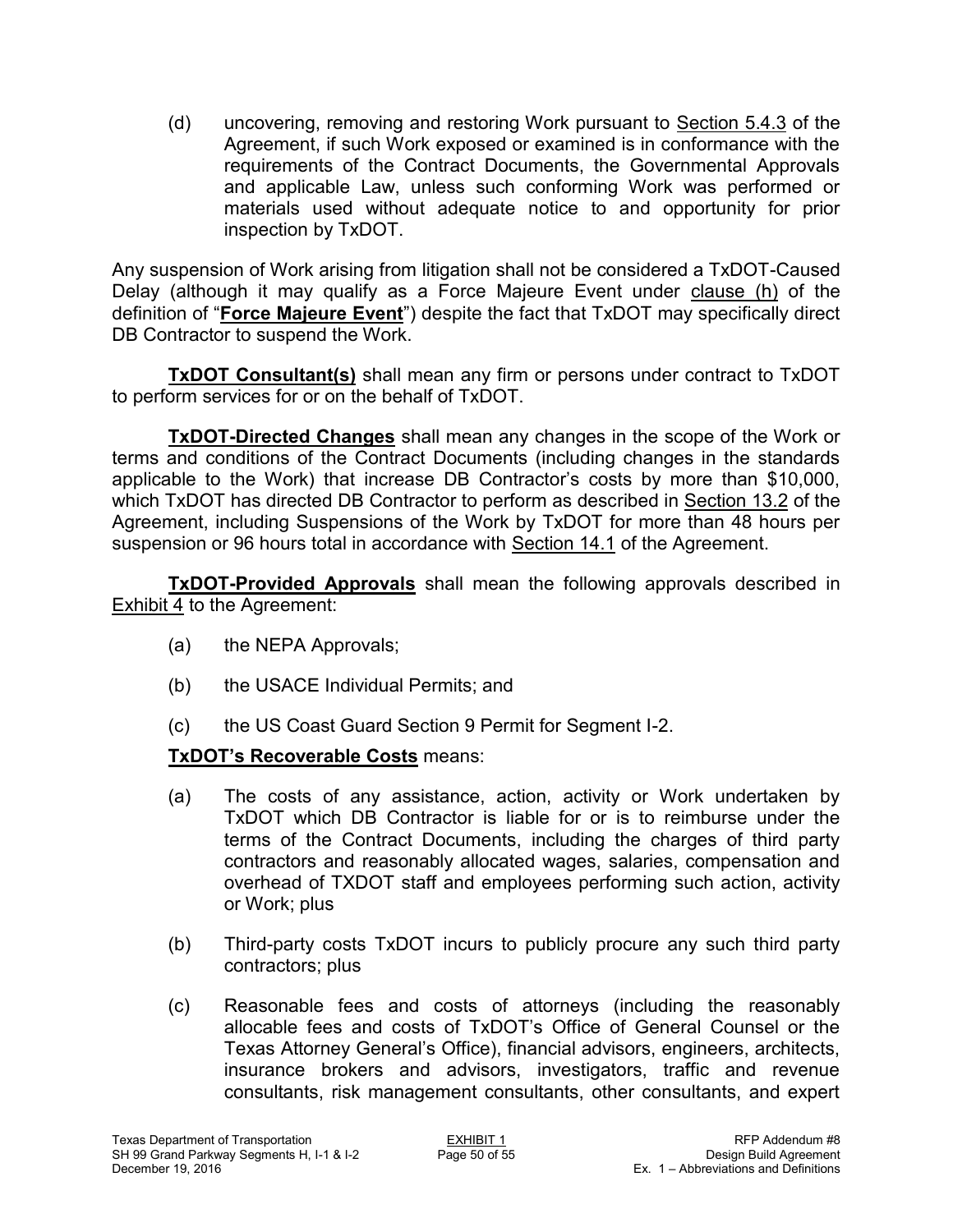witnesses, as well as court costs and other litigation costs, in connection with any such assistance, action, activity or Work, including in connection with defending claims by and resolving disputes with third party contractors; plus

(d) Interest on all the foregoing sums at a floating rate equal to the LIBOR in effect from time to time plus 200 basis points, commencing on the date due under the applicable terms of the Contract Documents and continuing until paid.

**TxDOT Release(s) of Hazardous Material** means, except as provided below, the Release of Hazardous Materials in, on or under the Project ROW directly by TxDOT, or by its contractors, subcontractors, agents or employees acting in such capacity (other than any DB Contractor-Related Entity). TxDOT Release(s) of Hazardous Material excludes Pre-Existing Hazardous Materials that were introduced to the Project ROW by TxDOT.

**TxDOT Standard Specifications** shall mean the Texas Department of Transportation Standard Specifications for Construction of Highways, Streets and Bridges, adopted by the Texas Department of Transportation including all revisions thereto applicable on the Effective Date.

**TxDOT Traffic Engineering Standard Sheets** shall mean the traffic related drawings and standards provided on TxDOT's webpage for Statewide TxDOT CAD Standard Plan Files.

**TxDOT ROW Utility Manual** shall mean the ROW Utility Manual issued by the Right of Way Division of TxDOT on November 5, 1990, as the same may be amended, supplemented or replaced from time to time.

**Ultimate Scope** shall have the meaning as set forth in Section 1.3.1 of the Technical Provisions.

**Unidentified Utility(ies)** shall mean any Utility impacted by the Project (other than a Service Line) which is neither an Identified Utility nor a New Utility, including any Utility which would be a New Utility but for the fact that it is an extension of an Identified Utility.

**Unified Soil Classification System** shall mean the soil classification system established to describe the texture and grain size of a soil.

**Uniform Act** shall mean the Federal Uniform Relocation Assistance and Real Property Acquisition Policies Act, P.L. 91-646, as amended.

**User(s)** means the registered owner of a vehicle traveling on the Project or any portion thereof.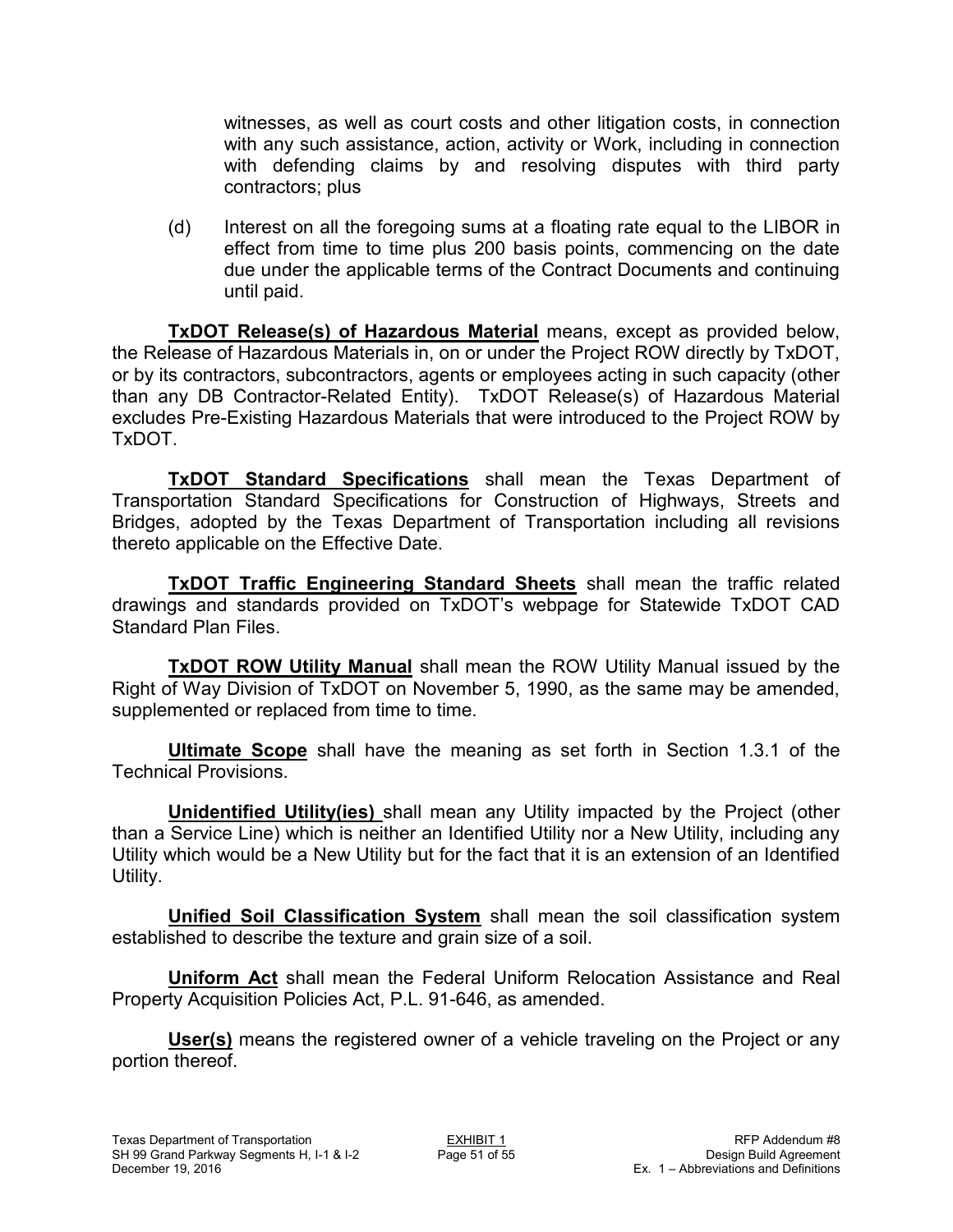**USACE Individual Permit(s)** shall mean the individual permit(s) issued by the U.S. Army Corps of Engineers under Section 404 of the Clean Water Act (33 U.S.C. §1344) for the placement of dredged and fill material into waters of the United States, based upon the Concept Plan and the Preliminary ROW.

**Utility(ies)** or **utility(ies)** shall mean a public, private, cooperative, municipal and/or government line, facility or system used for the carriage, transmission and/or distribution of cable television, electric power, telephone, telegraph, water, salt water, gas, oil, petroleum products, steam, chemicals, hydrocarbons, telecommunications, sewage, storm water not connected with the drainage of the Project, and similar substances that directly or indirectly serve the public. The term "Utility(ies)" or "utility(ies)" also includes radio towers and/or transmission towers (including cellular). Oil and gas gathering lines and production supply lines are included in this definition and are classified as a Utility.

When used in the context of Utility Adjustments, the term specifically excludes:

- (a) Storm water facilities providing drainage for the Project ROW, and
- (b) TxDOT's or a Governmental Entity's lighting and electrical systems, traffic control systems, communications systems and irrigation systems serving street or highway purposes (including ITS and Intelligent Vehicle Highway System facilities).

The necessary appurtenances to each Utility facility shall be considered part of such Utility. Without limitation, any Service Line up to and including the meter, connecting directly to a Utility shall be considered an appurtenance to that Utility, regardless of the ownership of such Service Line.

**Utility Accommodation Rules (UAR)** shall mean the Utility Accommodation Rules issued by TxDOT, at 43 Tex. Admin. Code, Part 1, Chapter 21, Subchapter C, as the same may be amended, supplemented or replaced by TxDOT from time to time.

**Utility Adjustment** shall mean each relocation (temporary or permanent), abandonment, Protection in Place, removal (of previously abandoned Utilities as well as of newly abandoned Utilities), replacement, reinstallation, and/or modification of existing Utilities necessary to accommodate construction, operation, maintenance and/or use of the Project; provided, however, that the term "**Utility Adjustment**" shall not refer to any of the work associated with facilities owned by any railroad. For any Utility crossing the Project ROW, the Utility Adjustment Work for each crossing of the Project ROW by that Utility shall be considered a separate Utility Adjustment. For any Utility installed longitudinally within the Project ROW, the Utility Adjustment Work for each continuous segment of that Utility located within the Project ROW shall be considered a separate Utility Adjustment.

**Utility Adjustment Agreement Amendment (UAAA)** shall mean an agreement between DB Contractor and the Utility Owner that amends a Project Utility Adjustment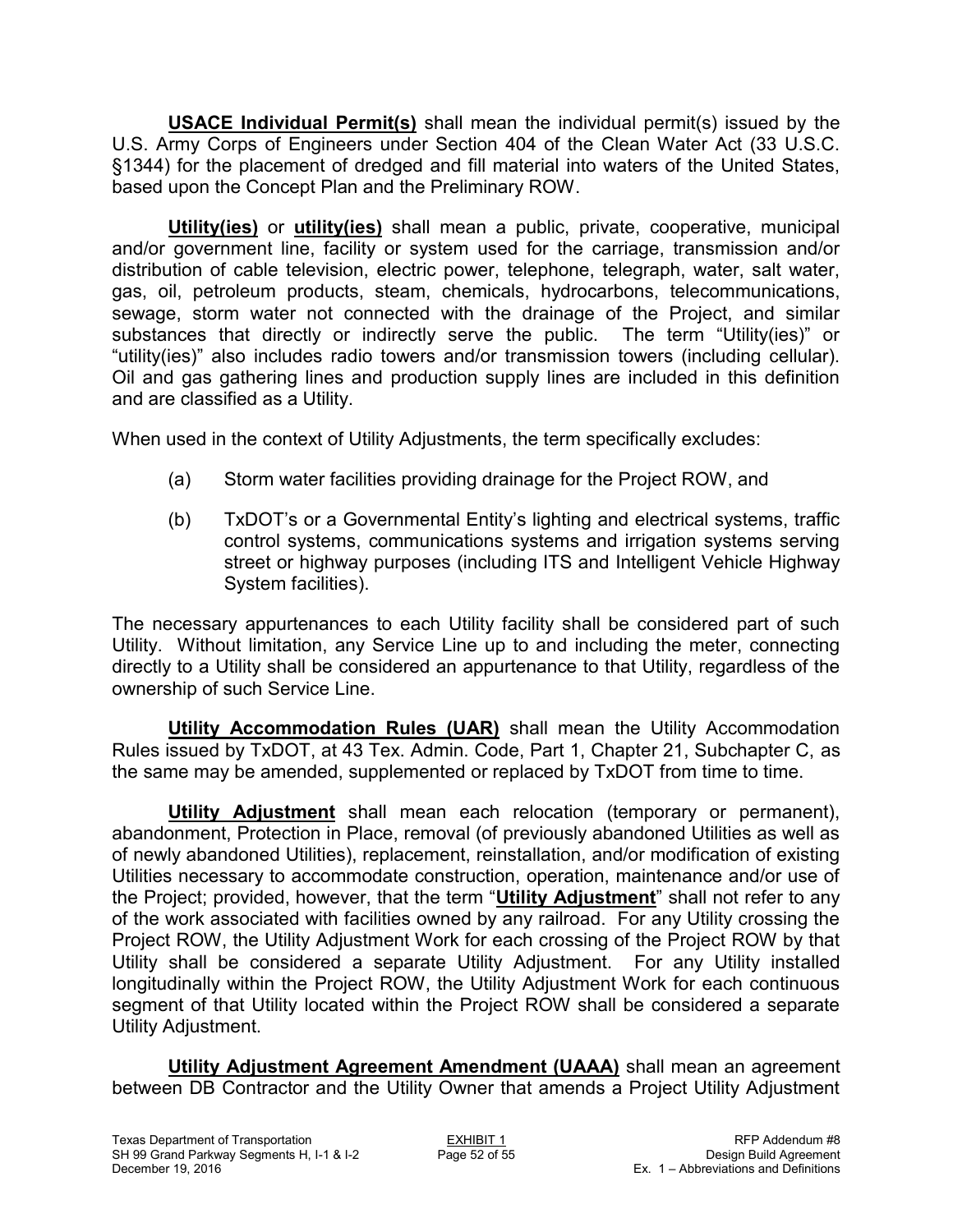Agreement, as more particularly described in Section 6.1.3.2 of the Technical Provisions.

**Utility Adjustment Field Modifications** has the meaning set forth in Section 6.4.7 of the Technical Provisions.

**Utility Adjustment Concept Plan** shall mean a conceptual design document for Utility Adjustments for the entire Project, which shows all of the approximate existing locations, and DB Contractor's recommendation for all of the Adjusted locations, of each Utility impacted by the Project, as more particularly described in Section 6.3.3 of the Technical Provisions.

**Utility Adjustment Plans** shall mean the set of plans, specifications, and cost estimates prepared by DB Contractor and approved by the corresponding Utility Owner in connection with the design work for any Utility Adjustment, as more particularly described in Section 6.3.4.1 of the Technical Provisions.

**Utility Adjustment Submittals** shall mean Submittals, submitted in accordance herewith and with any Project Utility Adjustment Agreement, in each case arising out of or relating to the relevant Utility Adjustments.

**Utility Adjustment Work** shall mean all efforts and costs necessary to accomplish the required Utility Adjustments, including all coordination, design, design review, permitting, construction, inspection, maintenance of records, relinquishment of Existing Utility Property Interests, preparation of Utility Joint Use Acknowledgements, and acquisition of Replacement Utility Property Interests, whether provided by DB Contractor or by the Utility Owners. The term also includes any reimbursement of Utility Owners which is DB Contractor's responsibility pursuant to Section 6.8 of the Agreement. Any Utility Adjustment Work furnished or performed by DB Contractor is part of the Work; any Utility Adjustment Work furnished or performed by a Utility Owner is not part of the Work.

**Utility Agreement** shall mean a PUAA, and/or UAAA, as the context may require.

**Utility Appurtenance Adjustment** shall mean the adjustment of Utility appurtenances (e.g., manholes, valve boxes, and vaults) for line and grade upon completion of roadway work.

**Utility Assembly** shall mean the collection of agreements, plans and other information and materials which DB Contractor is required to submit to TxDOT in connection with each Utility Adjustment (or group of Utility Adjustments subject to the same Project Utility Adjustment Agreement and any applicable amendments), as more particularly described in Section 6.3.4.5 of the Technical Provisions. Depending on the context, the term also refers to UAAAs, Supplemental Utility Assemblies and Abbreviated Utility Assemblies.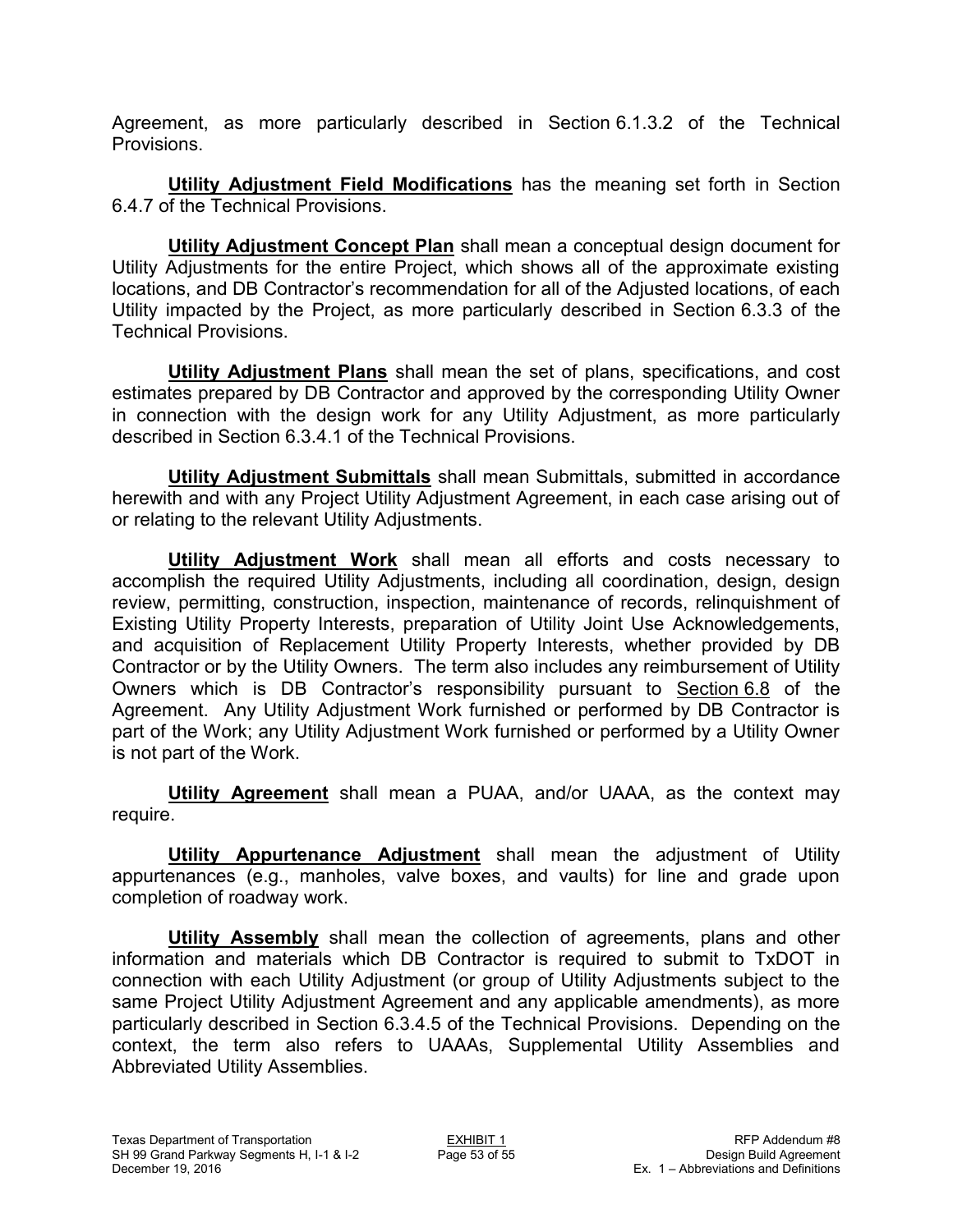**Utility Assembly Checklist** shall mean a checklist listing the required components of a Utility Assembly, as referenced in Section 6.3.4.5 of the Technical Provisions.

**Utility Assembly Number** or **Assembly Tracking Number** shall mean the unique number given by the DB Contractor to each Utility Assembly using the form "YYY-U-XXXX." The "YYY" shall refer to the assigned number of the highway and "XXXX" shall refer to the 4-digit number assigned to each Utility Assembly (beginning with 0500 and numbered consecutively thereafter). The Utility Assembly Number shall be referenced on each corresponding Utility Agreement.

**Utility Design Coordinator (UDC)** shall mean the Registered Professional Engineer designated by the DB Contractor to be responsible to coordinate the Utility Adjustment design with the overall highway design features during the Work, as more particularly described in Section 6.2.3 of the Technical Provisions.

**Utility Enhancement** shall mean a Betterment or a Utility Owner Project, as referenced in Section 6.8.2 of the Agreement.

**Utility Joint Use Agreement** or **Utility Joint Use Acknowledgment** shall mean an agreement between TxDOT and a Utility Owner that establishes the rights and obligations of TxDOT and the Utility Owner with respect to occupancy of the Project ROW by a Utility owned by such Utility Owner.

**Utility Manager (UM)** shall mean the senior staff utility administrator designated by DB Contractor to be responsible for coordination and oversight of Utility operations during the Work, as more particularly described in Section 6.2.3 of the Technical Provisions.

**Utility Owner** shall mean the owner or operator of any Utility (including both privately held and publicly held entities, cooperative utilities, and municipalities and other governmental agencies).

**Utility Owner Delay** shall have the meaning set forth in Section 6.8.5.2 of the Agreement.

**Utility Owner Project** shall mean the design and construction by or at the direction of a Utility Owner (or by DB Contractor pursuant to Section 6.8.2.3 of the Agreement) of a new Utility other than as part of a Utility Adjustment. Betterments are not Utility Owner Projects. Utility Owner Projects shall be entirely the financial obligation of the Utility Owner.

**Utility Strip Map** shall mean the map, any SUE information, any other documents, and exhibits depicting any existing Utilities identified by TxDOT which are included in the Reference Information Documents.